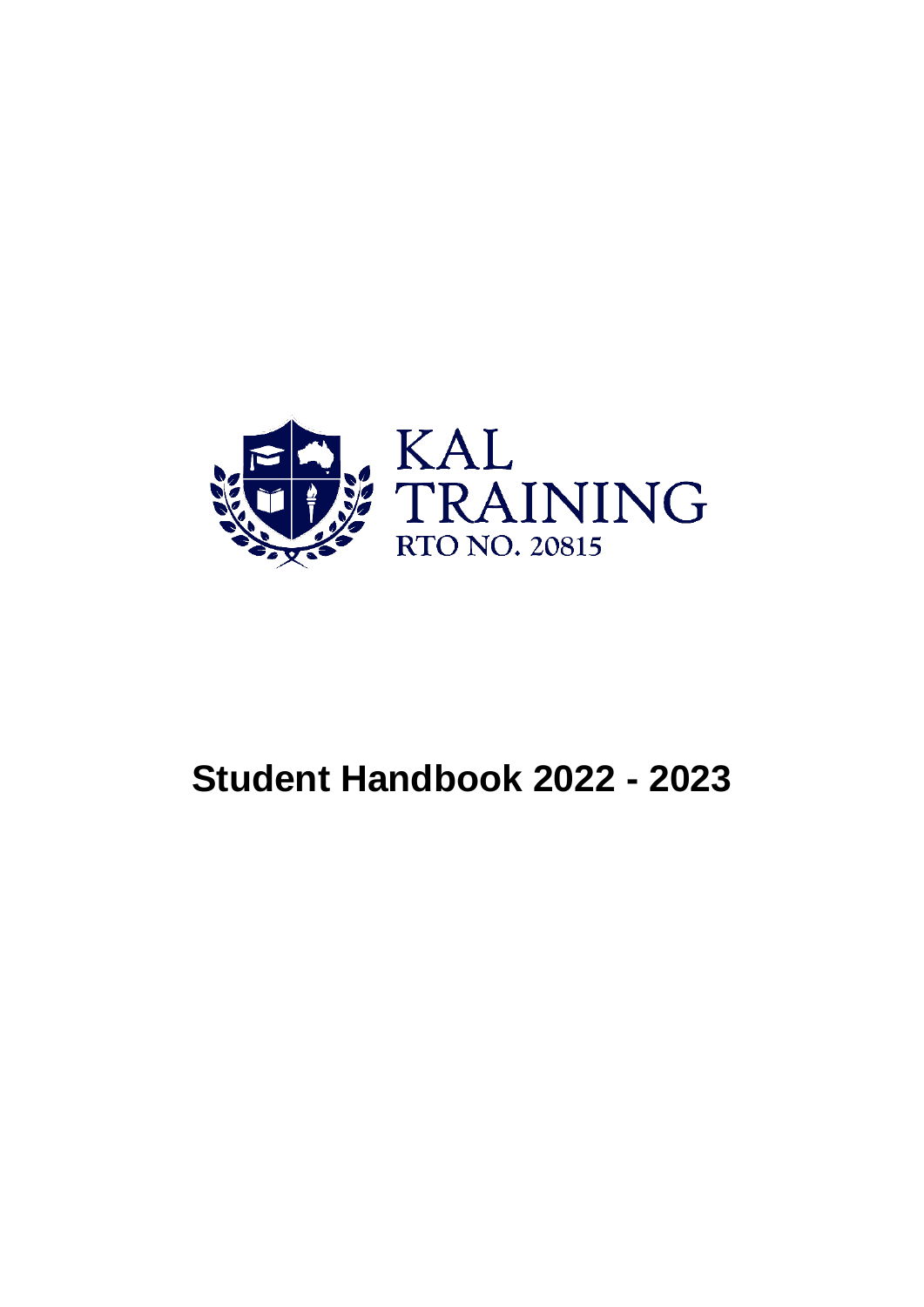

## **Table of Contents**

| 1           |            |        |                                                                                 |  |  |  |  |
|-------------|------------|--------|---------------------------------------------------------------------------------|--|--|--|--|
|             | 1.1        |        |                                                                                 |  |  |  |  |
| $\mathbf 2$ |            |        |                                                                                 |  |  |  |  |
|             | 2.1        |        |                                                                                 |  |  |  |  |
|             | 2.2        |        |                                                                                 |  |  |  |  |
|             | 2.3<br>2.4 |        |                                                                                 |  |  |  |  |
|             |            |        |                                                                                 |  |  |  |  |
|             | 2.5        |        |                                                                                 |  |  |  |  |
|             | 2.5.1      |        |                                                                                 |  |  |  |  |
|             |            | 2.5.2  |                                                                                 |  |  |  |  |
|             |            | 2.5.3  |                                                                                 |  |  |  |  |
|             |            | 2.5.4  |                                                                                 |  |  |  |  |
|             |            | 2.5.5  |                                                                                 |  |  |  |  |
|             |            | 2.5.6  |                                                                                 |  |  |  |  |
|             |            | 2.5.7  |                                                                                 |  |  |  |  |
|             |            | 2.5.8  |                                                                                 |  |  |  |  |
|             |            | 2.5.9  |                                                                                 |  |  |  |  |
|             |            | 2.5.10 |                                                                                 |  |  |  |  |
|             | 2.6        |        |                                                                                 |  |  |  |  |
|             | 2.7        |        | Student Enrolment Obligations Notification of change of personal information  8 |  |  |  |  |
|             | 2.8        |        |                                                                                 |  |  |  |  |
|             | 2.9        |        |                                                                                 |  |  |  |  |
|             | 2.10       |        |                                                                                 |  |  |  |  |
|             | 2.11       |        |                                                                                 |  |  |  |  |
|             | 2.12       |        |                                                                                 |  |  |  |  |
|             | 2.13       |        |                                                                                 |  |  |  |  |
|             | 2.14       |        |                                                                                 |  |  |  |  |
|             | 2.15       |        |                                                                                 |  |  |  |  |
|             | 2.16       |        |                                                                                 |  |  |  |  |
|             |            | 2.16.1 |                                                                                 |  |  |  |  |
|             |            | 2.16.2 |                                                                                 |  |  |  |  |
|             | 2.17       |        | Competency Standards, National Qualifications and Assessment Guidelines 12      |  |  |  |  |
|             |            | 2.17.1 |                                                                                 |  |  |  |  |
|             |            | 2.17.2 |                                                                                 |  |  |  |  |
|             |            | 2.17.3 |                                                                                 |  |  |  |  |
|             | 2.18       |        |                                                                                 |  |  |  |  |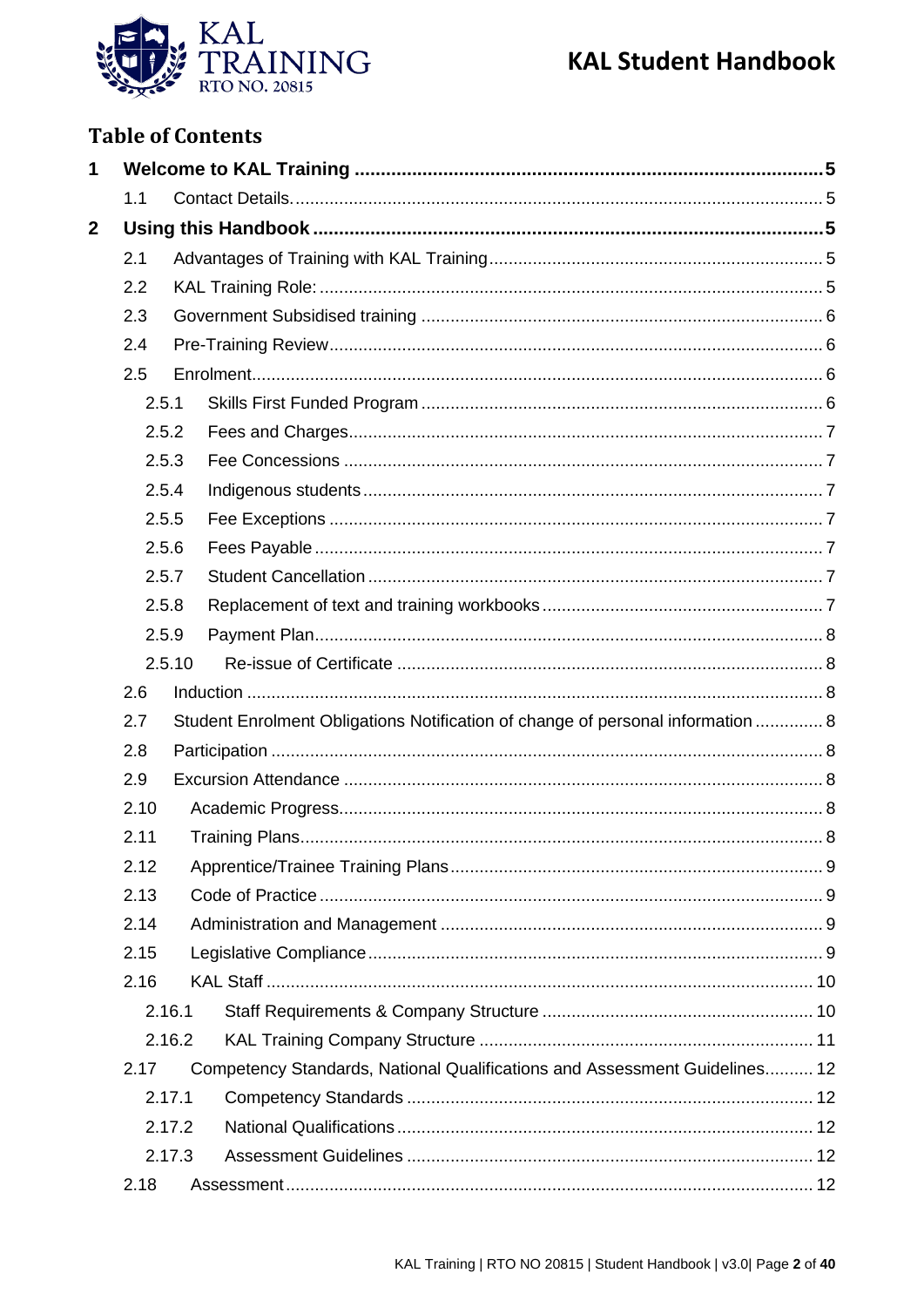

| 2.18.1 |  |                                                                 |  |
|--------|--|-----------------------------------------------------------------|--|
| 2.18.2 |  |                                                                 |  |
| 2.19   |  |                                                                 |  |
| 2.20   |  |                                                                 |  |
| 2.21   |  |                                                                 |  |
| 2.22   |  |                                                                 |  |
| 2.23   |  |                                                                 |  |
| 2.24   |  |                                                                 |  |
| 2.25   |  |                                                                 |  |
| 2.26   |  |                                                                 |  |
| 2.27   |  |                                                                 |  |
| 2.28   |  | Recognition of Prior Learning (RPL) and Credit Transfer (CT) 16 |  |
| 2.28.1 |  |                                                                 |  |
| 2.28.2 |  |                                                                 |  |
| 2.29   |  |                                                                 |  |
| 2.30   |  |                                                                 |  |
| 2.31   |  |                                                                 |  |
| 2.32   |  |                                                                 |  |
| 2.33   |  |                                                                 |  |
| 2.34   |  |                                                                 |  |
| 2.35   |  |                                                                 |  |
| 2.36   |  |                                                                 |  |
| 2.37   |  |                                                                 |  |
| 2.38   |  |                                                                 |  |
| 2.39   |  |                                                                 |  |
| 2.40   |  |                                                                 |  |
| 2.41   |  |                                                                 |  |
| 2.42   |  |                                                                 |  |
| 2.42.1 |  |                                                                 |  |
| 2.42.2 |  |                                                                 |  |
| 2.42.3 |  |                                                                 |  |
| 2.42.4 |  |                                                                 |  |
| 2.42.5 |  |                                                                 |  |
| 2.43   |  |                                                                 |  |
| 2.43.1 |  |                                                                 |  |
| 2.43.2 |  |                                                                 |  |
| 2.43.3 |  |                                                                 |  |
| 2.43.4 |  |                                                                 |  |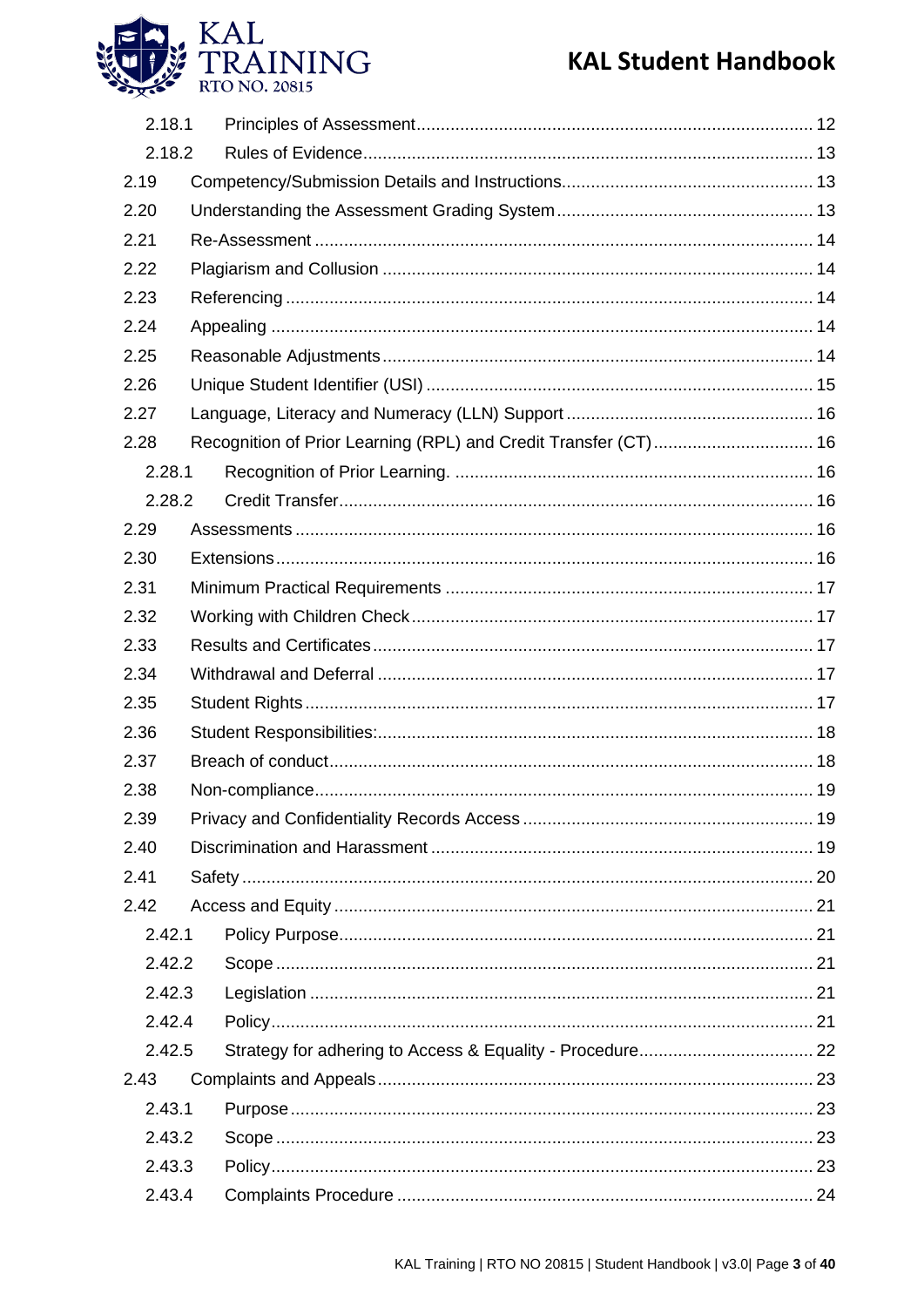

| 2.43.5 |  |  |
|--------|--|--|
| 2.43.6 |  |  |
| 2.44   |  |  |
| 2.45   |  |  |
| 2.46   |  |  |
| 2.46.1 |  |  |
| 2.46.2 |  |  |
| 2.46.3 |  |  |
| 2.46.4 |  |  |
| 2.46.5 |  |  |
| 2.47   |  |  |
| 2.47.1 |  |  |
| 2.47.2 |  |  |
| 2.47.3 |  |  |
| 2.48   |  |  |
| 2.48.1 |  |  |
| 2.48.2 |  |  |
| 2.48.3 |  |  |
| 2.48.4 |  |  |
| 2.48.5 |  |  |
| 2.49   |  |  |
| 2.49.1 |  |  |
| 2.49.2 |  |  |
| 2.49.3 |  |  |
| 2.50   |  |  |
| 2.50.1 |  |  |
| 2.50.2 |  |  |
| 2.50.3 |  |  |
| 2.50.4 |  |  |
| 2.50.5 |  |  |
| 2.51   |  |  |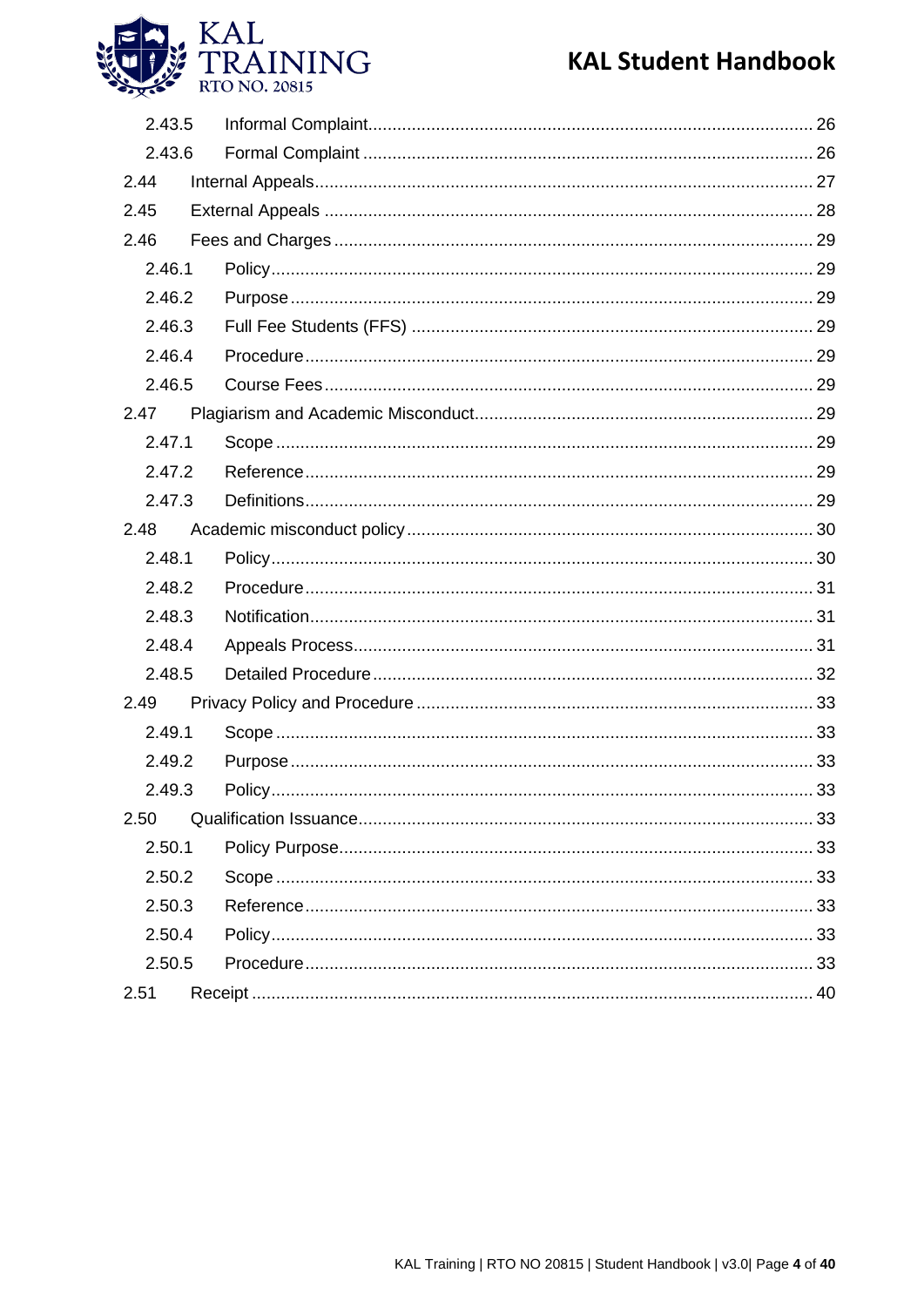

## <span id="page-4-0"></span>**1 Welcome to KAL Training**

It is our pleasure to introduce you to KAL.

This document will provide you information about the courses and services available at the Institute.

KAL Training provides nationally recognised qualifications in number of courses. KAL is approved by regulatory body, Australian Skills Quality Authority (ASQA) (RTO Code 20815) as a registered training organisation.

KAL Training's head office is located in Truganina, Victoria and is well equipped with educational resources. We at KAL Training aspire to teach, motivate and inspire students to reach new level of personal development and growth. Throughout your journey, you'll have the opportunity to be taught and mentored by industry leaders and professionals.

Our highly skilled, experienced and passionate group of trainers provide amazing support and guidance to our students throughout their learning journey. They share their extensive industry knowledge and experience with you to help you achieve your study goals and career aspiration.

KAL teachers and support staff offers a learning environment that pays close attention to each individual learner needs and promotes equal opportunity education to all learners.

We hope you will find information about the courses and Institute useful and that we meet your study needs. Please feel free to contact us if you require assistance at any stage.

We look forward to seeing you at KAL Training.

### <span id="page-4-1"></span>**1.1 Contact Details.**

**Phone**: 1800 244 438 **Address**: 1/16 Network Drive, Truganina Vic 3029 **Email**: [info@kaltraining.com.au](mailto:info@kaltraining.com.au) **Website:** [www.kaltraining.com.au](http://www.kaltraining.com.au/)

## <span id="page-4-2"></span>**2 Using this Handbook**

This handbook is to be issued to students who are looking to enrol or already studying with KAL Training to develop their skills and knowledge in the range of courses available on scope.

## <span id="page-4-3"></span>**2.1 Advantages of Training with KAL Training**

- All competencies are provided from the relevant National Training package.
- Multiple training locations for easy access.
- Small classes with trainers able to provide more individualised attention.
- Training is available in the classroom, on-the-job delivery as well as distance mode.
- For on-the-job training, there are regular scheduled visits to your workplace for individualised training and follow-up.
- Excellent support staff.

## <span id="page-4-4"></span>**2.2 KAL Training will:**

- Process your enrolment and develop an appropriate training plan for you.
- Ensure you are made aware in circumstances where you are accessing the Victorian Training Guarantee (VTG) entitlement that this may impact your access to further government subsidised training.
- Determine whether you can be credited with units of competency through either a Recognition of Prior Learning (RPL) or Credit Transfer (CT) process.
- Provide high quality training and assessment.
- Deliver relevant and appropriate training in a proper, timely and efficient manner.
- Conduct assessments in collaboration with employer or supervisor at workplace and make the final decision on competency.
- Issue a nationally recognised qualification and/or statement of attainment at the completion of the training and assessment process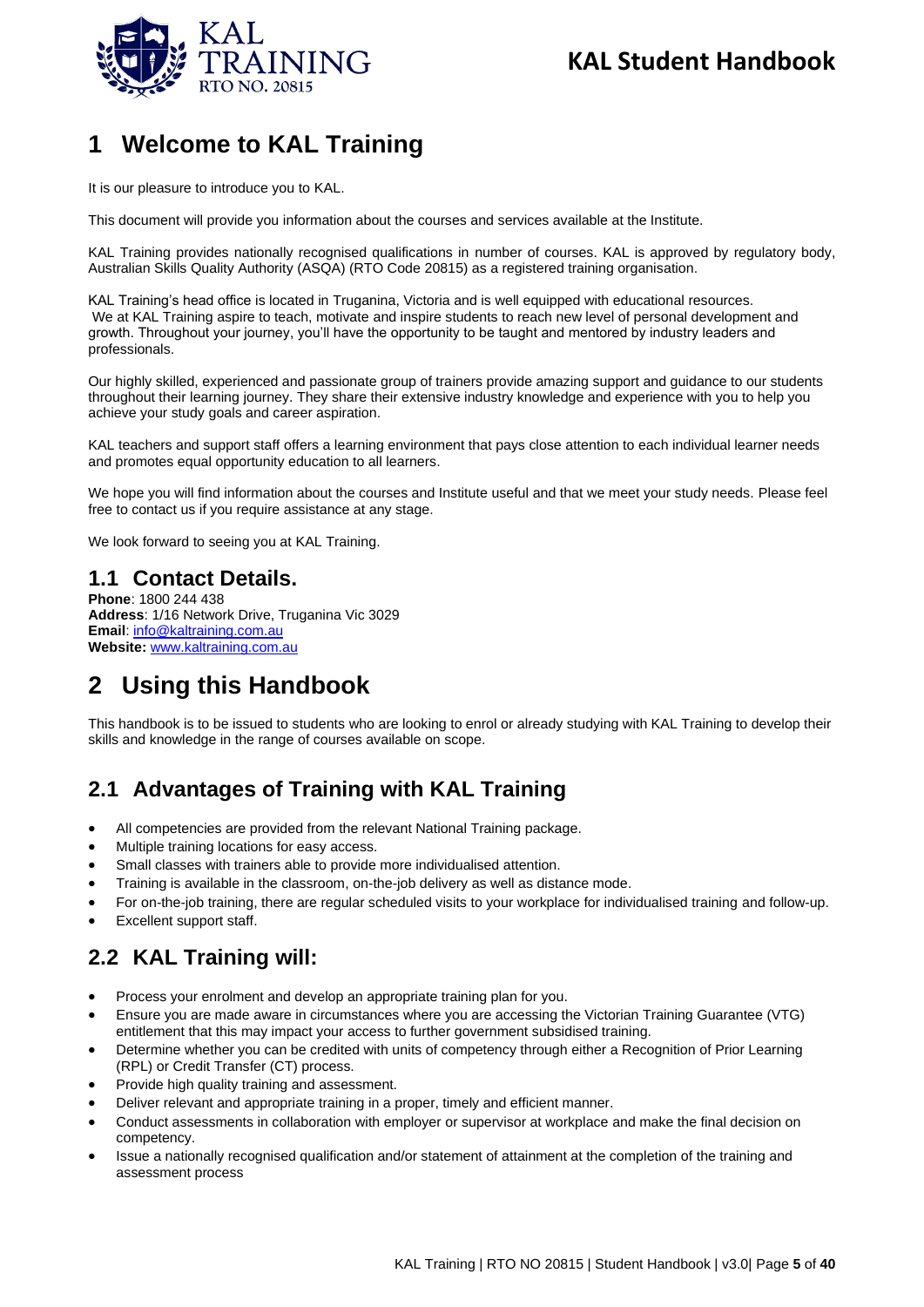

## <span id="page-5-0"></span>**2.3 Government Subsidised training**

The Skills First Funding makes vocational training more accessible to people who do not hold a post-school qualification, or who want to gain a higher-level qualification than they already hold.

Government Subsidised training is also available to school-based students, undertaking the course as part of school based apprenticeship and traineeship (SBAT).

KAL Training has limited number of government-subsidised training places available to people who meet the eligibility criteria.

KAL Training will determine an individual's eligibility for government subsidised training and provide further information on eligibility criteria upon request, and during the enrolment process.

## <span id="page-5-1"></span>**2.4 Pre-Training Review**

Prior to your enrolment, KAL Training will conduct a pre training review. During the Pre-Training Review, the Trainer/Teacher will:

- identify any competencies previously acquired by you through a Credit Transfer application or refer you to a Recognition of Prior Learning process
- ascertain the most suitable qualification for you to enrol in, based on your existing educational attainment, capabilities, aspirations and interests, and considering the likely job outcomes from the development of new competencies and skills
- conduct a Language, Literacy and Numeracy assessment, and if any language, literacy and numeracy needs are identified during the Pre-Training Review, assistance may be provided to support you with the studies.
- discuss with you the learning strategies used in the course to check they are suitable for you.

## <span id="page-5-2"></span>**2.5 Enrolment**

KAL Training strive to ensure that the enrolment processes is fair and compliant, therefore the enrolment in Skills First funded course is dependent on.

- meeting the eligibility criteria of government funded course
- meeting any pre-requisite qualifications or work experience
- satisfactorily completing a Pre-Training Review to ensure that the proposed training program is suitable and learning strategies and materials are appropriate for you. This includes a language, literacy and numeracy assessment.

Selection for enrolment in our courses will be approved for applicants who meet the qualification selection criteria which is detailed in individual course brochures. In line with Government policy students with intellectual and physical disabilities are encouraged to participate in training.

Enrolment is conditional upon:

- Accurate and complete information being supplied by you
- Completion of the required enrolment and statistical information
- An undertaking by you to abide by the policies and procedures and standards of conduct of KAL Training; and
- Payment of any prescribed Tuition Fee, and course materials fees (where applicable)

At the time of enrolment, you are required to complete a Student Enrolment Form which documents your eligibility for government funding and includes your acknowledgement of all fees and charges, as well as KAL's privacy statement.

### <span id="page-5-3"></span>**2.5.1 Skills First Funded Program**

Generally, you are eligible for a government-subsidised training place if you are:

- An Australian citizen, a permanent resident of Australia, a New Zealand citizen or more specific visa category holder.
	- And are any of the following:
- Up to 20 years old, no matter what accredited course you are doing
- Foundation Level course (and do not hold a Diploma or above qualification or are receiving core skills training in other sectors)
- seeking to enrol in an apprenticeship
- 20 years and older and 'upskilling' by seeking to enrol in a course at a higher level than your existing qualification.

If you are enrolled at a school, you will not be able to receive a government-subsidised training place for a course through the Skills First Funding, unless you are undertaking the course as part of a School-Based Apprenticeship or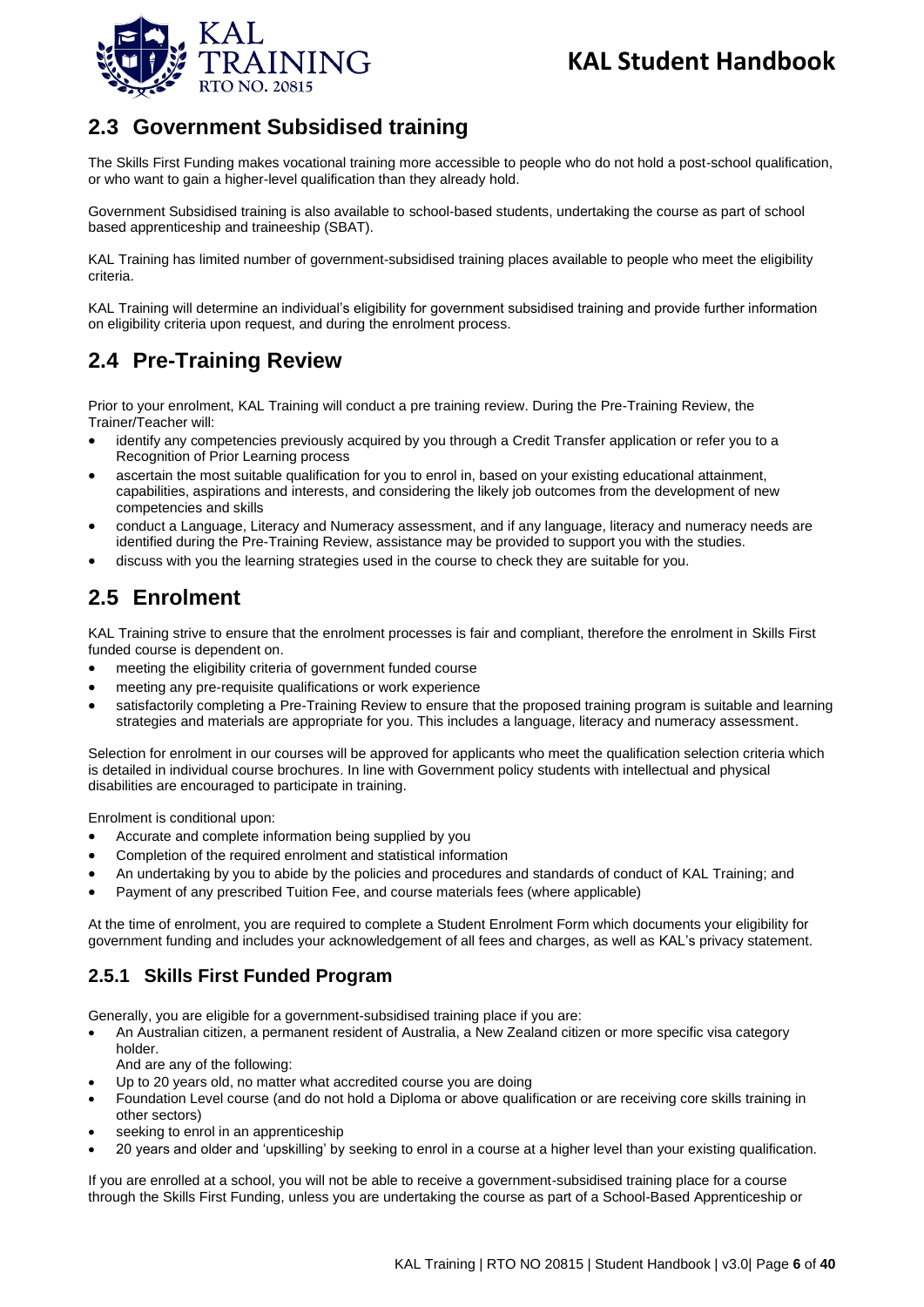

Traineeship. The Government supports schools in other ways to offer vocational training to their students, so you should discuss all your options with your school.

### <span id="page-6-0"></span>**2.5.2 Fees and Charges**

Student fees and charges vary, depending on the course and subject to change.

- Prior to enrolment, KAL representative will provide you individual statement of fees which will have the following information:
	- 1. Course title and code
	- 2. Duration of the course
	- 3. Tuition fee
	- 4. Government Subsidy
	- 5. Any other fee or charges
	- 6. Concession fee (if applicable)
	- 7. Delivery mode
	- 8. payment terms, including the timing and amount of fees to be paid and any non-refundable deposit
- KAL's refund policy will also be provided to you.

For indicative costs of your tuition fees and associated charges, please see our Statement of Fees on KAL Training website at [www.kaltraining.com.au](http://www.kaltraining.com.au/)

#### <span id="page-6-1"></span>**2.5.3 Fee Concessions**

#### **Who is eligible for a concession (except Diploma and Advanced Diploma level)?**

Concessions on tuition fees for government subsidised training places in all course categories except Skills Deepening (Diplomas and above) are available to people in the following groups:

- [Commonwealth Health Care Card](http://www.centrelink.gov.au/internet/internet.nsf/payments/conc_cards.htm) holders, and their dependent children and dependent spouses
- [Pensioner Concession Card](http://www.centrelink.gov.au/Internet/internet.nsf/payments/conc_cards_pcc.htm) holders, and their dependent children and dependent spouses
- [Veteran's Gold Card](http://www.dva.gov.au/service_providers/treatment_cards/Pages/index.aspx) holders (but not their dependents).

The concession fee for all course categories except Diploma and Advanced Diploma is the same as the minimum fee for the relevant **course category**. Please see the Fees and Charges Schedule

#### <span id="page-6-2"></span>**2.5.4 Indigenous students**

Under an Indigenous Completions Initiative, Indigenous students pay only the minimum or concession tuition fee for all courses, including courses in the Skills Deepening category.

#### <span id="page-6-3"></span>**2.5.5 Fee Exceptions**

Students who are prisoners, detainees or who are under a court order are exempt from fees. (Please refer to Fee and Charges Policy and procedure for more information.)

### <span id="page-6-4"></span>**2.5.6 Fees Payable**

Fees are payable when the student enrols in a course. The student will be required to tuition fee and/or material fee deposit prior to commencement. The pre commencement invoice must be paid prior to course commencement. After commencement the employer or student will be invoiced at 30 days from commencement. Please refer to the Statement of Fees for detailed information.

### <span id="page-6-5"></span>**2.5.7 Student Cancellation**

Students who withdraw from their enrolment part way through a training program must notify us in writing at the earliest opportunity if consideration of fee reimbursement is required. Once we are notified in writing via a signed variation form the refund schedule will apply as per the refund policy. Please note calculations will be made from the date of the cancellation on the variation form. Non-attendance of classes does not constitute cancellation. We are entitled to retain fees for any component of the course completed up until the point of cancellation notification by the student via a signed variation form.

#### <span id="page-6-6"></span>**2.5.8 Replacement of text and training workbooks**

You will be provided with or be able to purchase all required learning and assessment materials. Students who require replacement of issued text or training workbooks will be liable for additional charges to cover the cost of replacement.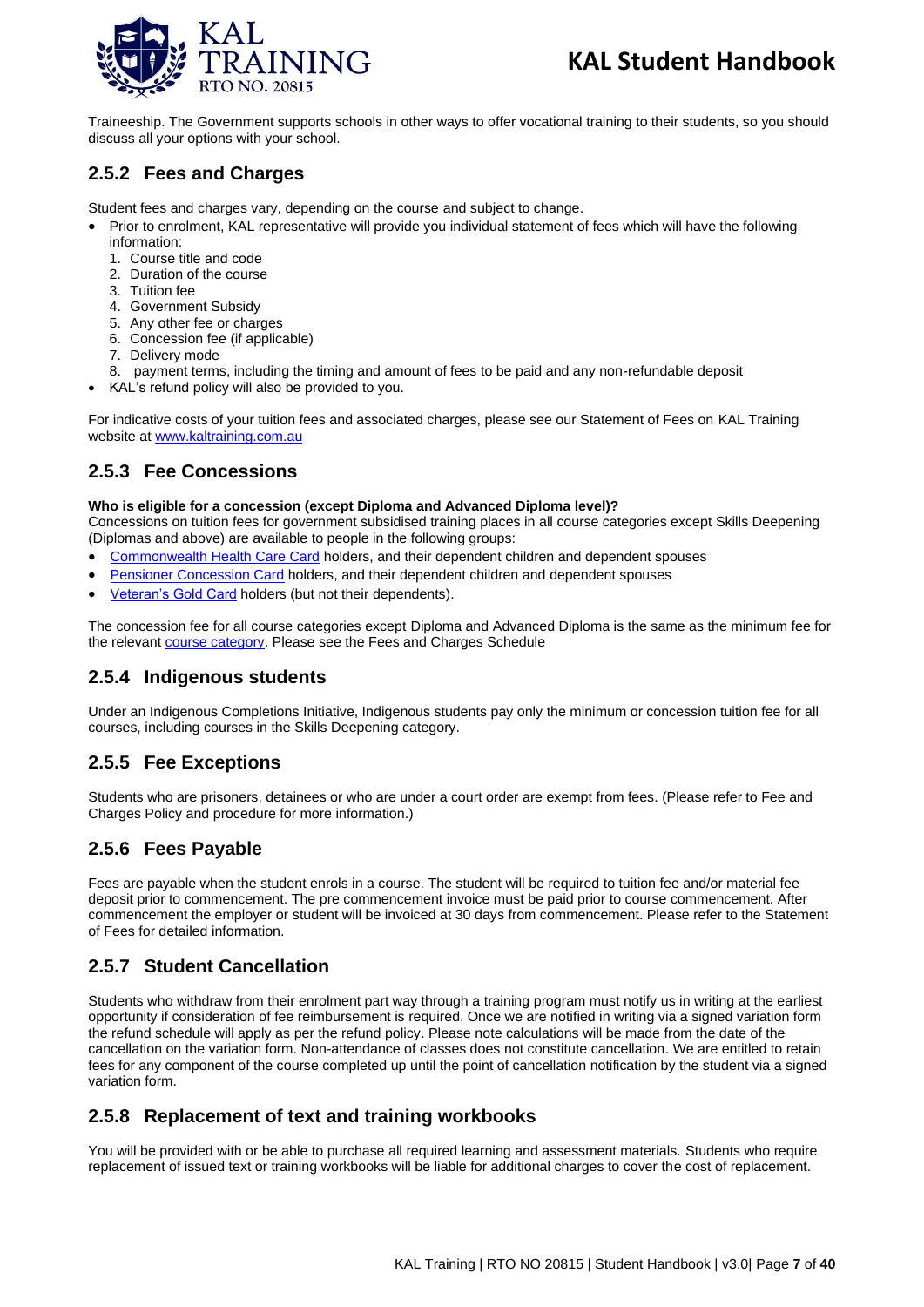

### <span id="page-7-0"></span>**2.5.9 Payment Plan**

If you are experiencing temporary financial difficulties a Payment Plan is available to assist with your fee payment. Please contact Students Support department if you require assistance with your fees.

#### <span id="page-7-1"></span>**2.5.10 Re-issue of Certificate**

If for any reason you require an additional Certificate KAL Training will charge an administration fee of \$25 to re-issue your certificate

#### <span id="page-7-2"></span>**2.5.11 Induction**

Students are given an induction session during their first attendance at class, or workplace visit, prior to the commencement of training.

Your Trainer/Teacher will:

- explain their role in your training
- confirm the details of the course and training/assessment requirements
- deliver and explain your learning and assessment materials
- confirm all parties understand their role and responsibilities in the training and assessment process
- ensure that you have access to the Student Handbook
- You should take this opportunity to clarify any queries resulting from reading this handbook.

#### <span id="page-7-3"></span>**2.5.12 Student Enrolment Obligations Notification of change of personal information**

It is essential that students ensure that their correct postal address is registered with KAL Training You should note that much official correspondence is sent to your 'Postal Address'. If you fail to notify KAL of a change of address you may jeopardise your chances of meeting deadlines and observing other special requirements. Any other changes to personal data, such as name, email address, emergency contact details, or employer details (for Apprentices/Trainees) etc., should also be communicated to KAL Training as soon as possible.

#### <span id="page-7-4"></span>**2.5.13 Participation**

All students must meet their course progress obligations, as set out in their training plans. If you find you are unable or unlikely to be able to do so, you must discuss this with your Trainer/Teacher and employer/school (if applicable), as soon as possible.

Failure to attend classes on a regular basis without acceptable evidence of incapacity may result in not meeting the assessment requirements for a course or unit of study. In some circumstances, if you have not satisfied the assessment requirements and wish to satisfactorily complete the unit, you will be required to re-enrol.

#### <span id="page-7-5"></span>**2.5.14 Excursion Attendance**

If you are attending an excursion as part of your study you will be notified about it in advance, including the start and finish times. If you leave an excursion early for any reason, then the responsible Trainer/Teacher must be informed so that you can be marked off the attendance roll.

#### <span id="page-7-6"></span>**2.5.15 Academic Progress**

All students are expected to maintain a minimum academic standard to be allowed to continue their studies as per the training plan and must regularly attend on-the-job training/work placement requirement.

#### <span id="page-7-7"></span>**2.5.16 Training Plans**

All students have a Training Plan, which documents their proposed learning and assessment strategy. The Training Plan will be signed by you, your employer and/or school (where applicable) and KAL Training's representative. Training Plans are usually developed and signed prior to training commencing but must be finalised no later than four (4) weeks after training commencement.

The outcome of your Pre-Training Review shapes the approach KAL Training will take to design your Training Plan. All Training Plans will include, at least the following information:

- name and contact details of KAL Training (and employer, for apprentices/trainees)
- title and code of qualification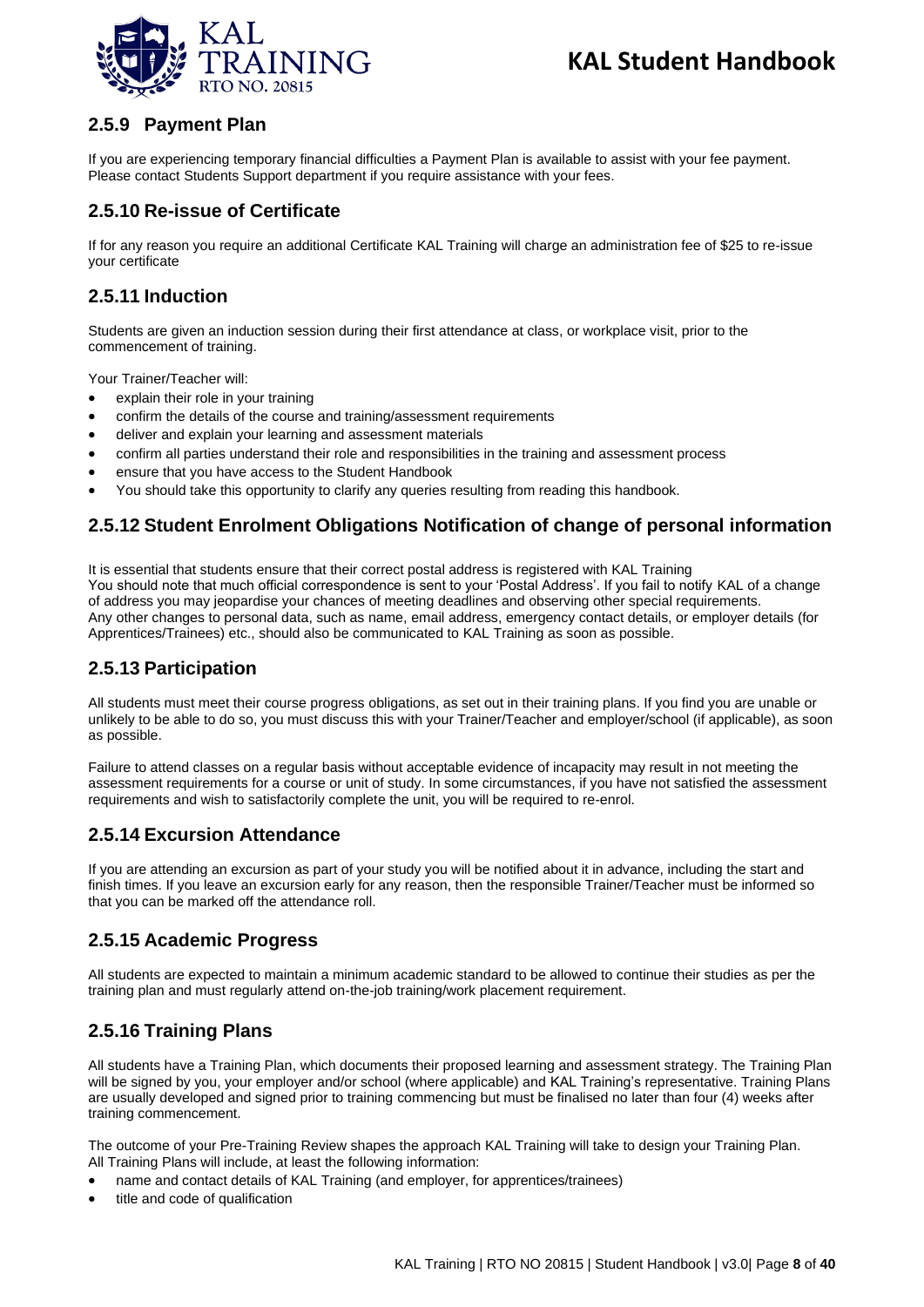

- unit title and code of competencies/modules to be obtained
- scheduled hours for competencies to be obtained
- timeframe for achieving competencies including the proposed start date and end date of each competency (and actual dates where training has already occurred)
- delivery modes to be used
- assessment details and arrangements
- party or parties responsible for the delivery and/or assessment of each competence; and
- Record of RPL assessment and CT granted, as relevant.

### <span id="page-8-0"></span>**2.5.17 Apprentice/Trainee Training Plans**

Apprentice/Trainee Training Plans are designed to meet these additional requirements:

- detailed training activities and responsibilities for training to be undertaken as part of any workplace-based training arrangements
- details (when, how and how much) of the time allocated outside routine work duties for structured training
- signature (including date of signature) of the KAL representative, employer, Apprentice/Trainee (School-based Apprentices/Trainees also require the signature of the school's representative); and
- Any other specific requirements to be met in accordance with the Training Contract or the Approved Training Scheme.

A Training Plan can be changed after training commences and units selected may be replaced by another where it would create a better fit and KAL Training is able to provide training. This would only occur following discussion and agreement with your Trainer/Teacher (and employer, if applicable).

#### <span id="page-8-1"></span>**2.6 Code of Practice**

This Code of Practice requires KAL to implement policies and management practices that maintain high professional standards in the delivery of education and training services which safeguard the educational interests and welfare of staff and students.

#### <span id="page-8-2"></span>**2.7 Administration and Management**

KAL will meet the following minimum administrative and management standards:

- Ensure that staff with relevant qualifications and experience will undertake responsibility for the management and coordination of training, delivery, assessment, verification, staff selection and professional development of the Institute.
- Maintain adequate and appropriate insurance including public liability, and Work Cover.
- Advise the Registering Authority in writing of any change to the information contained in its Registration/Endorsement Application.
- Allow the Registering Authority access to training records, delivery locations and staff for the purpose of auditing performance or verifying compliance with the Conditions of Registration/Endorsement.
- Pay the Registering Authority all registration fees within 30 days of these fees being due and payable to maintain registration.
- Maintain systems for recording student enrolments, attendance, completion, assessment outcomes (including Recognition of Prior Learning), results, qualifications issued and grievances if any.
- Treat all personal records of clients with the strictest confidentiality.
- Provide facilities for staff and students to access their own records.

### <span id="page-8-3"></span>**2.8 Legislative Compliance**

We must comply with the following legislation within the operations of our college:

- Workplace Health and Safety Act 2011
- Disability Act 2006
- Anti-Discrimination Act 1977 (Commonwealth)
- Copyright Act 1968 Sect 1 Short title
- Working with Children Act 2005
- Working with children Act 2005 (Vic)
- Child Wellbeing and safety act 2005 (Vic)
- Charter of Human Rights and responsibilities Act 2006 (Vic)
- Human Rights and Equal Opportunity Act 1986
- Standards for RTOs 2015 under subsection of the National Vocational Education and Training Regulator Act 2011
- Information Privacy Act 2000
- National Vocational Education and Training Regulator Act 2011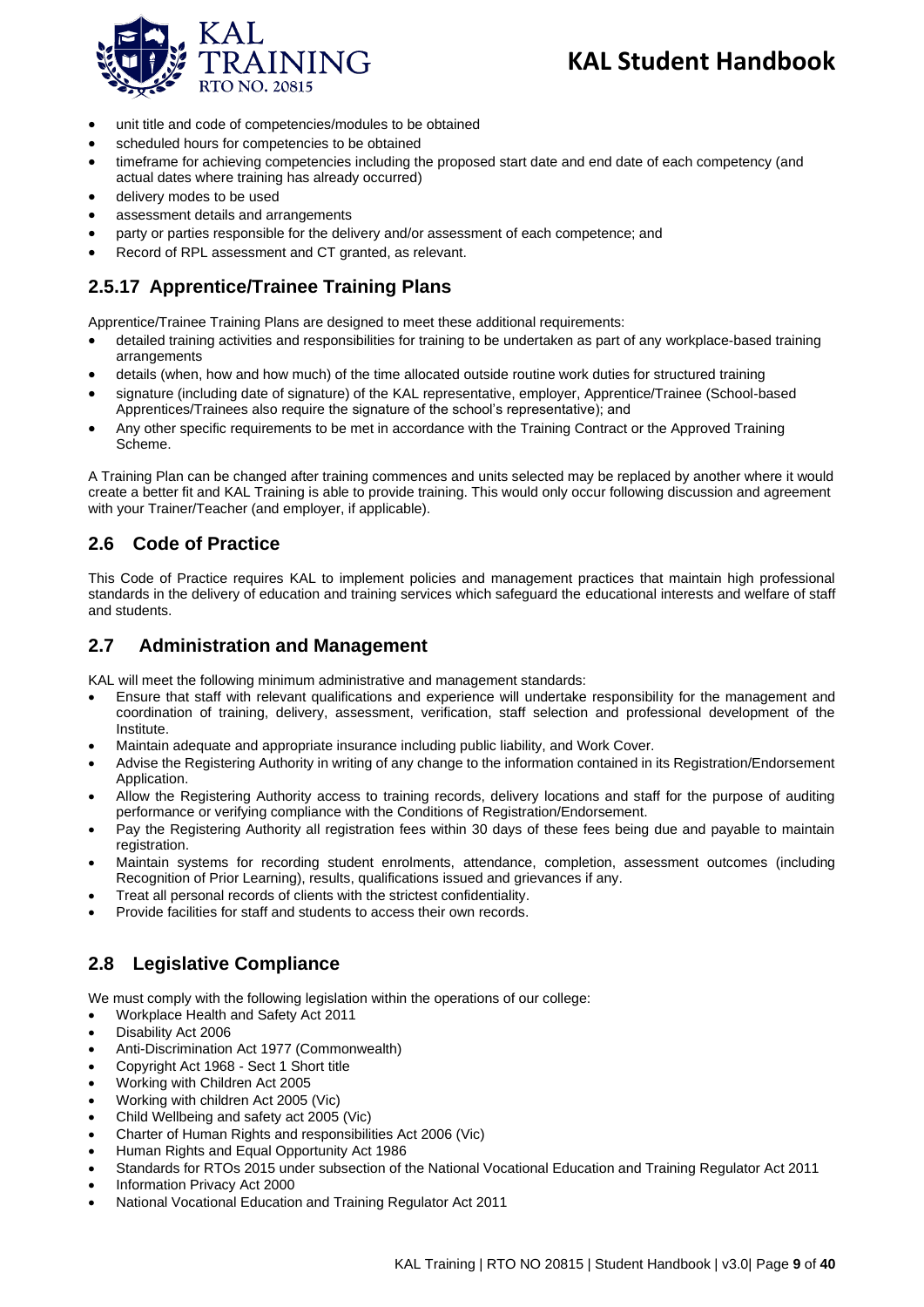

- National Work Health and Safety Act and Regulations (Commonwealth)
- Privacy Act and National Privacy Principles (2001)
- Racial Discrimination Act 1975
- Sex Discrimination Act 1984
- Specific legislation noted in course materials.
- Workers Compensation Regulation 2003
- Workplace Injury Management and Workers Compensation Regulation 2002
- Student Identifiers Act 2014

For access to Australian Legal Information Institute databases of Commonwealth, State legislation see www.austlii.edu.au

For access to Occupational Health and Safety legal obligations see www.nohsc.gov.au

For legislative and regulatory requirements relating to VET see the following web sites:

• Australian Skills Quality Authority www.asqa.gov.au

According to the Standards for Registered Training Organisation (RTOs) 2015 and State Funding bodies, as Registered Training Organisation (RTO) are obliged to provide data on our students and courses.

The data we collect at enrolment meets the data specifications of the "Australian Vocational Education and Training Management Information Statistical Standard (AVETMISS) VET Provider Collection specifications. For more information visit [www.ncver.gov.au.](http://www.ncver.gov.au/) 

As student of KAL Training you may be contacted and requested to participate in a National Centre for Vocational Education Research (NCVER) survey or a Department education project, audit or review.

#### <span id="page-9-0"></span>**2.9 KAL Staff**

#### <span id="page-9-1"></span>**2.9.1 Staff Requirements & Company Structure**

- General Manager is responsible for the standard of training and safety within KAL Training and for the assessments conducted whilst students are attending KAL Training.
- The Trainers at KAL Training supervise all training and assessments. In addition, trainers are responsible for day to day course administration. All have at least a Certificate IV in Training and Assessment and all the necessary endorsements to allow them to conduct and assess competency and underpinning knowledge. Trainers and assessors must, by law, maintain accurate records of attendance and participation.
- Compliance officer will be responsible for maintaining the compliance of the organisation with the relevant standards and legislations applicable to KAL Training.

CEO is responsible for all administrative tasks such as handling all payments and coordinating your course activities. Company structure diagram shown on following page: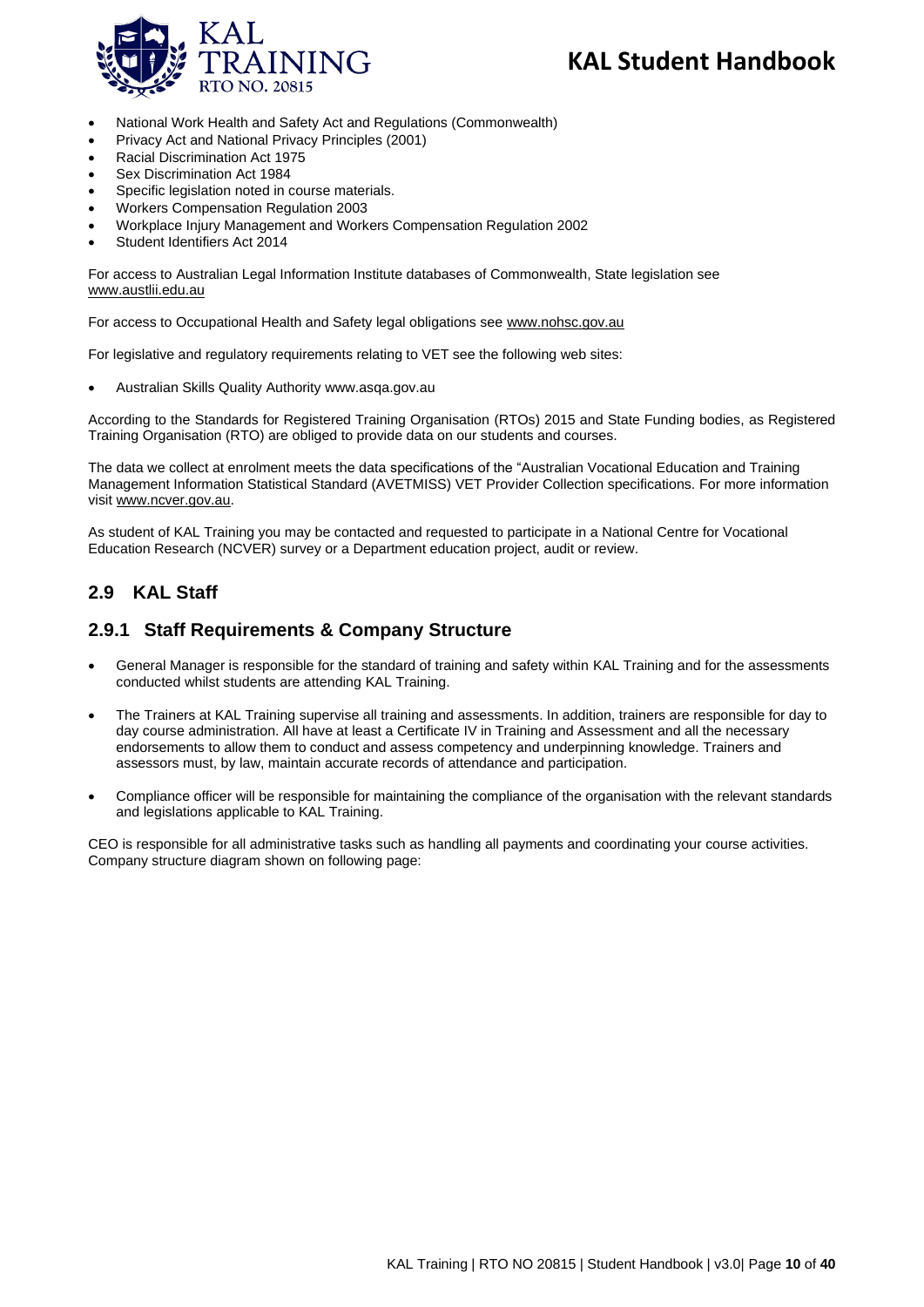

### <span id="page-10-0"></span>**2.9.2 KAL Training Company Structure**

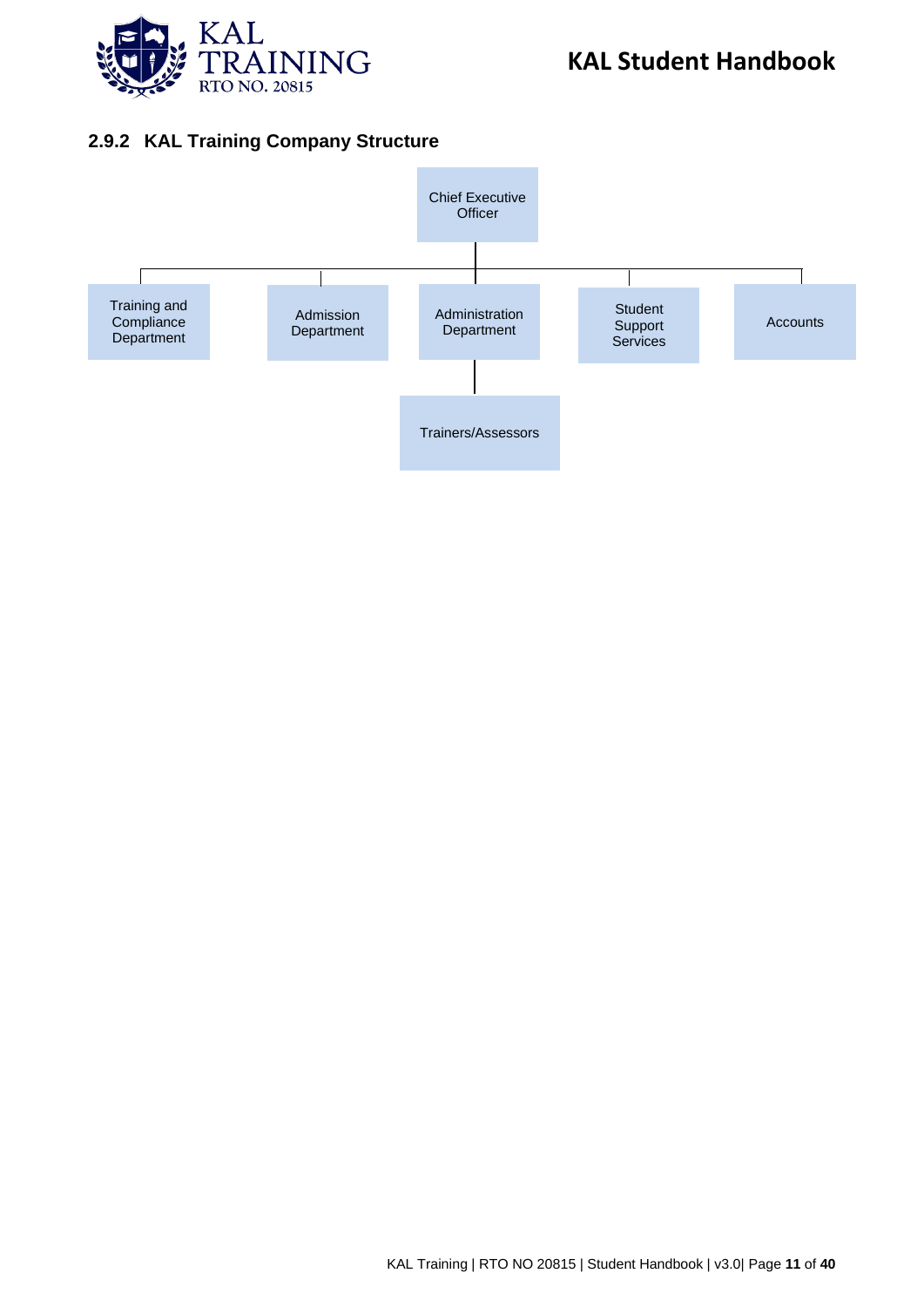

#### <span id="page-11-0"></span>**2.10 Competency Standards, National Qualifications and Assessment Guidelines**

A Training Package consists of three parts:

#### <span id="page-11-1"></span>**2.10.1 Competency Standards**

**Competency Standards** provide an industry benchmark for training and assessment. They specify the scope of knowledge and skills to be covered in the Training Package. They are the basis for designing vocational education and training courses and assessment approaches for delivery off-the-job by registered training organisations (RTOs).

#### <span id="page-11-2"></span>**2.10.2 National Qualifications**

**National Qualifications** within the Australian Qualifications Framework (AQF) are awarded when a learner has been assessed as achieving a combination of Units of Competency that provides a meaningful outcome at an industry or enterprise level. Each qualification consists of core and/or elective Units of Competency. These cover knowledge and skills that workers require in performing a job. Where an individual achieves one or more Units of Competency without completing a full qualification, a Statement of Attainment is issued that recognises their achievement.

#### <span id="page-11-3"></span>**2.10.3 Assessment Guidelines**

**Assessment Guidelines** provide a framework for accurate, reliable and valid assessment of the applicable Competency Standards. They ensure that all assessments are thorough, consistent and valid. They provide important quality assurance in the issuing of qualifications. To be assessed as competent and attain a specific competency standard, a learner needs to be able to competently perform all the elements in the performance criteria of a unit of competency, Learners will be required to collect evidence from both on and off-the- job training and/or classroom-based training and work placements. It is the combination of both the on and off- the-job training evidence that supports an assessment of competence.

#### <span id="page-11-4"></span>**2.11 Assessment**

Assessment is the process of gathering and judging evidence in order to decide whether has achieved a standard or objective and it is a competency-based assessment. The competency-based assessment is the method of gathering and judging of evidence in order to decide whether you achieved a standard of competency.

The assessment tasks within this unit provide you with the opportunity to demonstrate evidence of the required knowledge and skills to Maintain work health and safety.

#### <span id="page-11-5"></span>**2.11.1 Principles of Assessment**

The four principles of assessment are followed in assessment of each Student's evidence of competence. The four principles are;

- **Validity**
- **Reliability**
- **Flexibility**
- Fairness

**Validity:** Assessment against the unit(s) of competency and the associated assessment requirements covers the:

- broad range of skills and knowledge that are essential to competent performance;
- assessment of knowledge and skills is integrated with their practical application;
- assessment to be based on evidence that demonstrates that a Student could establish these skills and knowledge in other similar situations; and
- Judgment of competence is based on evidence of Student performance that is aligned to the unit/s of competency and associated assessment requirements.

**Reliability**: Evidence presented for assessment is consistently interpreted and assessment results are comparable irrespective of the assessor conducting the assessment.

**Fairness**: The individual Student's needs are considered in the assessment process. Where ever appropriate, reasonable adjustments are applied by KAL to take into account the individual Student's needs. KAL informs the student about the assessment process and provides the student with the opportunity to challenge the result of the assessment and be reassessed if necessary.

**Flexibility**: Assessment is flexible to the individual student by:

- reflecting the Student's needs;
- assessing competencies held by the Student no matter how or where they have been acquired; and
- Drawing from a range of assessment methods and using those that are appropriate to the context, the unit of competency and associated assessment requirements, and the individual.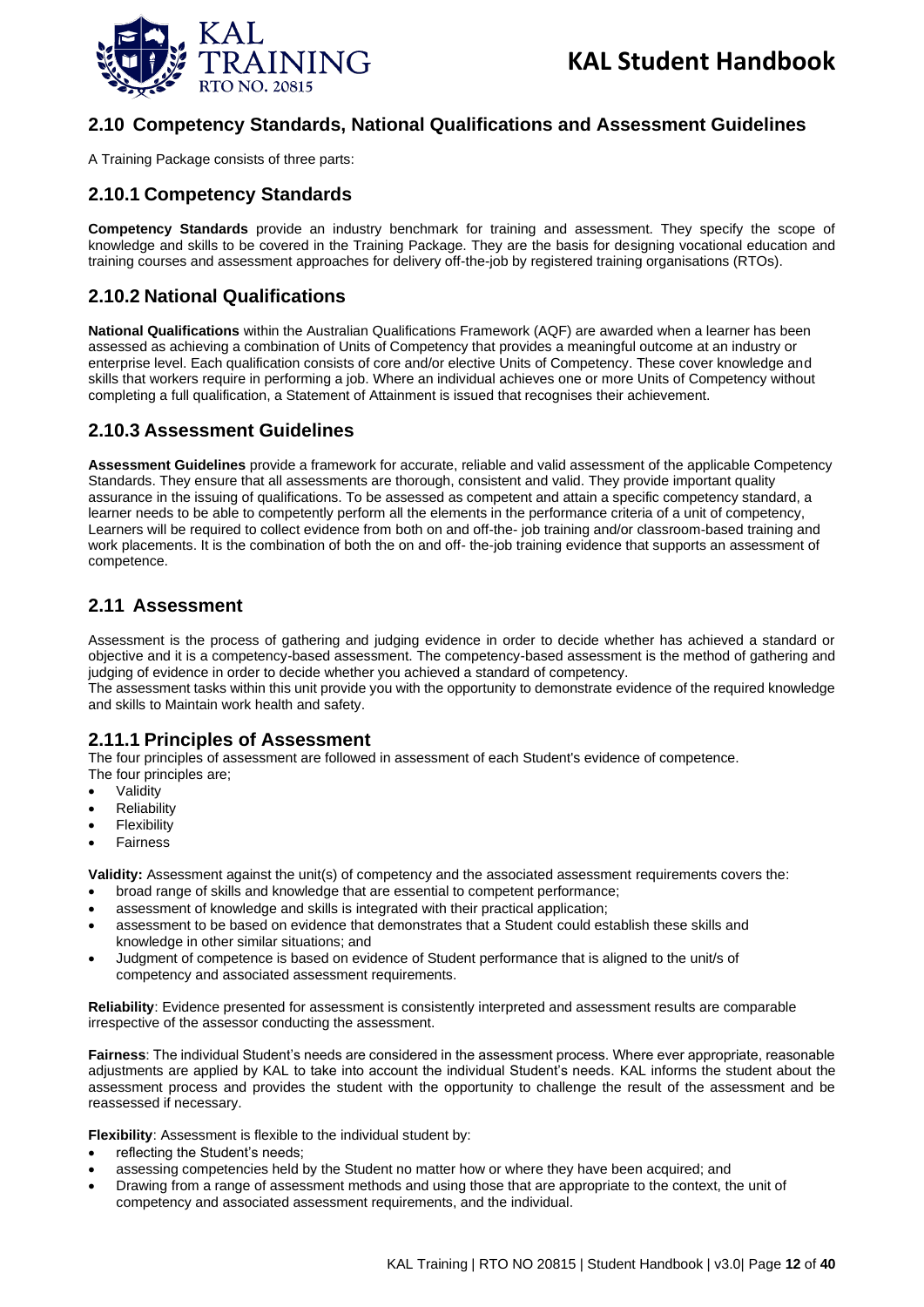

### <span id="page-12-0"></span>**2.11.2 Rules of Evidence**

There are four rules of evidence that guide the collection of evidence. The learner's work must demonstrate the rules of evidence:

Valid – The assessment task must cover the required skills and knowledge

Sufficient – it must be enough to satisfy the competency

Current – skills and knowledge must be up to date

Authentic – it must be the learner's own work and supporting documents must be genuine.

### <span id="page-12-1"></span>**2.12 Competency/Submission Details and Instructions**

For you to achieve competency in each unit, you are required to complete all the tasks and submit according to your proposed training plan or else as negotiated with trainer. The Student instructions for each task have been mentioned before the start of each task in the assessment workbook. You must achieve satisfactory ratings on all tasks and all completed assessment tasks must be submitted in form hard copy or email to your trainer/assessor.

- The submission of answers (theory assessment tasks), should be typed using software suite like Microsoft Office and submitted in printed form (If you are not comfortable with this form of assessment please speak to your trainer for alternative arrangements)
- Reports / templates where provided (workplace assessment tasks) should be completed by hand and submitted along with printed documents.
- At each submission of your assessment, the Student must declare that the work submitted is his/her own and has not been copied. Failure to do so will result in the assessment work being returned for completion thus delaying the assessment.
- Make sure you have read all supporting resources prior to commencing and completing any of the questions and activities in this assessment workbook.
- If you are unsure of the requirements of any assessment task please contact your trainer/assessor, for clarification. Reasonable adjustment options are available however this must be arranged with the Training Department prior to assessment.
- You must ensure that you have attempted and completed all assessment tasks in this Student Assessment Workbook prior to submitting for assessing.
- Written questions require in-depth responses and answers must be correct, sufficient and in acceptable form of quality and standard
- All the above items must be adhered to. Failure to do so will result in your work being returned to you, delaying the assessment of your tasks

#### <span id="page-12-2"></span>**2.13 Understanding the Assessment Grading System**

Assessments for qualifications are competency based, which means Students are assessed against the unit of competency requirements. Assessment results are recorded as follows:

- Satisfactory (S) result: The Student's submitted work satisfies the learning requirements and competency standards for the Task.
- Not Satisfactory (NS) result: The Student's submitted work does not demonstrate the understanding of competency standards in the Task.
- Competent (C) result: Once a Student receives a satisfactory result for all required assessment Tasks, as per the learning requirements and all competency standards for the unit (in accordance with the unit of competency details at National Register www.training.gov.au), C outcome will be awarded for the entire unit.



• Not Yet Competent (NYC) result: If any of the Tasks in unit is NS, a Student will receive NYC outcome. He/she will receive written feedback from a trainer/assessor, clearly outlining where the gaps are. The Student will then be required to rectify these gaps and re-submit his/her assessment for marking.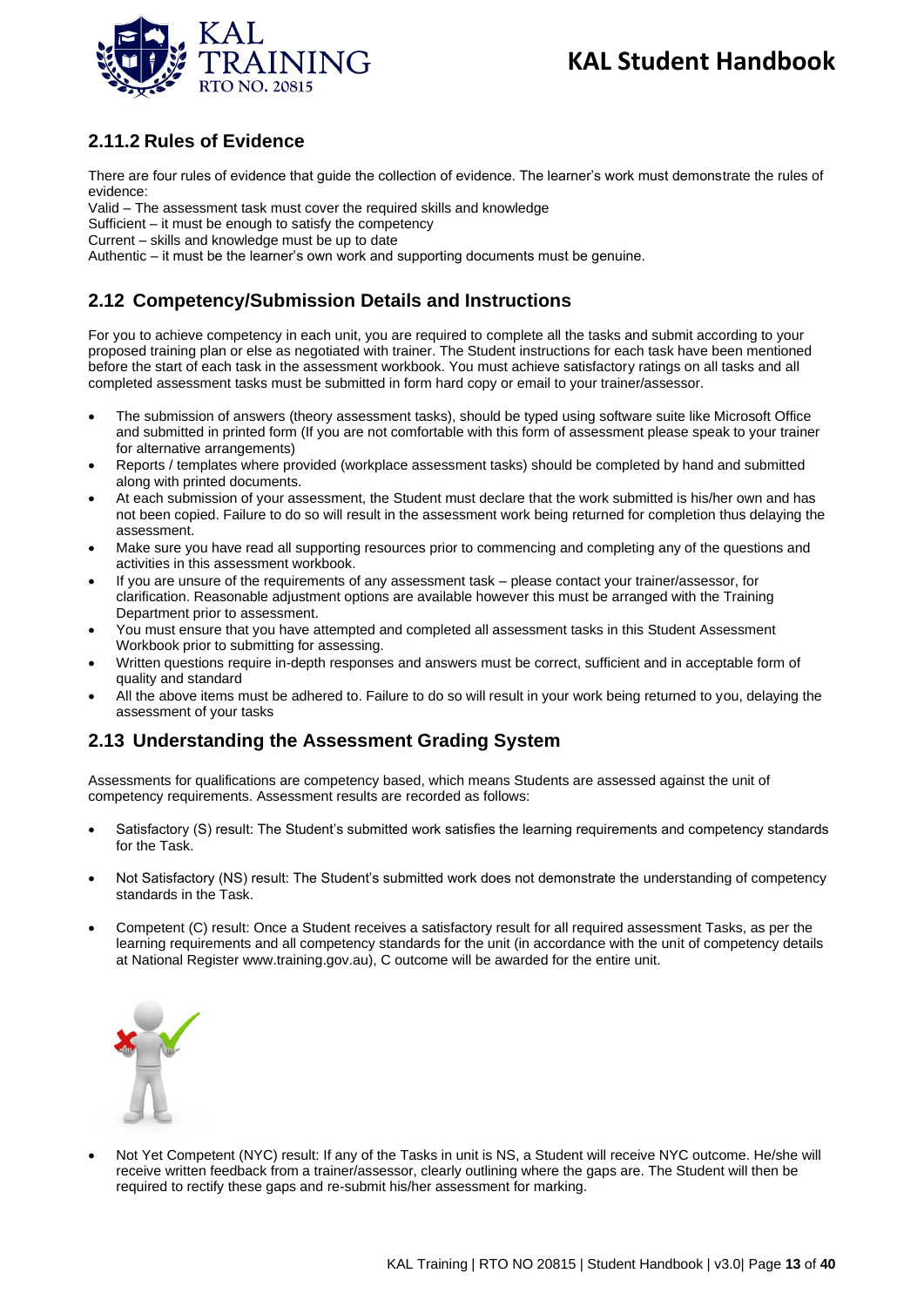

#### <span id="page-13-0"></span>**2.14 Re-Assessment**

If the result of your Unit Assessment is "Not yet Competent (NYC)", you will be given an opportunity for reassessment. Each Student has three (3) attempts to achieve a competent outcome, including two resubmission attempts. You will only work on the component(s) of the Task(s) that were marked "Not Satisfactory". The re-assessment must be completed within 14 days of assessment feedback given to you by your facilitator/assessor. Please note that KAL will provide two (2) chances for re-assessment at no cost. If you are not able to achieve competency with all of these opportunities, you are required to repeat the unit at your own cost which will also impact on your extension of study period.

### <span id="page-13-1"></span>**2.15 Plagiarism and Collusion**

Plagiarism and collusion are both forms of cheating. It is taking and using someone else's ideas, writings or information and representing them as your own. Plagiarism is a serious act and may result in a participant's exclusion from a unit or a course. When you have any doubts about including the work of other authors in your assessments, please consult with your trainer/assessor. In case you need further information about plagiarism and collusion, please ask KAL staff to provide you with the copy of plagiarism and collusion policy and procedure. The following list outlines some of the activities for which a participant can be accused of plagiarism:

- Presenting any work by another individual as one's own unintentionally
- Submitting assessments copied from another Student
- Presenting the work of another individual or group as their own work
- Submitting assessments without the adequate acknowledgement of sources used, including assessments copied totally or in part from the internet

#### <span id="page-13-2"></span>**2.16 Referencing**

The Students are required to use the right sources in their work. By doing proper referencing, you are acknowledging that you have used someone else's information or work. KAL encourages its Students to use APA 6th referencing Style. You can visit http://guides.lib.monash.edu/citing-referencing/apa for the style information or visit https://www.refme.com/au/referencing-generator/apa/ for APA style references generation.

You must reference all sources that you use in your assignment, including words and ideas, facts, images, videos, audio, websites, statistics, diagrams and data.

There are two parts to every referencing system:

- In-text reference a reference to a source of information placed within the body of the work.
- The reference list a list of all sources referred to in the work, located at the end of the work.

Please ask your trainer if you do not know how to reference your evidence. Ensure your work is referenced to prevent plagiarism.

#### <span id="page-13-3"></span>**2.17 Appealing**

Appealing a decision: Where a Student disagrees with a decision made by KAL regarding outcome of unit, plagiarism or cheating, he/she may pursue appeal proceedings in accordance with the KAL complaints and appeals process given in Complaints and Appeals procedures, as you have the right to appeal the final decision. More information about this process can be found in the in complaints and appeal policy and procedure.

#### <span id="page-13-4"></span>**2.18 Reasonable Adjustments**

If you have special needs or disabilities, reasonable adjustment will be organised in accordance with the organisation assessment process of policy and procedures.

This may include but not limited to:

- visual difficulty; we can assist by making adjustments such as larger print of documents, assessment tools and forms
- physical disabilities; assessment may be broken down into shorter/longer lengths of time, where applicable
- sick or have medical condition, due date extension may be provided
- **LLN Support**

Examples of reasonable adjustment in assessment may include but not limited to:

- Submission of an oral assessment task for a written one
- Provision of extra time
- Use of adaptive technology

The requirements for special needs must be established and an appropriate record must be kept of the efforts made to establish special need and the outcomes of these efforts.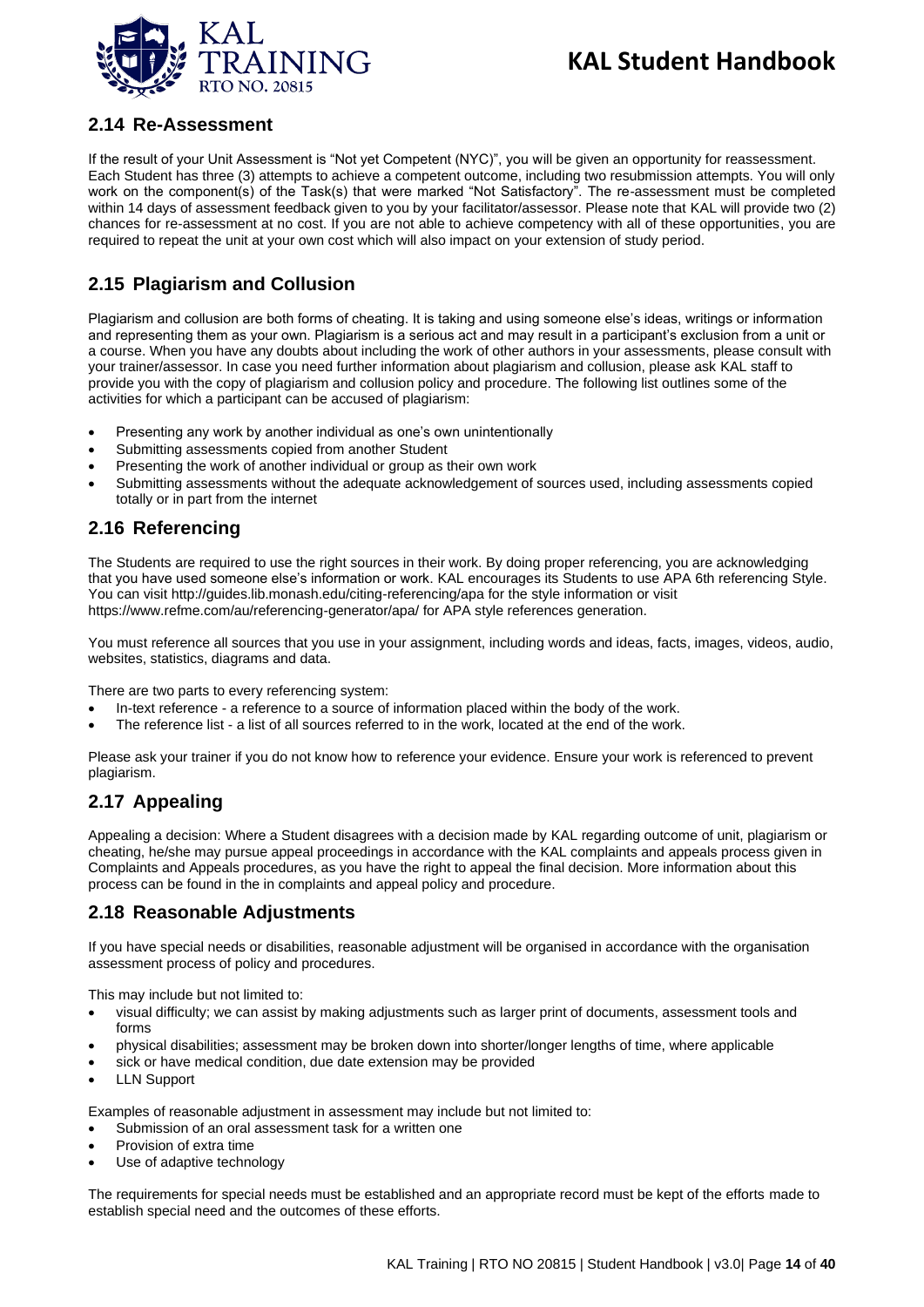

## <span id="page-14-0"></span>**2.19Unique Student Identifier (USI)**

If you are undertaking nationally recognized training delivered by a registered training organization (such as KAL Training) from 1 January 2015 you will need to have a Unique Student Identifier (USI).

A USI account will contain all your nationally recognized training records and results from 1 January 2015 onwards.

Students who have completed any units or qualifications from 2015 onwards will not be issued their certificates and/or statements of attainment until a verified USI has been created for you as per the Student Identifiers Act 2014.

> Unique Student

Identifier

USI is a requirement at Enrolment.



**Australian Government** 

**USI TRANSCRIPT SERVICE** 

Your nationally recognised training records in one place

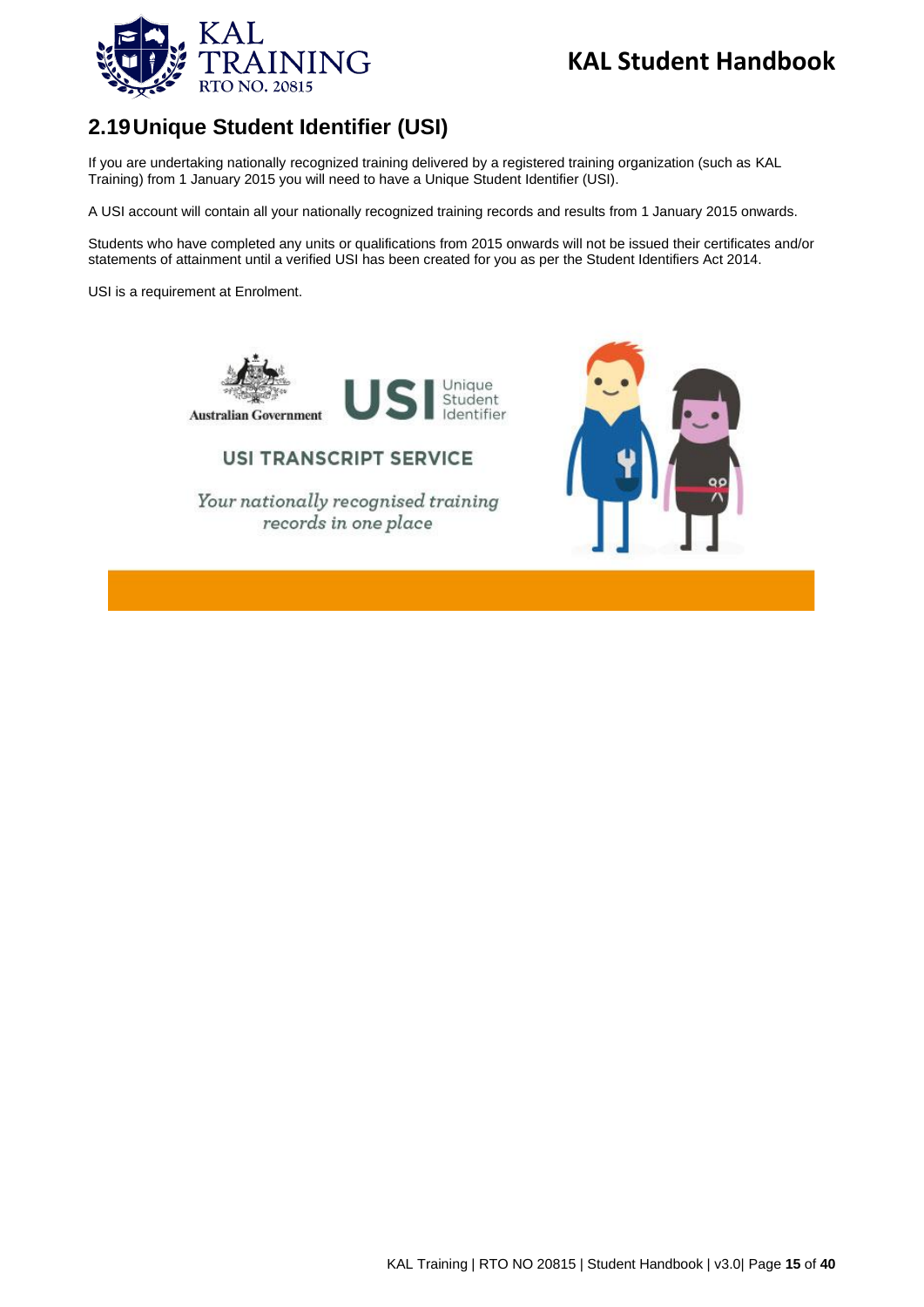

## <span id="page-15-0"></span>**2.20Language, Literacy and Numeracy (LLN) Support**

The increased importance of employability skills such as communication and problem solving skills all sectors/industries, highlights the need for underpinning foundation skills.

The Australian Core Skills Framework (ASCF) defines these foundation skills as reading, writing, oral communication, numeracy, and learning, which are essential for effective performance in the workplace.

Learners who have language, literacy or numeracy needs may require additional support or customised training and assessment. KAL will make every endeavour to accommodate these learners and support this approach by:

- Assessing the learner's language literacy and numeracy skills during a pre-training review to ensure they have adequate skills to complete the training program
- Conducting LLN testing (via online portal)
- Supporting learners with training and assessment material and strategies that are easily understood and suitable to the level of the workplace skills being delivered
- Providing information to learners about details of language, literacy and numeracy assistance available.
- Where a level of support is assessed as necessary for a learner that is beyond the support offered by KAL, the learner will be referred to external language, literacy and numeracy support services, and an extension of time to complete the training program negotiated if necessary.

## <span id="page-15-1"></span>**2.21Recognition of Prior Learning (RPL) and Credit Transfer (CT)**

#### <span id="page-15-2"></span>**2.21.1 Recognition of Prior Learning.**

Recognition of Prior Learning (RPL) is an assessment process that involves assessment of an individual's relevant prior learning (including formal, informal and non-formal learning) to determine the credit outcomes of an individual application for credit.

### <span id="page-15-3"></span>**2.21.2 Credit Transfer**

Credit transfer (CT) is a process that provides students with agreed and consistent credit outcomes for components of a qualification based on identified equivalence in content and learning outcomes between matched qualifications.

CT or RPL must be requested (in writing) within 15 days of enrolment. Original copies of transcript must be provided along with the CT Request Form.

KAL Training recognises all Australian Qualifications Framework (AQF) qualifications and statements of attainment issued by other RTOs. A student may apply to have a unit recognised by KAL Training if the unit code and title exactly matches the unit for which recognition is being sought; or if the unit held is equivalent to the current unit.

When Credit Transfer is granted, a credit is noted on the student's academic record and they will not be required to undertake further training or assessment in that unit.

If you wish to apply for Credit Transfer, please speak to KAL representative prior to or at the time of enrolment. An application must be completed, and the original (or certified) Qualification or Statement of Attainment produced. The application, together with supporting evidence, must be submitted prior to the commencement of training. Please refer to relevant policy and procedure for detailed information.

### <span id="page-15-4"></span>**2.22Assessments**

All assessment due dates are set dates by which assessment tasks must be submitted, and are stated on the class or individual's training plan. Learners are expected to take responsibility for meeting due dates and plan their work accordingly. The due date is the day the assignment must be received by KAL.

## <span id="page-15-5"></span>**2.23Extensions**

Assessments must be submitted by the due date or an extension negotiated no later than the 12 hours prior to the original due date. Learners need to apply for an extension via their Trainer. Please note the learners can also request their trainer/assessor for extension verbally. It is the discretion of trainer/assessor to grant or refuse.

Extensions will be granted on a case by case basis and are not guaranteed. Approval is up to the discretion of the Trainer/Training Manager. An extension will only be granted when the learner has a valid reason for not submitting work on time such as illness or other serious matters and supported by documentation e.g. doctor's certificate.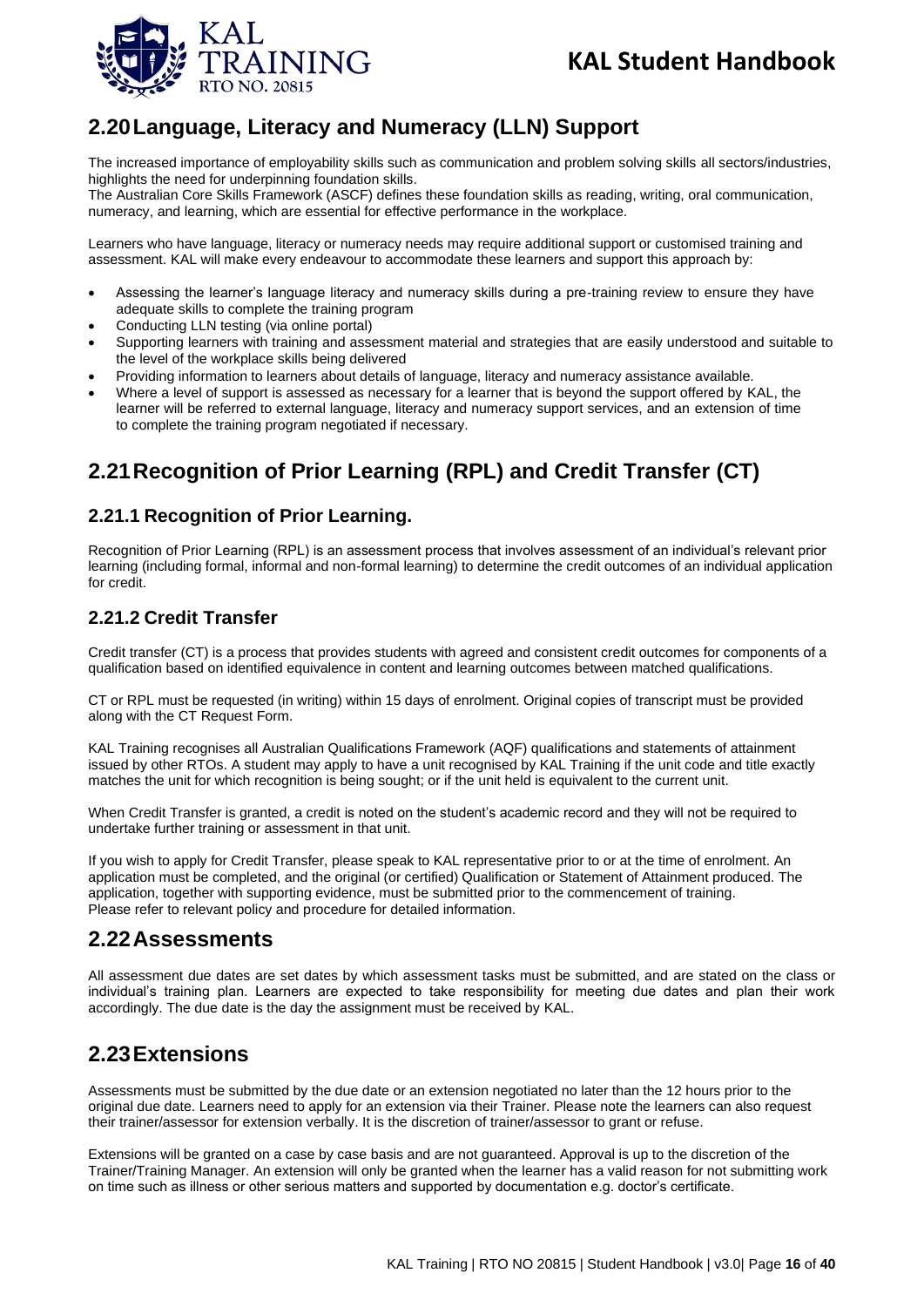

## <span id="page-16-0"></span>**2.24Minimum Practical Requirements**

All learners are required to meet the minimum practical hours for these qualifications, and learners undertaking voluntary placement may be required to continue attending placement after they have completed the minimum hours until they have met all practical assessment requirements in the workplace. Please refer below in course information for more information.

## <span id="page-16-1"></span>**2.25Working with Children Check**

In 2006, the Victorian Government introduced a new checking system to help protect children from harm, the Working with Children Check. Prospective learners need to be aware that volunteering or working with children under the age of 18 requires a Working with Children Check and that employers, volunteer organisations and agencies must ensure that any of their staff or volunteers have one. It is advisable for learners to obtain a Working with Children Check before they commence their placements in regulated education and care service. Learners must present their Working with Children's Check or submit a certified copy of their Working with Children's Check before they can be accepted for work placement.

## <span id="page-16-2"></span>**2.26Results and Certificates**

All learners are entitled to receive a Record of Results. Learners who have completed and been assessed as competent in all units of competency of a course will receive a Certificate, or Diploma. Learners must settle any outstanding fees before they can collect their qualification. Learner results will be kept on file for 30 years. Additional or replacement copies of the record, statement or certificate can be requested from the RTO. There is a charge of \$40 per document for this service.

We will issue your qualification when all requirements of the course have been marked as satisfactory and all units are assessed as Competent (C). Additionally, all administration requirements will have been met and any outstanding fees have been paid before qualifications will be issued.

Learners are entitled to receive statement of attainments if they have completed one or more accredited units at any stage throughout the course, or upon withdrawal or deferral.

Please allow 30 days after your file is completed before receiving your certificate. Should you need evidence of completion earlier contact the Training Manager for a letter of completion (we cannot however print this until your file has been checked the Compliance Officer).

## <span id="page-16-3"></span>**2.27Withdrawal and Deferral**

KAL learners who wish to withdraw or defer from training must notify KAL in writing. Withdrawals and deferrals will be processed within a week upon receipt of written confirmation, or after 4 weeks if there has been no contact from the learner in response to a withdrawal or deferral letter being sent to them by KAL.

Learners who apply for a deferral can be granted two deferrals for a maximum of 12 month. Additional fees and charges may be associated with the recommencement of training.

Courses and funding may change and may not be available at time of recommencement. Should this occur KAL will negotiate alternative study options and/or fees and charges with you.

## <span id="page-16-4"></span>**2.28Student Rights**

- Be treated fairly and with respect by KAL staff and other students;
- Learn in an environment free of discrimination and harassment;
- Learn in a supportive and stimulating environment in which to pursue their goals;
- Have access to counselling if desired or required;
- Privacy concerning records that contain personal information, subject to statutory requirements;
- Be given information about assessment procedures at the beginning of the subject/competency/module and progressive results as they occur;
- Lodge a complaint without fear of retaliation or victimization;
- Have Principles of Natural Justice applied during any investigation process concerning a breach of the Student Code of Conduct.
- Formally notify the KAL of any absence of greater than three consecutive study days or of any withdrawal from enrolment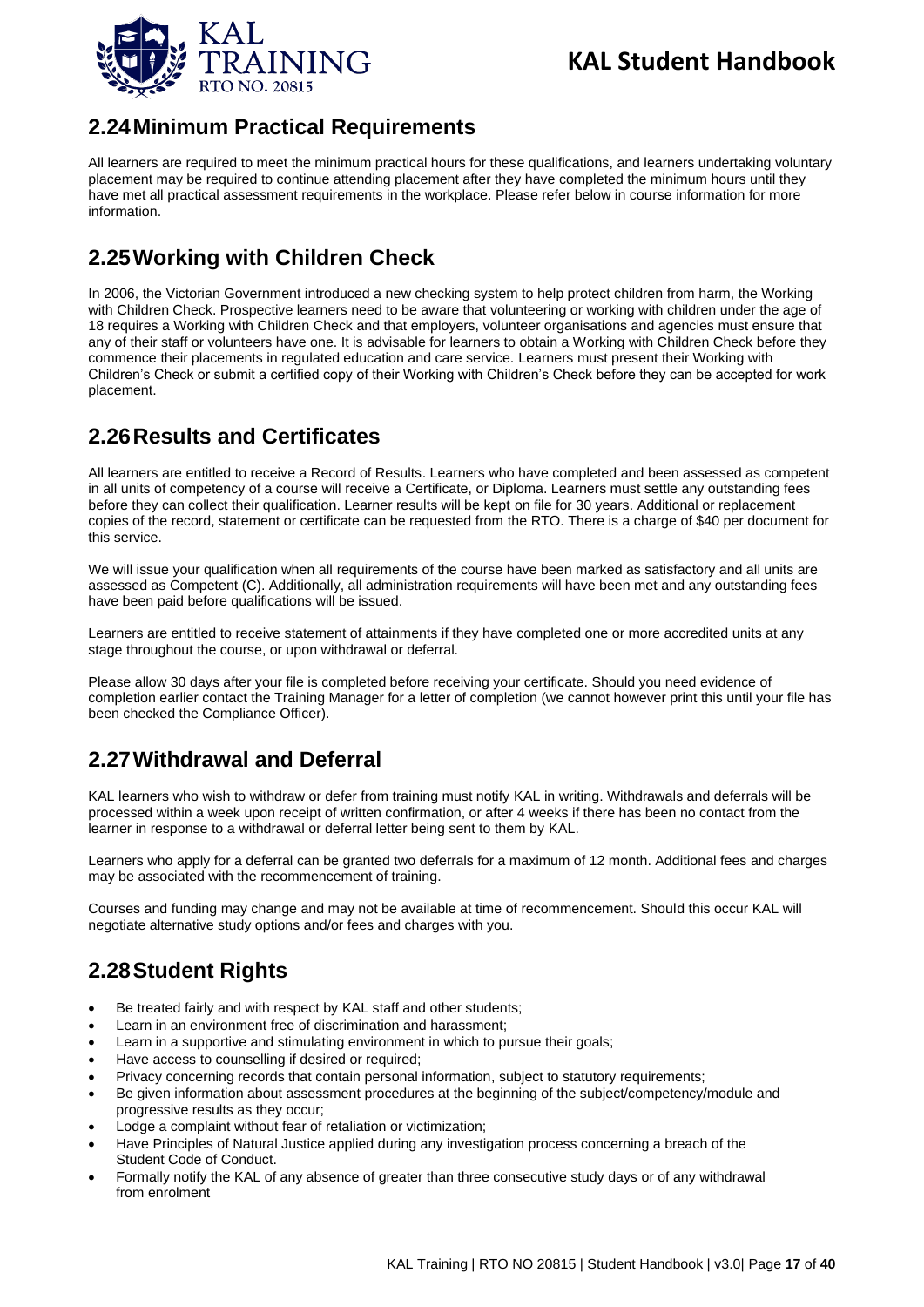

## <span id="page-17-0"></span>**2.29Student Responsibilities:**

All students have a responsibility to:

- Treat other students and KAL staff with respect and fairness
- Follow any reasonable direction from a member of KAL staff
- Refrain from swearing, drinking and eating in classrooms and other learning areas (water only allowed).
- Behave responsibly by not littering, harassing fellow students or staff, damaging, stealing, modifying or misusing KAL or other student's property
- Behave responsibly by not possessing or being under the influence of drugs and alcohol.
- Refrain from using mobile phones, pagers or any other electronic devices that may disrupt classes.
- Attend scheduled classes and KAL activities regularly and complete all assessments within the required timeframe.
- Do all assessment tasks and examinations honestly, and not engage in plagiarism, collusion or cheating.
- Follow KAL safety practices, including wearing approved clothing and protective equipment and following both written and verbal directions given by KAL staff.
- Not to behave in a way that would offend, embarrass or threaten others.
- Comply with all lawful regulations, rules or procedures of the KAL that pertain to them.
- Pay all fees and charges levied by the KAL within the required timeframe.
- Attend all meetings called by the KAL to discuss academic or course progress
- Meet or carry out all activities agreed with the KAL in relation to maintaining course progress or academic performance

## <span id="page-17-1"></span>**2.30Breach of conduct**

A Student breach of conduct occurs when a student behaves in a manner described below:

- Assaults, attempts to assault or threatens a person on the KAL premises.'
- Acts contrary to Equal Opportunity practices of the KAL which is committed to the prevention and
- Elimination of discrimination on the grounds of:
	- Age:
	- Impairment;
	- Industrial activity;
	- Lawful sexual activity;
	- Marital status
	- Physical features;
	- Political belief or activity;
	- Pregnancy;
	- Race;
	- Religious belief or activity;
	- Sex;
	- Status as a parent or a carer;
	- Personal association (whether as a relative or otherwise) with a person who is identified by reference to any of the above attributes.
- Disobeys or disregards any lawful direction given by an officer of the KAL
- Acts dishonestly or unfairly in connection with an examination, test, assignment or other means of assessment conducted by the KAL
- Deliberately obstructs any teaching activity, examination or meeting of the KAL
- Engages in any conduct or activity prejudicial to the management and good governance of the campus.
- Deliberately obstructs or attempts to deter any officer or employee of the KAL in the performance of their duties
- Wilfully damages or wrongfully deals with any KAL property.
- Attends classes whilst under the influence of alcohol or affected by drugs, etc. or possesses, uses or traffics a drug of addiction or drug of dependence within the meaning of the Crimes Act
- 1958 or the Drugs Poisons and Controlled Substances Act 1981 or any Act in substitution thereof.
- Carries or uses such items as firearms, knives, syringes, etc as a weapon
- Fails by or within the agreed required date or period, to pay any fee or charge payable to the KAL
- Fails to comply with WH&S regulations or wilfully places another person in a position of risk or danger
- Fails to consistently and regularly attend scheduled classes and activities
- Constantly interrupts class time through the use or presence of mobile phones and pagers
- Uses abusive language.
- Fails to attend meetings called to discuss academic or course progress
- Fails to carry out actions or engage in activities agreed with the KAL to maintain course or academic progress.
- Fails to formally notify the KAL of any prolonged absence, change of address and contact details or of any withdrawal from enrolment.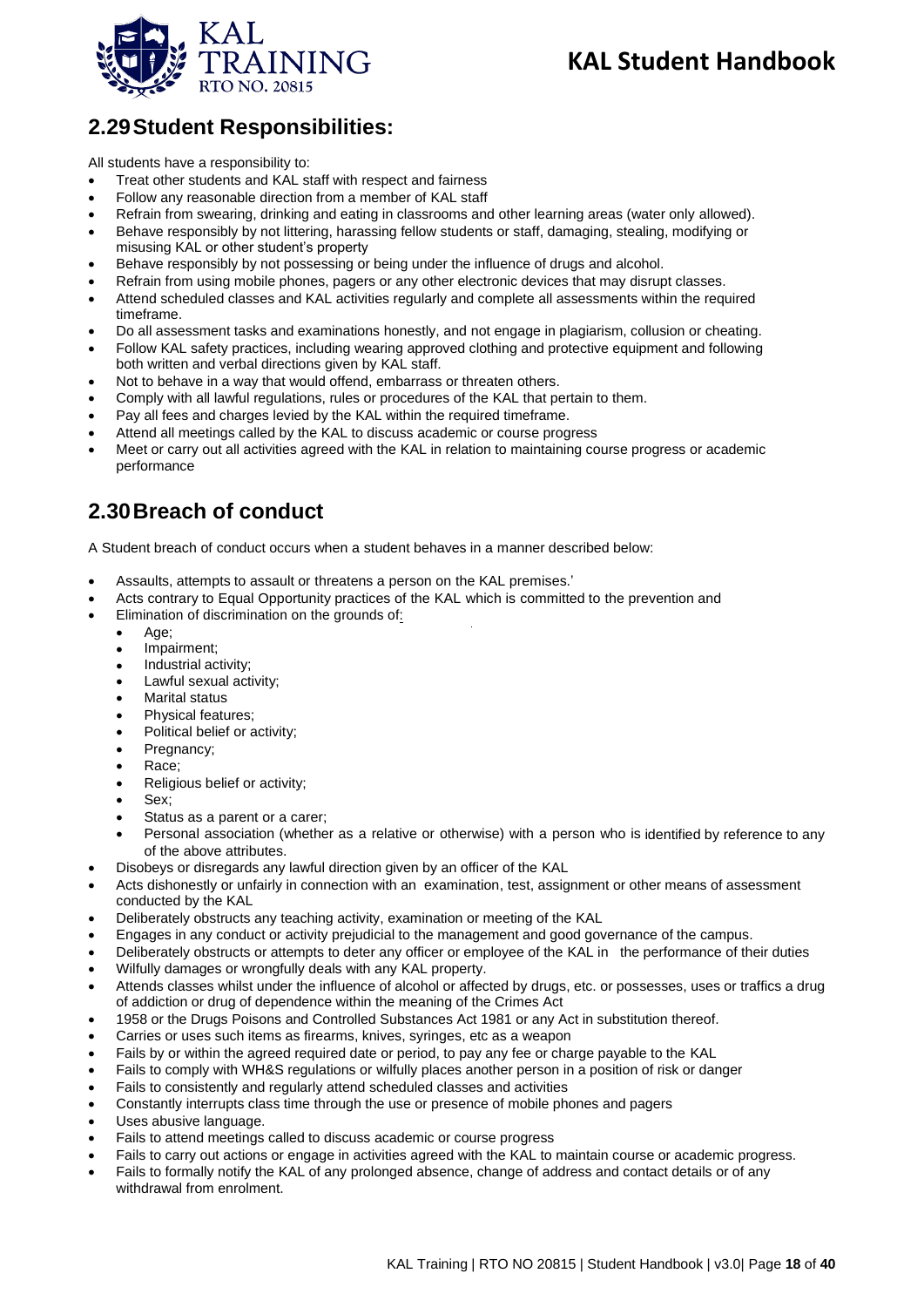

## <span id="page-18-0"></span>**2.31Non-compliance**

In the event of non-compliance/breach with our rules the following applies:

- A Trainer or the manager will contact you to discuss the issue or behaviour & to determine how the issue might be rectified. This will be documented, signed by all parties and included on your personal file.
- If your behaviour continues or the issue is unresolved, you will be invited for a personal interview with the Training manager to discuss this issue further and to make you aware of our complaints procedure that is available to you. This meeting and its outcomes will be documented, signed by all parties and included on your personal file.
- Should the issue or behaviour continue, you will be provided with a final warning in writing & a time frame in which to rectify the issue. A copy of this letter will be included on your personal file.
- Should the issue or behaviour still continue, training services will be withdrawn and you will be notified in writing that your enrolment has been terminated.

While we hope that these situations do not happen, we are committed to a very transparent process to ensure that all parties are satisfied with the final resolution.

## <span id="page-18-1"></span>**2.32Privacy and Confidentiality Records Access**

KAL Training is committed to protecting the privacy of your personal information.

You have the right to see and review your personal and training file at any time provided you organise it with the Training manager.

We have a Privacy Policy and procedure that sets out the way we handle personal information, including the use and disclosure of personal information and rights to access your personal information. We only collect information that is directly relevant to effective service delivery.

KAL Training will exercise strict control over confidential information. If a third party requires client information, we will require your prior written consent prior to the release of any information.

On your enrolment application form, there is a place to sign to say that we can provide information to Government Departments about your enrolment, attendance and performance. We do this as it is required by the Government.

## <span id="page-18-2"></span>**2.33Discrimination and Harassment**

It doesn't matter how old you are or whether you were born in Australia or overseas - the Equal Opportunity legislation and federal anti-discrimination laws protect your rights. It is against the law for someone to treat you unfairly (discriminate) or harass you (hassle or pick on you) because of your actual or assumed:

• Age Carer status

- Lawful sexual activity
	-
- Disability/impairment
- Marital status
- Gender
- Physical features
- Political belief of activity
- **Pregnancy**
- Race
	- Religious belief of activity
- Sexual orientation

It is also against the law for someone to sexually harass you. If you make a complaint (or help someone else make a complaint), it is against the law for someone to harass or victimise you because you have done so. It is also against the law to authorise or assist another person to discriminate or harass someone.

Discrimination in education occurs if a personal characteristic is used when:

- Deciding who will be admitted as a student including refusing to accept a student's application;
- Denying or limiting access to benefits; or
- Any other unfair treatment based on a personal characteristic defined by law.

Sexual harassment is behaviour of a sexual nature that is unwelcome, unasked for and unreturned. If a reasonable person would have foreseen that the behaviour would offend, humiliate (put down) or intimidate (threaten or scare) the other person, then the law classifies this as sexual harassment. Sexual harassment can be physical, verbal or written. It can include words, statements or visuals that are transmitted by paper, phone, fax, e-mail, office intranets, videoconference or any other means of communication.

If any of these things happen to you, or you feel they might be happening to someone else, go speak to your Trainer immediately and tell them about it. If you don't want to speak with your Trainer, then you should go and see the Training manager to get some assistance.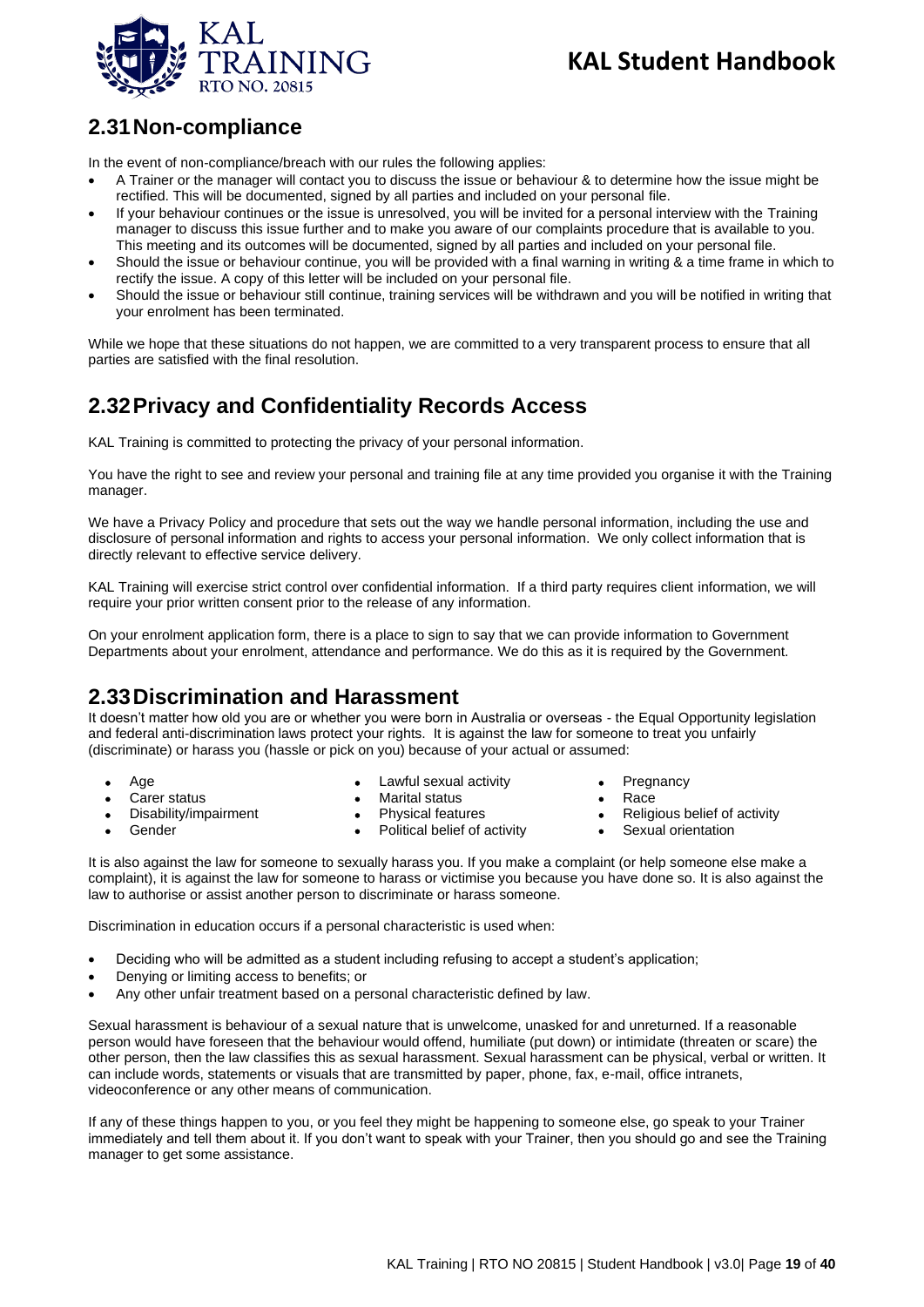

## <span id="page-19-0"></span>**2.34Safety**

The Work Health and Safety Act is strongly enforced Australia-wide. It means that you cannot be placed at risk through anything that you may be asked to do by KAL Training. Your trainers and assessors have been specially trained in KAL Training's safety standards.

Should you be asked to do anything you feel is unsafe:

- Stop.
- Advise the trainer of your worries and do not proceed.
- Stop anyone else with you from doing anything unsafe.

It is the RTO's responsibility to keep you in a safe learning and working environment and he must not allow any work to be done that is unsafe.

We are an alcohol and drugs of abuse free centre: undertaking any part of your study intoxicated or affected by drugs of abuse may result in suspension or termination from the course. If you are caught selling or undertaking any other illegal activity, then you may be reported to the Police for appropriate action.

If you act unsafely, then you may be required to undergo additional training to demonstrate that you understand the safety requirements and are able to comply with them.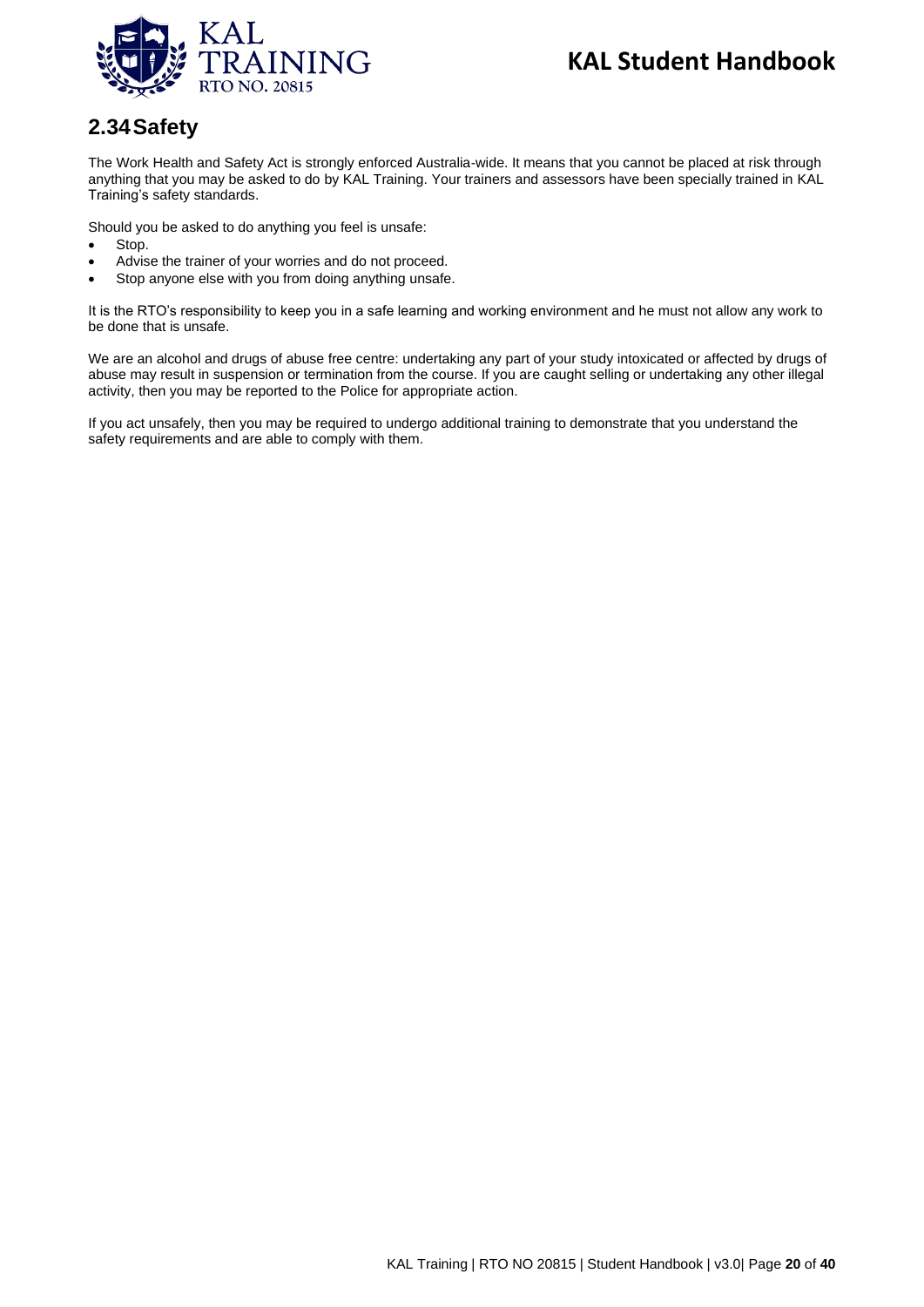

## <span id="page-20-0"></span>**2.35Access and Equity**

#### <span id="page-20-1"></span>**2.35.1 Policy Purpose**

The purpose of this policy is to ensure that KAL Training (here after known as 'KAL') provides fair and equitable access and opportunity to its student and staff. This policy also includes:

- Opportunities for reasonable adjustments are made to students.
- Students are given equitable access to facilities and services on and off campus.
- Staff members deal with all students fairly by considering the relevant circumstances of the individual. This does not necessary mean that all students will be rates the same. Fairness is considered in the context of relevant circumstances.
- Decisions regarding student's entry to, progression through and completion of the courses are made on case by case basis.
- All relevant policies, procedures and forms are accessible to all staff and students working with in the KAL and that these policies and procedures are implemented in a fair way.
- The student admissions process is based on entry requirements of each course. These entry requirements are published on our website and our marketing materials.
- Individuals raising concerns, complaints or grievances are treated with respect and are not discriminated.
- Students can access relevant policies, procedures and form through KAL website and a hard copy can be requested from the Australian state offices.
- Students are also provided with all relevant policies, procedures and forms during induction process in the form of 'Student Handbook'.
- Staff can access relevant policies, procedures and form through KAL website and Version Control Software.
- Staffs are inducted in relation to all relevant policies and procedures during their induction process.
- Staffs are updated with any new changes and updates in relevant policies and procedures by staff meeting, emails and memos.

### <span id="page-20-2"></span>**2.35.2 Scope**

This policy applies to all enrolled students and prospective students in all modes of delivery.

#### <span id="page-20-3"></span>**2.35.3 Legislation**

Australian federal and state legislation makes it unlawful for organisations to discriminate against people because of their age, gender, race, marital status, sexuality, or physical or intellectual disability.

The following legislation underpins all matters related to access and equity at KAL

- Anti-Discrimination Act 1977
- Disability Act 2006
- Equal Opportunity Act 2010
- Racial Discrimination Act 1975
- Sex Discrimination Act 1984
- Working with Children Act 2005

### <span id="page-20-4"></span>**2.35.4 Policy**

- 1. Supporting students to succeed
	- KAL acknowledges the diverse background of its students and commits to make its practices as inclusive as possible and not unreasonably prevent its students from accessing learning.
	- KAL undertakes to be responsive to the individual needs of students, whether they relate to age, gender, cultural or ethnic background, health, sexuality, employment, location or other personal circumstance, and not unreasonably present barriers to their learning.
- 2. Recruitment, admissions and enrolment
	- Recruitment and admissions processes and policies are free from discrimination and are based on the requirement that students meet pre-requisites for a course. Access and equity issues are considered when setting course entry requirements and prerequisites. Course design and assessment can be flexible to make reasonable adjustments. Teaching and learning documents are non-discriminatory, using inclusive language and examples.
- 3. Student services
	- Students have equal access to learning and assessment materials and support services.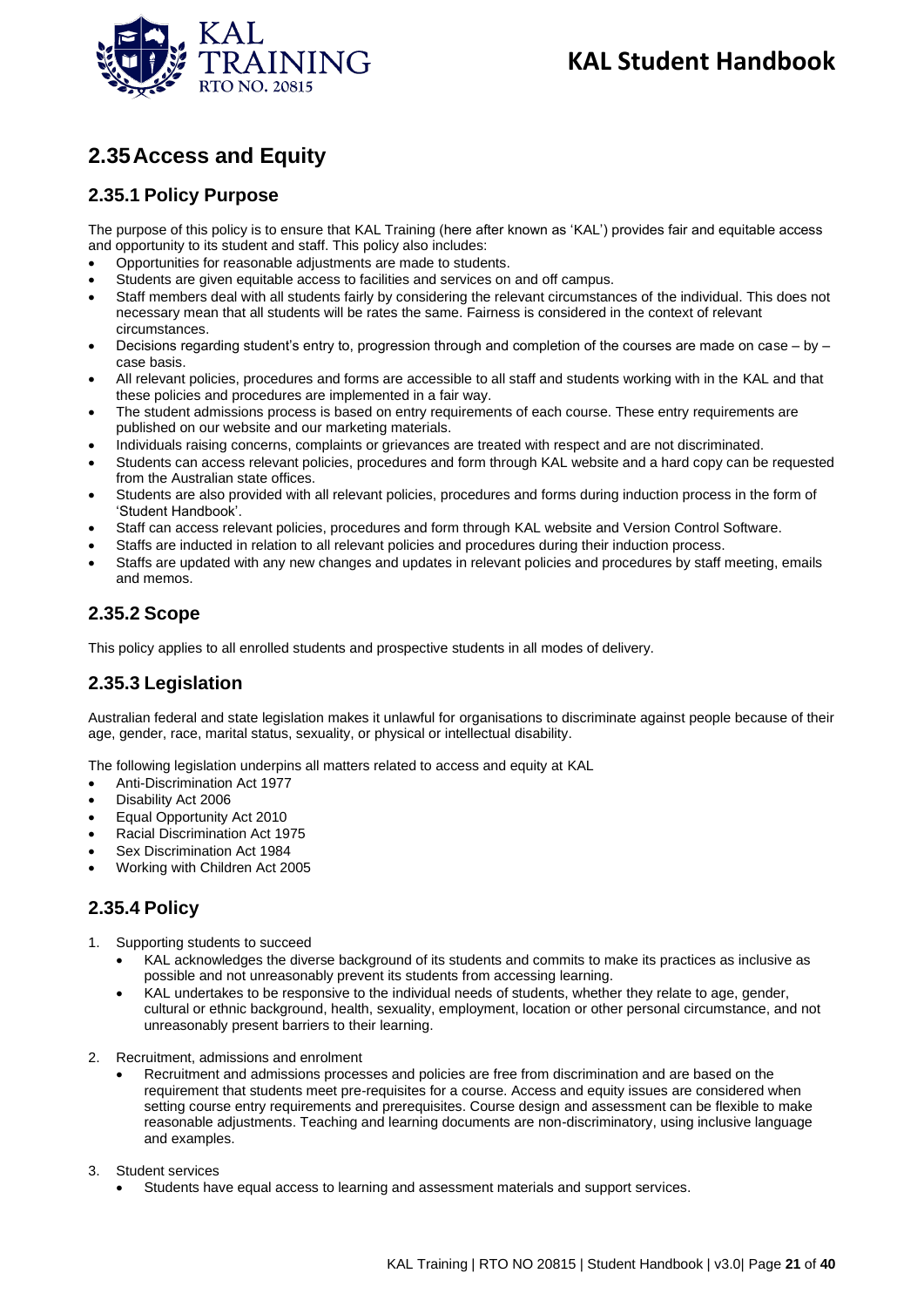

#### 4. Academic and learning support

- Reasonable adjustments can be made to accommodate students needing supplementary academic and learning support. Reasonable adjustments may include:
- Additional academic and learning support, including literacy and numeracy support.
- Alternative methods of assessment where reasonable. Extra time to complete assessments.
- Assessments are designed to be fair, reliable, and consistent. Students are given details on required assessments for each subject at the beginning of each study period. Assessments for subjects delivered online are adapted to flexible delivery.
- Students may appeal assessment decisions through the Complaints, Grievance and Appeals Policy and Procedure.
- Special consideration may apply for extenuating circumstances.

#### **Support is provided to those with special needs:**

Reasonable adjustment is provided to those with a disability or special needs according to individual circumstances. This means providing the appropriate services and/or facilities for student learning and assessment.

Reasonable adjustment may include but is not restricted to:

- educational support
- alternative assessment methods
- learning and assessment aids such as papers in large print or the use of scribes or interpreters
- extra time to complete a course or assessment

Learning support is facilitated for those with basic literacy, numeracy or English language difficulties or other identified areas of learning difficulty.

Special consideration may be granted if through misadventure (e.g. illness, bereavement or personal trauma) a student is prevented from completing an assessment or sitting an examination; or believes that their performance in an assessment event has been affected by the incident.

KAL premises provide appropriate access to those with a physical disability. Where KAL provides training and assessment at other venues, KAL will ensure to the best of its ability that venues are accessible to people with a disability.

Complaints and appeals are addressed in a fair and equitable manner. Individuals who believe they have been treated unfairly are encouraged to use KAL's student complaints and appeals procedures. KAL will promptly and thoroughly investigate all complaints and appeals in accordance with stated procedures.

Students also have the right to appeal against any decisions as set out in the complaints and appeals procedure.

#### <span id="page-21-0"></span>**2.35.5 Strategy for adhering to Access & Equality - Procedure**

**Strategy:** To include questions in all enrolment forms that requests learners to provide details of their background. **Responsible Official:** Chief Executive Officer, Training Manager **Measure:** All enrolment forms assessed for inclusion of appropriate questions.

**Strategy:** Feedback forms to make available opportunities for learners to raise any access issues. **Responsible Official:** Chief Executive Officer/ Training Manager **Measure:** All surveys forms assessed for inclusion of appropriate questions.

**Strategy:** Trainer to assess learner for any LL&N concerns at induction through ensuring learner completes their own enrolment form and other appropriate documentation. **Responsible Official:** Trainer/ Training Manager **Measure:** Ongoing

**Strategy:** All policies, procedures, and contact information is to be made available to the general public through our internet website.

**Responsible Official:** Compliance Manager/ Training Manager **Measure:** Ongoing

**Strategy:** Any access issues raised by the public are to be addressed immediately to ensure it does not affect the enrolment and training of potential learners.

**Responsible Official:** Chief Executive Officer/ Training Manager **Measure:** Ongoing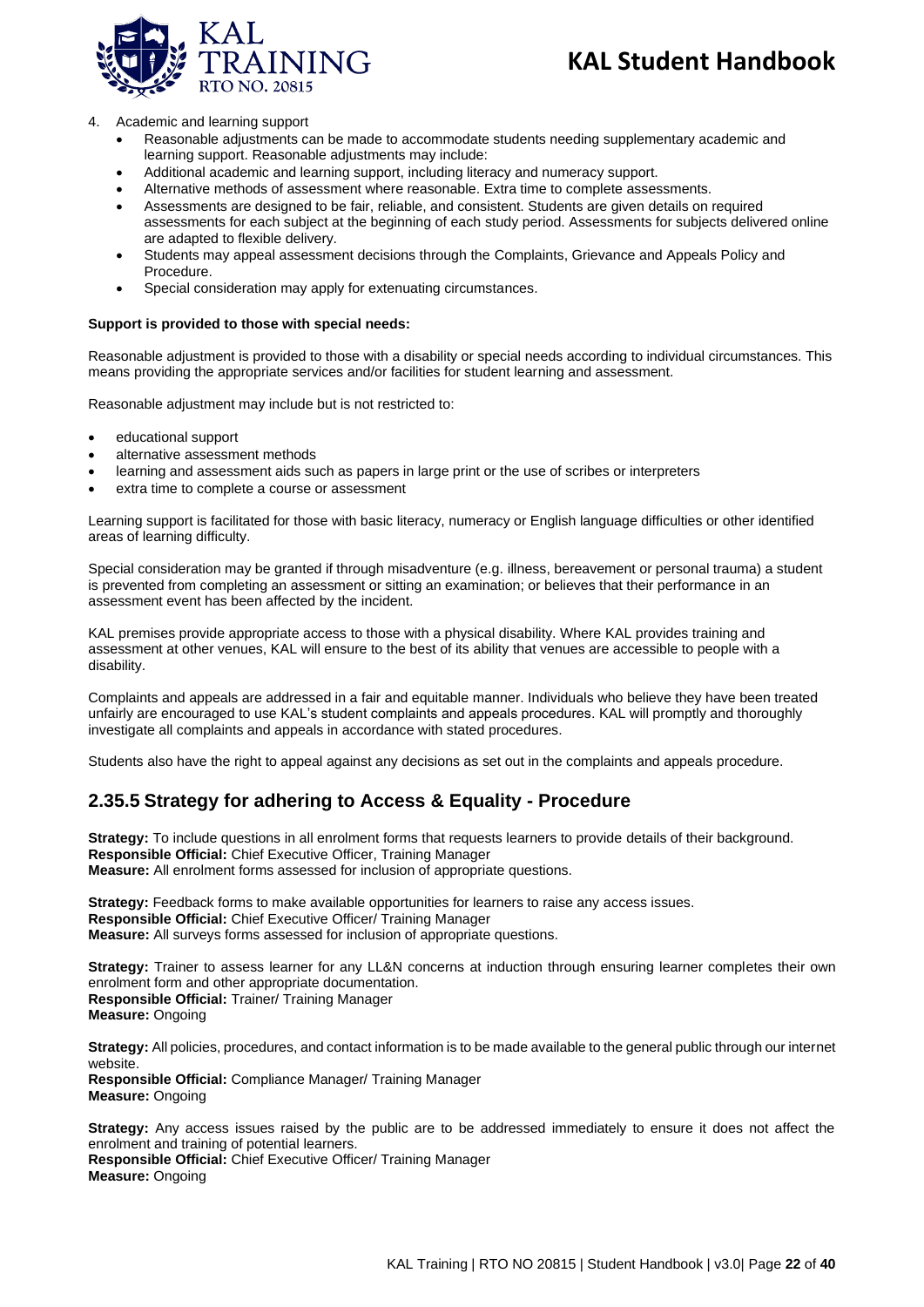

**Strategy:** Allow for flexibility (when appropriate) for extensions of time to lodge enrolment forms, assessment tasks and other related forms, in particular for members of identified groups, in order to cater to those with different social and cultural backgrounds.

**Responsible Official:** Chief Executive Officer/ Training Manager **Measure:** Ongoing

**Strategy:** To provide a barrier free environment for learners and stakeholders for all people through offering multiple methods of contact, training and assessing **Responsible Official:** Chief Executive Officer/ Training Manager **Measure:** Ongoing

## <span id="page-22-0"></span>**2.36Complaints and Appeals**

#### <span id="page-22-1"></span>**2.36.1 Purpose**

KAL Training aims to resolve complaints honestly, fairly and without bias and in an easily accessible manner which is inexpensive to the parties involved. This policy/procedure supports 'Standard 6 – of SRTOs 2015 and in case of international students, Standard 10 – Student Support Services' of the 'National Code of Practice 2018 for Providers of Education & Training to Overseas Students', which states:

The registered provider must:

- Have and implement a documented internal complaint handling and appeals policy and process;
- Advise an overseas student within 10 working days of their right to access an external appeals process and provide contact details, if the overseas student is not satisfied with the outcome of the internal complaints and appeals process; and
- Immediately implement any decision or recommendation in favour of the overseas student through the internal or external appeals process.

#### <span id="page-22-2"></span>**2.36.2 Scope**

This policy applies to all current, prospective and previous students and other stakeholders of KAL.

#### <span id="page-22-3"></span>**2.36.3 Policy**

KAL is dedicated to provide excellent services and maintaining a friendly relationship at all levels from top management including employers, down towards our Students. KAL is committed to maintaining compliance with all regulatory, legislative and contractual requirements and has Complaints and Appeals Policy to ensure all complaints and appeals are handled as efficiently and effectively to be actioned within 10 business working days of receipt. As a Student with us, you are entitled to make an appeal to an assessment decision within 20 working days. The following outlines our policy and procedures for the handling of verbal and written complaints and appeals.

Our Responsibilities to you if you have a complaint or appeal:

- Take all grievances, complaints and appeals seriously.
- To provide an efficient, fair and structured mechanism for handling complaints and appeals processes for all Students.
- Act upon the subject of any grievances, complaint or appeal found to be substantiated
- To provide our prospective Students with access to the complaints and appeals process before making an agreement to enrol, including those Students with any disabilities or special needs.
- Formal complaints and appeals can be written, or if verbal, a staff member will document the complaint or appeal and either the complainant or assisting staff member must sign-off the Complaints and Appeals Form.
- Action within 10 working days of receipt of the complaint or appeal.
- Handle all grievances, complaints and appeals professionally and confidentially in order to achieve a satisfactory resolution
- To keep complainant or appellant informed about the progress of their complaint or appeal and the expected timeframe for resolution.
- To resolve the complaint or appeal as soon as possible.
- To review complaints and appeals so that we can improve our service.
- To maintain the Student's enrolment whilst an internal complaint or appeal is in progress and the outcome has not been determined.
- Provide details of external authorities' complainant may approach, if required.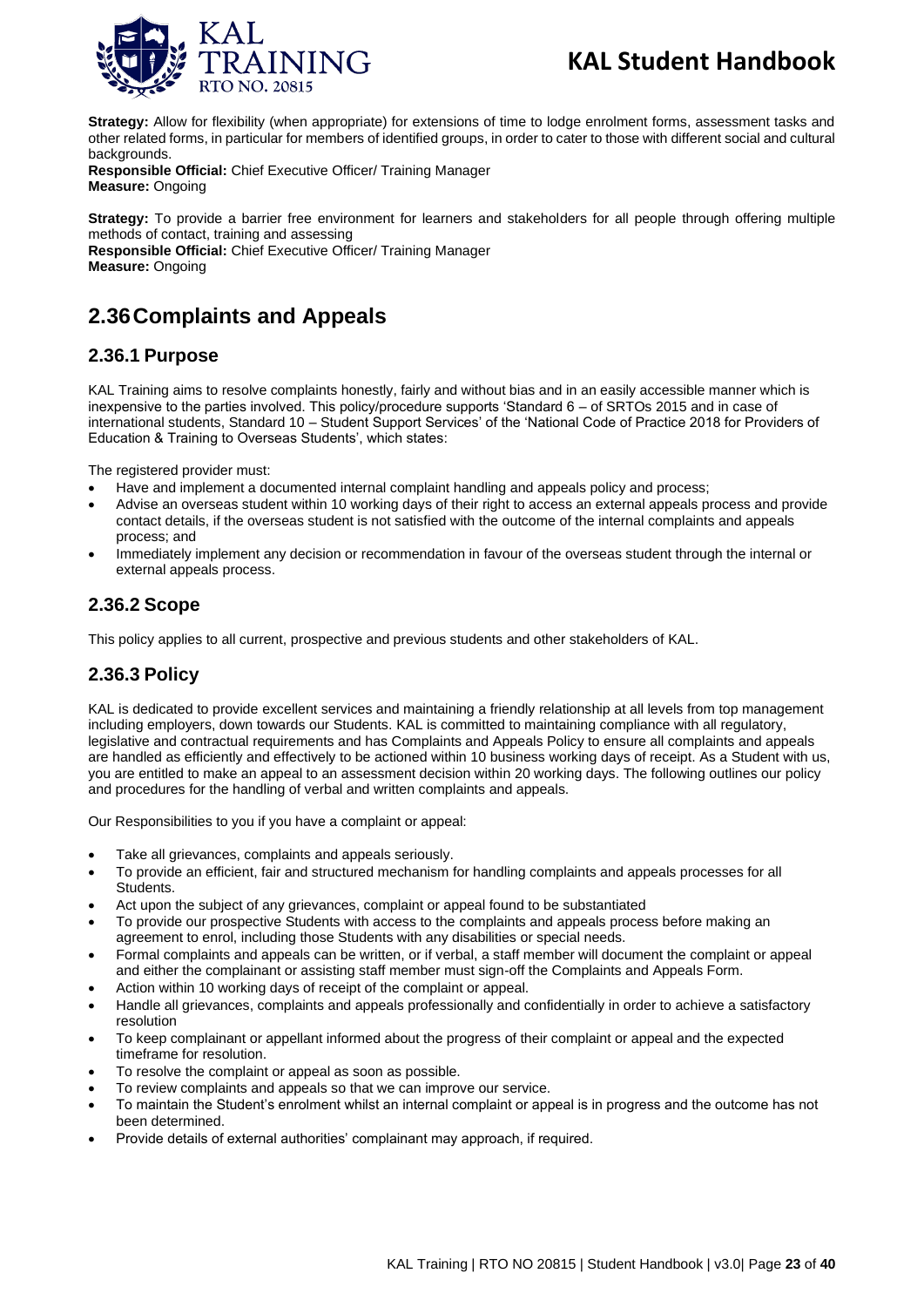

#### <span id="page-23-0"></span>**2.36.4 Complaints Procedure**

#### **2.36.4.1 General Process**

- The Complaints and Appeals policy & procedure, and forms are made available to all Students and other stakeholders by directly contacting KAL, through the KAL website, and Student handbook.
- Where possible all informal attempts shall be made to resolve the issue (Informal Compliant). This may include advice, discussions, meeting with the Student or stakeholder, emails and general mediation in relation to the issue and the Student / stakeholder issue.
- Any staff member can be involved in this informal process to resolve issues but once a Student has placed a formal complaint / appeal, the following procedures must be followed.
- Any Student, potential Student, employee or third party may submit a formal complaint to KAL with the reasonable expectation that all complaints will be treated with integrity and privacy. There is no cost for the complaints process unless it is referred to a third party.
- Complainants have the right to access advice and support from independent external agencies/persons at any point of the complaint and appeals process. Use of external services will be at the complainant's costs unless authorised by the Chief Executive Officer (CEO).
- Any person wishing to submit a formal complaint or appeal can do so by completing the Complaints and Appeals Form and state their case providing as many details as possible. This form can be obtained by contacting Administration staff at KAL, or through the KAL website.
- As per policy, complaints are to be made in writing by the complainant.
- KAL should review all complaints upon receipt.
- Acknowledge receipt of complaint in writing by sending a letter to complainant or email.
- Record details of the complaint on the Complaints and Appeals Register.
- Once a complaint or appeal is received and checked for, it should be forwarded to the appropriate personnel for review.
- There will be no charge to the complainant or appellant for the lodgement or presentation of their case. Incidental expenses for attending KAL office to lodge the document or attend a meeting or any charges incurred (e.g. telephone) will NOT be reimbursed.
- All complainants and appellants must be given the opportunity to formally present their case and to be accompanied by a friend or third party to support them (and if language is an issue, to help them present their case. Any payments to accompany the friend/third party will be made by complainants or appellants.
- The Review Personnel may gather evidence and constitute a review committee as they see fit.
- This process must be commenced within 10 working days of the lodgement of the complaint or appeal (and receipt of all supporting evidence) and should be completed within a reasonable time period, usually 10- 15 working days.
- If further evidence is requested, then the Review Personnel must communicate with the complainant or appellant as soon as possible and within 5 working days of asking for evidence, it should be submitted.
- The process will be put on hold until the evidence is received.
- The decision will be advised in the written response to the complainant or appellant.
- In case of complaint, if the complainant is not happy with the decision they may appeal. That appeal is on the fairness and objectivity of the decision.
- A template for a formal written response has been developed for when the complaint is accepted or rejected. This also includes the complainant's right to access the Internal Appeals process.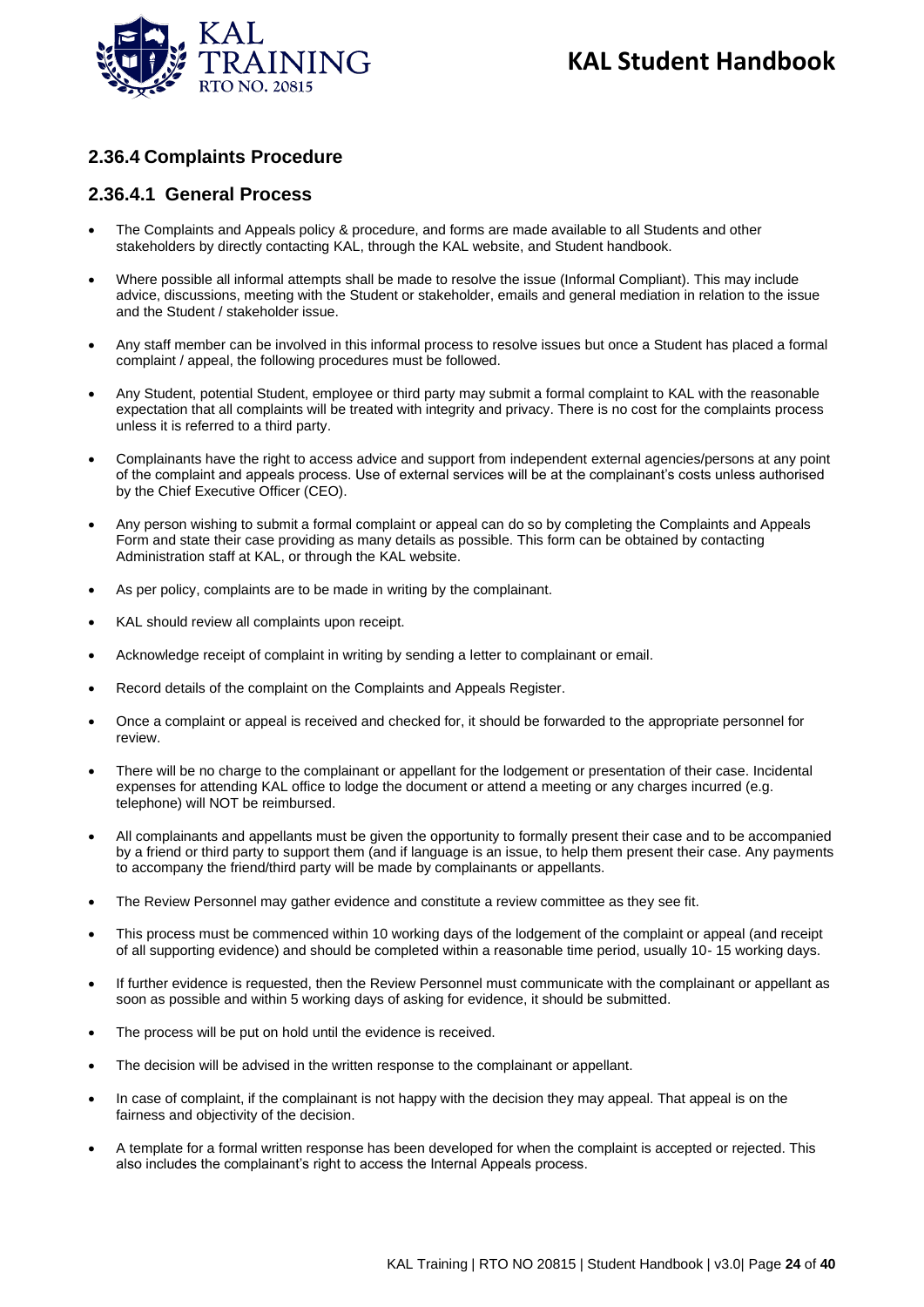

- A template for a formal written response has been developed for when the appeal is accepted or rejected. This includes the appellant's right to access the External Appeal process.
- All documentation relating to a formal complaint or appeal MUST be recorded on the Student file, in case of Student. This must include the initial form, supporting evidence, meeting minutes, copy of correspondence with all concerned parties. This information will be kept confidently and stored securely for 7 years.
- Documentation of all complaints and appeals and their outcomes is securely maintained. Potential causes of complaints and appeals are identified and KAL takes appropriate corrective actions to eliminate or mitigate the likelihood of reoccurrence.
- All formal complaints or appeals must be logged in the Complaints and Appeals Register.
- A complaint or appeal is a learning opportunity for KAL. The outcome will be seen as an input to the continuous improvement process. Any decisions that support Students will be immediately implemented.

#### **2.36.4.2 Detailed Process**

Complaints may be made in relation to any of KAL services and activities such as:

- The application and enrolment process
- Marketing information
- The quality of training and assessment provided
- Training and assessment matters, including course progress, Student support and assessment requirements
- Student amenities and facilities
- **Discrimination**
- Sexual harassment
- The way someone has been treated or The actions of another Student
- Other issues that may arise

Appeals should be made to request that a decision made by KAL has to be reviewed. Decisions may have been about:

- Course admissions
- Refund assessments
- Response to a complaint
- Assessment outcomes / results
- Other general decisions made by KAL

KAL is committed to developing a procedurally fair complaints and appeals process that is carried out free from bias, following the principles of natural justice. Through this policy and procedure, KAL ensures that complaints and appeals:

- Are responded to in a consistent and transparent manner.
- Are responded to promptly, objectively, with sensitivity and confidentiality.
- Are able to be made at no cost to the individual.
- Are used as an opportunity to identify potential causes of the complaint or appeal and take actions to prevent the issues from recurring as well as identifying any areas for improvement.

Where possible, all informal attempts shall be made to resolve the issue (Informal Complaint). This may include advice, discussions, meeting with the complainant, emails and general mediation in relation to the issue. Any staff member can be involved in this informal process to resolve issues, but once a complainant has placed a formal complaint / appeal, the following procedures must be followed.

If a complainant is uncomfortable in speaking directly to the person involved or the informal process does not resolve the issue to the complainant's satisfaction, the formal process should be followed as described later on in the document. Where a Student is unhappy with the outcome of an assessment decision, this will be dealt with under internal appeals.

Please refer to Assessment appeals points in the Appeals section.

KAL reduce complaints through:

- providing excellent ongoing service
- addressing complaints quickly and fairly
- making sure similar kind of complaint/incident does not occur again

When a complainant has a genuine complaint, KAL may:

- thank them for raising the matter
- treat them with genuine empathy, courtesy, patience, honesty and fairness
- respond to the complaint quickly
- tell the complainant how KAL will handle it and when to expect a response
- speak to the complainant in person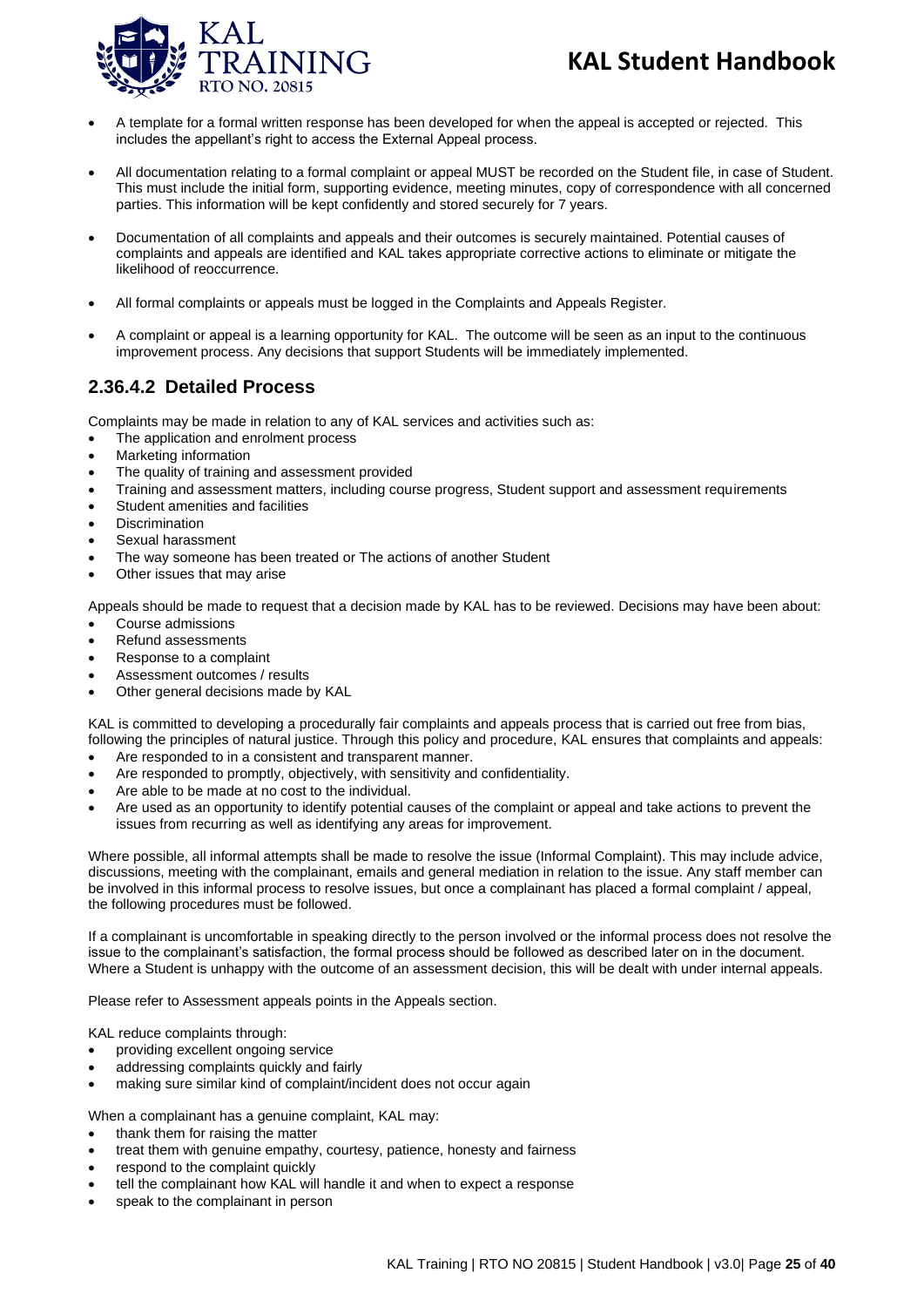



#### **Diagram of the Different Steps/ Procedures in the complaints management process:**

### <span id="page-25-0"></span>**2.36.5 Informal Complaint**

- Students / Potential Students / stakeholders are encouraged, wherever possible, to resolve grievances directly with the person(s) concerned. For example: if the issue concerns an academic matter, the complainant should talk honestly to the trainer / facilitator through Student Support Services about his/her concerns. Issues about fees should be discussed in the first instance with the Accounts Department through Student Support Services.
- Any Student with a question or complaint may raise the matter with KAL Student Support Services staff and attempt an informal resolution of the question or complaint. This can be done online by email or by telephonic conversation and face-to-face.
- Questions or complaints dealt within this way do not become part of the formal complaint process and will not be formally documented, recorded or reported on unless the staff member involved determines that the issue, question or complaint was relevant to the wider operation of KAL.
- If the Student / Potential Student / Stakeholder has attempted to resolve the issue directly but is not satisfied with the outcome or does not wish to approach the person(s) concerned directly, then he/she may discuss the issue with the Compliance Manager. In case of face-to-face meeting, he/she may be accompanied or assisted by a support person during this process.
- The Compliance Manager will consider the issue and may either suggest a course of action to resolve the issue or attempt to mediate between the complainant and the person(s) concerned.
- Within ten (10) days of receiving the grievance, the Compliance Manager will provide the complainant and any other person(s) directly concerned, with a written report summarising the actions that were taken, or will be taken, to resolve the issue.
- If the complainant is not satisfied with the outcome, a formal complaint can be lodged under this policy.

### <span id="page-25-1"></span>**2.36.6 Formal Complaint**

- Students or any other stakeholders who are not satisfied with the outcome of the informal process, or, who want to register a formal complaint may do so.
- To register a formal complaint, a student must complete the Complaints and Appeals Form and contact the Student Support Services to arrange a meeting with Compliance Manager, if required (a nominated person if Compliance Manager is not present for the particular case). It is better to provide as many details as possible.
- Once a formal complaint is received it will be entered into the Complaints and Appeals Register and written acknowledgment will send to complainant. The information to be contained and updated within the register is as follows:
	- The name of the complainant
	- Date of the complaint
	- Type of complaint
	- Name of investigating officer / department assigned to deal with the complaint
	- Response from those involved in the allegations
	- Analysis of the matter
	- Outcome of complaint
	- Action recommended to address systemic issues (if any)
	- Time taken to investigate complaint
	- Complainant satisfaction with the outcome.
- There is no cost for the complaints process unless it is referred to a third party.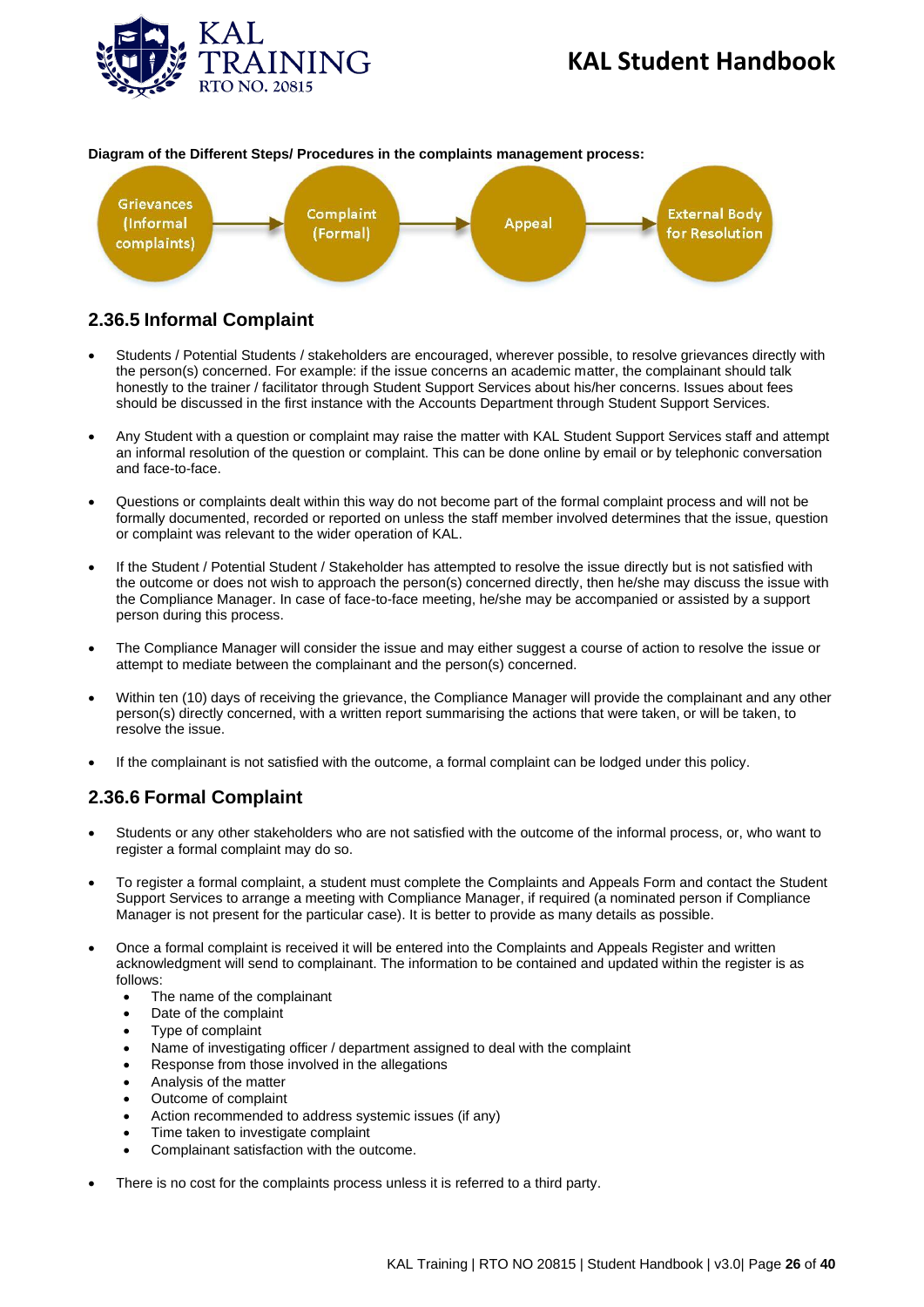

- Complainants have the right to access advice, support, assistance or company from independent external agencies/persons at any point of the complaint and appeals process. Use of external services will be at the complainant's costs unless authorised by the CEO.
- At the stage of the complaint meeting (if required), the complaint must be recorded in writing and signed and dated. The complaint is recorded in writing by completing the Complaints and Appeals Form prior to the meeting or a new document can be prepared and signed during the meeting.
- The Compliance Manager will then refer the matter to the appropriate staff members to resolve, or make a decision on the complaint within 10 working days and keep the complainant informed of any decisions or outcomes concluded, or processes in place to deal with the complaint.
- Where a decision is expected to take longer than 60 days, KAL will advise the student in writing of the delay and including the reasons for the delay. Thereafter the student will be provided with weekly updates in writing of the progress of the complaint.
- Weekly updates to both complainant and appellant will be provided by the Compliance Manager.
- If decision is taking more than 60 days, matter can be forwarded to an external complaint resolution organisation as well for resolution.
- At the end of the resolution phase, the Student Support Services will report KAL decision to the complainant in writing. The decision and reasons for the decision will be documented by the Compliance department and will update the records accordingly.
- Following the resolution phase, KAL must implement the decision as conveyed to the complainant. KAL will immediately implement any decision and/or corrective and preventative actions that are required.
- Where the formal complaint process does not find in favour of the complainant, s/he will be notified that they have the right of appeal. He/she may institute an internal appeals process by completing the Complaints and Appeals Form.
- To appeal a decision, KAL must receive, in writing, grounds of the appeal within 10 days of the date of the notice of the decision.
- Copies of all documentation, outcomes and further action required will be placed on the Complaints and Appeals Register by the Compliance Manager or representative and also in the student's file, in case of Student as complainant
- We will ensure that the investigation process is impartial and encompasses the Principles of Natural Justice. No assumptions will be made, nor any action be taken until all relevant information has been collected and considered.
- There will be no victimisation against anyone who makes a complaint.
- Nothing in this procedure inhibits complainant's rights to pursue other legal remedies. Complainants are entitled to resolve any dispute by exercising their rights to other legal remedies.

## <span id="page-26-0"></span>**2.37Internal Appeals**

- All Students and stakeholders have the right to appeal decisions made by KAL where reasonable grounds can be established. The areas in which a Student or stakeholder may appeal a decision made by KAL may include:
	- Any other conclusion/decision that is made after a complaint has been dealt with KAL in the first instance as described in the complaints process above. This is referred to as *General Appeals and Internal Appeals.*
	- Assessments decisions as set out below (*Assessment Appeals*).
- To activate the appeals process, the appellant must complete a Complaints and Appeals Form that is to include a summary of the grounds the appeal is based upon. The reason the appellant feels the decision is unfair, is to be clearly explained and help and support with this process can be gained from KAL staff.
- •
- Where an appellant has appealed a decision or outcome of a formal complaint, s/he is required to notify KAL in writing within 10 working days, of the grounds of her/his appeal. Any supporting documentation should also be attached to the appeal.
- An KAL representative must record the details in the Complaints and Appeals Register.
- The process for all formally lodged appeals will begin within 10 working days of the appeal being lodged in writing.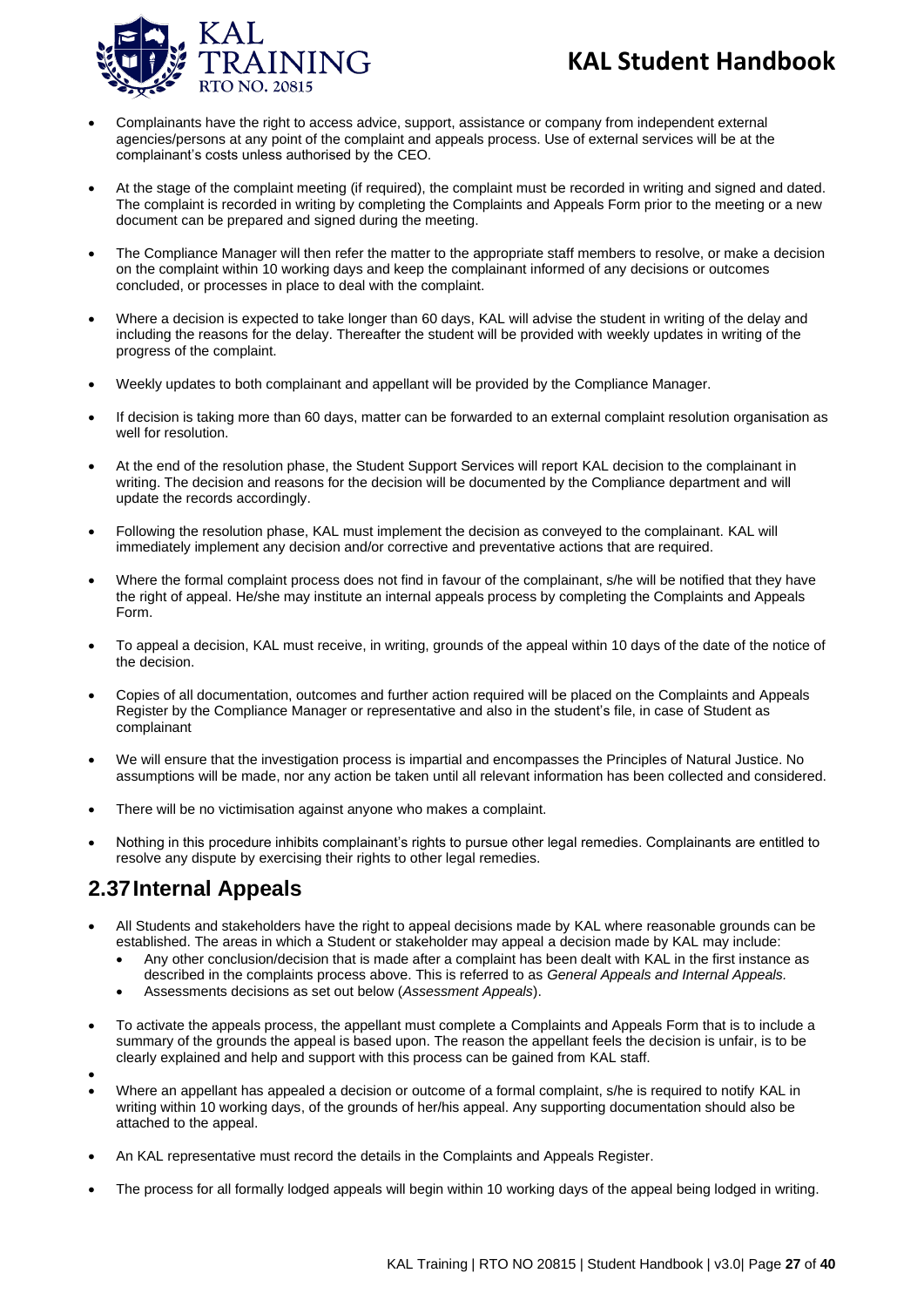

- The Compliance Manager or a nominee appointed by Compliance Manager will be notified and will seek details regarding the initial documentation of the appeal and make a decision based on the grounds of the appeal.
- The appellant will be notified in writing of the outcome with reasons for the decisions, and the Complaints and Appeals Register updated. Particularly the appellant will also be provided the option of activating the external appeals process if they are not satisfied with the outcome. The appellant is required to notify RTO if they wish to proceed with the external appeals process.
- Compliance Manager ensures KAL acts on any substantiated appeal. Compliance Manager determines the validity of the appeal and organises a meeting with all parties involved in the matter and attempts to seek resolution where appropriate.
- Where Students wish to appeal an assessment or RPL, they are required to notify their Trainer / Facilitator / Assessor in the first instance. Where appropriate their Assessor may decide to re-assess the Student to ensure a fair and equitable decision is gained. The Assessor shall complete a written report regarding the re-assessment outlining the reasons why re-assessment was - or was not - granted.
- If this is still not to the Student's satisfaction, the Student may formally lodge an appeal. They will lodge this with the Compliance Manager or a nominee appointed by the Compliance Manager and the appeal will be entered in the Complaints and Appeals Register.
- The Compliance Manager will be notified and will seek details from the Assessor involved and any other relevant parties. A decision will be made regarding the appeal either indicating the assessment decision stands or details of a possible re-assessment by a third party. The third party will be another Trainer/Assessor appointed by KAL.
- The Student will be notified in writing of the outcome with reasons for the decision, and the Complaints and Appeals Register will be updated. The Student will also be provided the option of activating the external appeals process if they are not satisfied with the outcome. The Student is required to notify KAL if they wish to proceed with the external appeals process.
- We recognise the right of individuals to approach an external agency if the formal complaint or internal appeal has not resolved the issue to their satisfaction.
- The Student's enrolment must be maintained whilst an appeal is in progress and the outcome has not been determined.
- A maximum time of 30 calendar days from the commencement of the appeal resolution phase will be allowed for the appeal resolution unless all parties agree in writing to extend this time.

## <span id="page-27-0"></span>**2.38External Appeals**

- If not satisfied with the internal appeal processes, the complainant / appellant may request that the matter be further reviewed by an external dispute resolution process, by the body appointed by KAL for that purpose.
- The division of the expenses associated with the mediation e.g. mediator's fee, room hire and possibly travel expenses are to be shared equally between KAL and the complainant / appellant.
- KAL will immediately implement recommendations arising from the external review within at least 10 working days of the receipt of the recommendations.
- If a Student or stakeholder is still dissatisfied with the decision of KAL, they may wish to seek advice or make a complaint about KAL to ASQA directly. If, after KAL internal complaints and appeals processes have been completed, and they still believe KAL is breaching or has breached its legal requirements, they can submit a complaint to ASQA by completing the "The Complaint about a training organisation operating under ASQA's jurisdiction" form. While ASQA will not be able to act as their advocate, the lodgement of their complaint will inform ASQA's risk assessment of KAL and a complaint audit may be conducted.
- Contact details for ASQA are:
	- Australian Skills Quality Authority
	- Melbourne Level 6, 595 Collins Street
	- Brisbane Level 7, 215 Adelaide Street
	- Sydney Level 10, 255 Elizabeth Street
	- Canberra Ground Floor, 64 North Bourne Avenue
	- Perth Level 11, 250 St Georges Terrace Adelaide Level 5, 115 Grenfell Street Hobart –
	- Level 11, 188 Collins Street Telephone: 1300 701 801
	- Email: complaintsteam@asqa.gov.au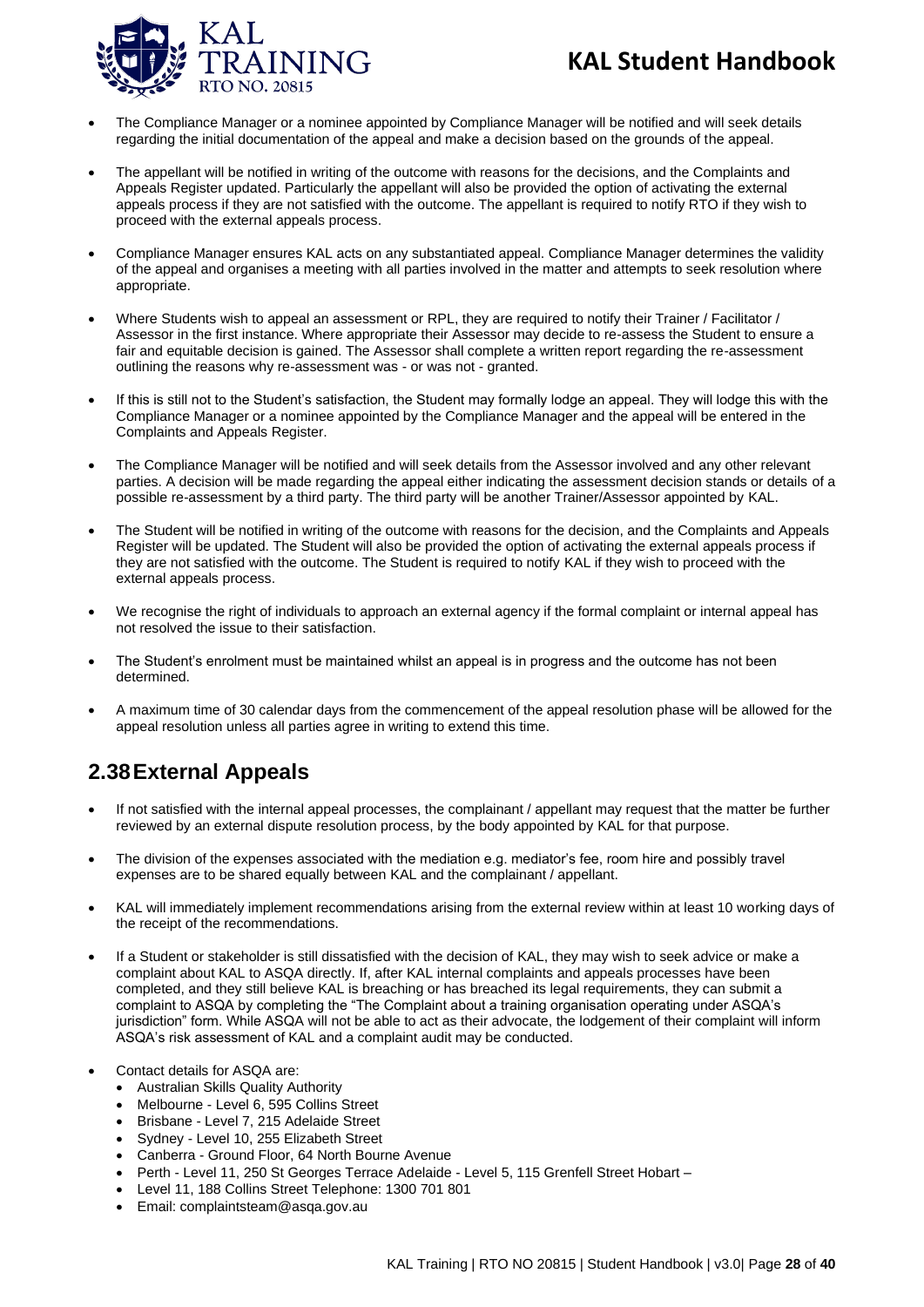

• Website: www.asqa.gov.au

## <span id="page-28-0"></span>**2.39Fees and Charges**

### <span id="page-28-1"></span>**2.39.1 Policy**

This policy/procedure provides all staff and students information on the process for determining fees and charges for all courses provided.

#### <span id="page-28-2"></span>**2.39.2 Purpose**

It also identifies the processes in place to protect the fees paid by students in advance.

### <span id="page-28-3"></span>**2.39.3 Full Fee Students (FFS)**

KAL Training will *not accept payment of more than \$1500* from each individual Student prior to the commencement of the course. Payment is due on the day or prior (Max \$1500) to the commencement of the training/recognition and then a weekly amount equal to the calculated weekly cost of the course will be charged. KAL guarantees enrolment of training once full fee is paid. Students deemed Not Yet Competent in any unit, have an option to re-sit.

Given the benefits that training provides to individuals, students undertaking Training are required to contribute to the costs of their training. The amount of student out-of-pocket expense may vary depending on the course they undertake. The fee may be paid on student's behalf by an employer or another third party but cannot be paid by the RTO.

#### <span id="page-28-4"></span>**2.39.4 Procedure**

All fees are to be confirmed prior to enrolment and the commencement of training. The amount to be charged for training and assessment services will be determined by the CEO and this will be consistently documented through all marketing materials and enrolment documentation (Enrolment Form).

Students will be informed of the amount of the course on enrolment and required to pay their course fees/deposit to confirm their enrolment. The collection of the student fees will be documented by Administration in the Student File.

Student fees are protected by the KAL fair and reasonable refund policy and procedure which is provided to students prior to enrolment.

### <span id="page-28-5"></span>**2.39.5 Course Fees**

Course fees include Enrolment Fee and Tuition Fee. Concession tuition rates are available for concession card holders who meet eligibility requirements. Concession cards include Commonwealth Health Care Card, Pensioner Concession. Eligible Students who do not hold a concession card will pay basic the Basic Fee unless special conditions apply. All other students (i.e. not eligible for government funding) are required to pay the Full fee.

## <span id="page-28-6"></span>**2.40Plagiarism and Academic Misconduct**

#### <span id="page-28-7"></span>**2.40.1 Scope**

This policy applies to all: Staff of KAL, past, current and perspective learners of KAL.

#### <span id="page-28-8"></span>**2.40.2 Reference**

Standards for Registered training organisation – 2015 (Standard 1)

#### <span id="page-28-9"></span>**2.40.3 Definitions**

#### **2.40.3.1Academic Misconduct**

Academic Misconduct is defined as any action(s) or behaviour likely to result in an unfair academic advantage, whether by unfairly advantaging a learner or disadvantaging another. Acts of academic misconduct include, but are not limited to: • possession of unauthorised material before, during or after an assessment or exam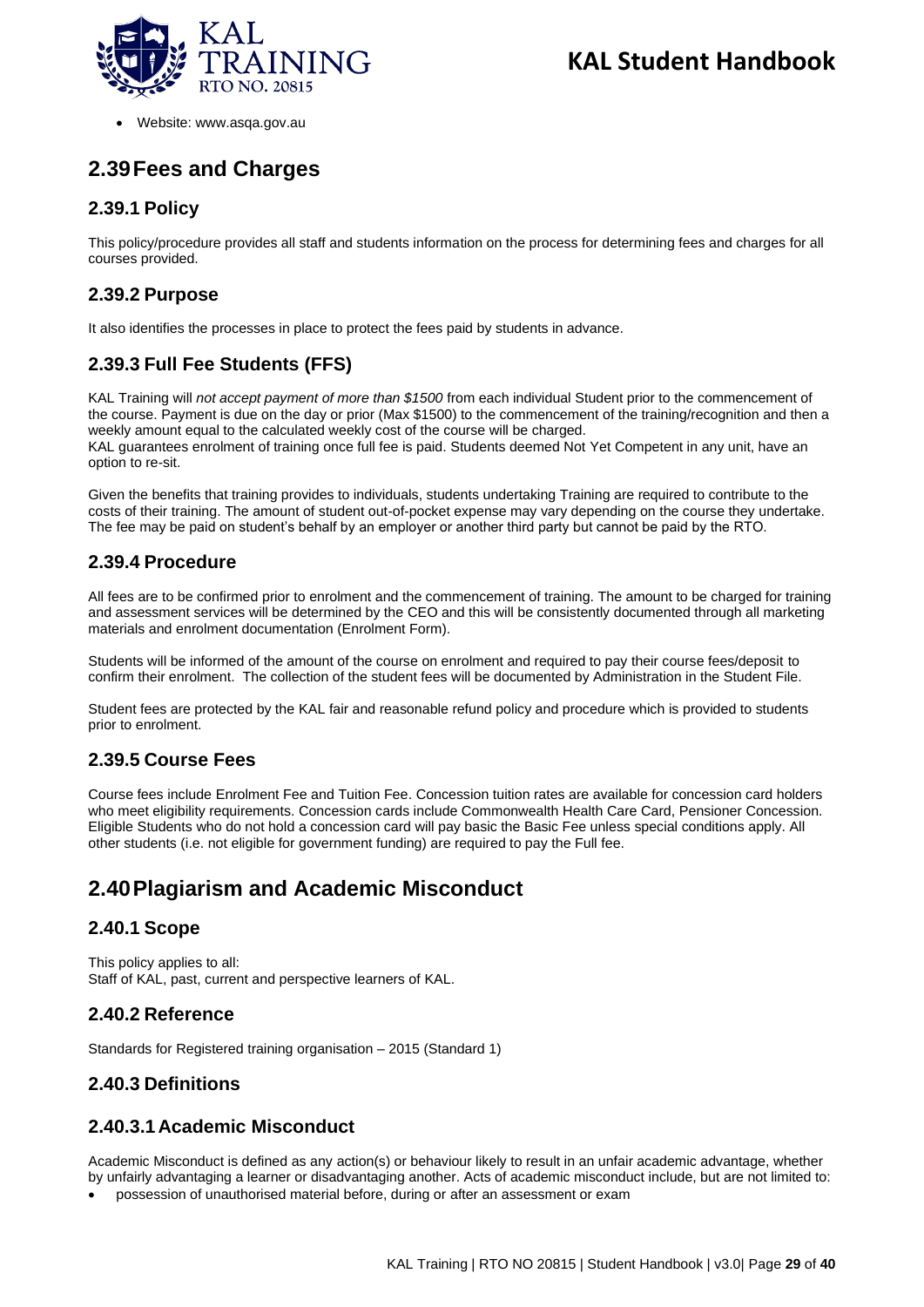

- refusing to observe the instructions during the assessment process
- sharing or publishing assignment materials
- collusion with another learner
- learner substitution
- plagiarism
- cheating

#### **2.40.3.2Plagiarism**

Plagiarism refers to attempts by learners to use the work, words or ideas of others without proper acknowledgement. In the context of assessment, plagiarism occurs if a learner;

- presents any phrase or extracts, word for word without using quotation marks or referencing the author
- paraphrases all or part of an author's work and presents it without referencing the author, or providing
- inadequate reference to the author
- copies or paraphrases all or part of another learner's work and presents it as their own
- presents all or part of an assessment item previously submitted for assessment in another course or unit of work.

### **2.40.3.3Collusion**

Collusion is an agreement or cooperation in order to cheat or deceive for a fraudulent purpose. Collusion can apply to learners (past or present) who intentionally cooperate to gain an unfair advantage towards the achievement of a qualification, statement of attainment or credit towards these. Collusion also refers to the following practices which are not considered allowable;

- unauthorised and unacknowledged joint effort in an assessment
- unauthorised and unacknowledged copying of material prepared by another person for use in an assessment
- unauthorised and unacknowledged assistance from another person.

### **2.40.3.4Non-academic Misconduct**

Non-academic Misconduct is any action or conduct by learners relating to people or property which does not meet KAL standards. Non-academic misconduct includes but is not limited to:

- a learner behaving inappropriately in a forum of batch on online portal;
- obstructing any KAL Personnel or representative in the performance of their duties;
- acting dishonestly or knowingly making false or misleading representations in relation to enrolment in a course;
- misusing, stealing, damaging or destroying any property of KAL, a staff member or representative, or another learner;
- wilfully disobeying or disregarding any order, direction or condition made by KAL Personnel or representative;
- harassing or intimidating another learner or staff member based on race, ethnicity, sex, marital status,
- sexual preference, disability, age, religious or political convictions or for any other reason;
- prejudicing the good name, academic standing or good order and government of KAL; and
- failing to comply with an outcome resulting from this policy.

## <span id="page-29-0"></span>**2.41Academic misconduct policy**

#### <span id="page-29-1"></span>**2.41.1 Policy**

This policy applies to incidents of academic misconduct by any Learner enrolled in a program offered by KAL but includes reference to non-academic misconduct. KAL will implement this policy in accordance with the following principles:

- Each case of alleged misconduct will be dealt with on its merits, in consideration of all circumstances surrounding the case, and in accordance with this policy. The outcomes of the Learners work will not be finalised until after the case of alleged academic misconduct has been properly investigated and any appeal process has concluded; and
- The initial investigation of misconduct will be undertaken by the Training Manager and may be referred to the CEO.

KAL is committed to operating within the following principles:

- KAL will treat all Learners facing allegations of misconduct fairly and equitably and with due consideration of their privacy regardless of gender, race, ethnicity, age, disability or background consistent with equal opportunity and the principles of natural justice and procedural fairness;
- Any

Learner who is the subject of an allegation of misconduct is entitled to be regarded as not having committed the act of alleged misconduct until they admit to the misconduct; or a fair and proper investigation leads to the determination that they committed the act of misconduct;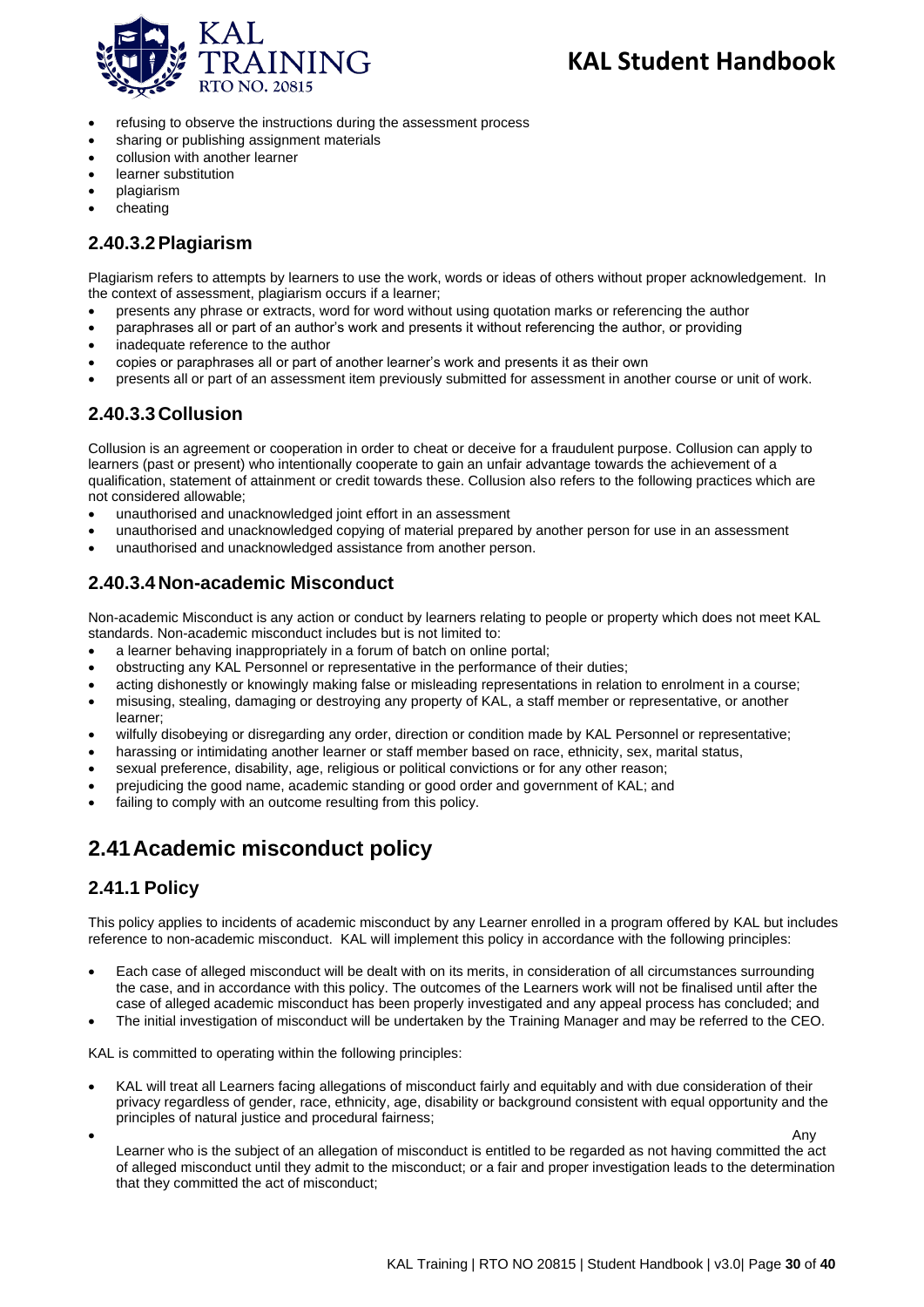

- Knowledge that a Learner has acted in a particular way in the past will not be assumed to be evidence that they have acted in the same manner again. Such knowledge may be evidence that a Learner is aware that such action constitutes misconduct, and may be relevant to any penalty imposed; and
- Where any work (or part of work) submitted for assessment by two or more Learners is deemed by a KAL assessor to be the same or substantially the same, KAL will consider this to be evidence of academic misconduct by those Learners.

#### <span id="page-30-0"></span>**2.41.2 Procedure**

#### **2.41.2.1 Penalties**

It is KAL policy that the penalty or disciplinary action imposed should be appropriate to the type and severity of the misconduct. A decision of the appropriate penalty for any act of misconduct will be made by the Training Manager with the final decision resting with Chief Executive Officer (CEO), and will consider, but not be limited to review of:

- the previous record of the learner;
- whether the learner admitted the misconduct and whether, in so doing, they came forward of their initiative;
- whether the learner assisted or hindered the investigation process;
- whether there was significant extenuating or mitigating factors;
- the type of misconduct:
- the number of learners affected or involved and the impact of the misconduct on the operations of KAL and other learners; and
- Any benefit derived from the misconduct by the learner.

### **2.41.2.2 Academic Misconduct**

Where academic misconduct is proven, the following penalties may apply:

- a formal caution or reprimand to be recorded on the learners' record with KAL
- the annulment or disallowance of results in a particular assessment;
- a requirement to undertake further or supplementary assessments with the associated costs borne by the learner;
- the exclusion of the learner from KAL programs either permanently or for a period of time;
- results withheld from the learner;
- suspension of enrolment; and/or
- any other penalty as determined by a KAL

#### **2.41.2.3 Non-academic Misconduct**

Where non-academic misconduct is proven penalties including, but not limited to the following may apply:

- the learner is required to apologise formally to any aggrieved party where appropriate;
- the learner undertakes some form of remediation, such as counselling;
- the learner provides full reimbursement of the cost of any damage caused to KAL
- the learner is expelled (permanent exclusion) from KAL courses;
- the learners may have their enrolment suspended; and
- any such other penalty or action considered appropriate including referral to law enforcement agencies.

#### <span id="page-30-1"></span>**2.41.3 Notification**

Learners who are subject to disciplinary decisions will be notified in writing of their misconduct (where appropriate) and the actions that will be taken by KAL. KAL will notify learners of the disciplinary outcome within a reasonable time of the incident being raised.

#### <span id="page-30-2"></span>**2.41.4 Appeals Process**

Learners may appeal against the any disciplinary decision. This appeal must be submitted in writing to Training Manager.

Appeals against the disciplinary decision must be made within 10 working days of receiving the disciplinary decision notification. Disciplinary appeals that are submitted outside of this time will not be considered.

The written appeal must state the grounds on which the appeal is to be made, and must contain an explanation of why the learner believes the original disciplinary recommendation/decision is inappropriate.

The KAL Administration will consider the appeal by reviewing the initial disciplinary decision and the learner's written submission and may discuss the matter directly with the Learner and/or his/her representative. Individuals involved may also be contacted, for further information as required.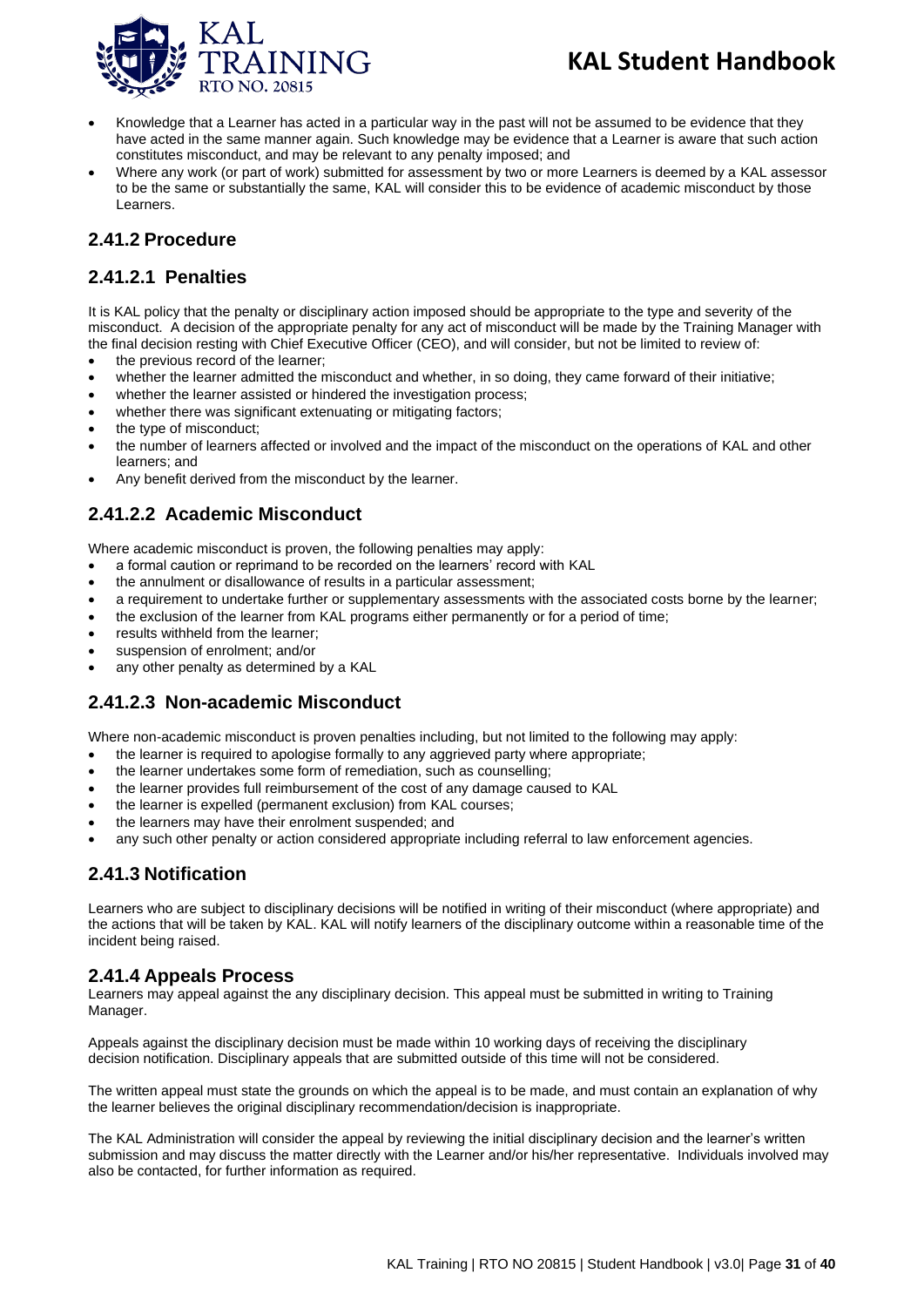

The Learner will be informed of the outcome of the disciplinary appeal within 10 working days of its lodgement as identified by the date of receipt by KAL. The decision of the appeal to the KAL Administration shall be final and no appeals of this decision will be made.

#### <span id="page-31-0"></span>**2.41.5 Detailed Procedure**

Where an allegation of academic, or non-academic misconducted as outlined in this policy is made, the Training Manager will review the allegation and initiate contact with the Learner(s) to advise that they are under review.

The Training Manager will commence an investigation into the allegation of academic misconduct and may engage the services of an independent third party reviewer.

An investigation will take ten (10) working days or otherwise as specified by the Training Manager.

The Training Manager will contact the Learner(s) in writing to advise them of the outcome of the investigation and invite them to respond within ten (10) working days of the date of the letter or email.

Upon receipt of a response, the Training Manager may make further investigations (if required) and/or refer the matter to the CEO along with a recommendation for an appropriate course of action in relation to allegation.

If no response is received from the Learner(s) by this date, the Learner(s) will be removed from the course.

All outcomes of the Learners work will not be finalised until after a case of alleged academic or non-academic misconduct has been properly investigated and resolved.

The Training Manager and/or CEO will consider all cases of alleged academic or non-academic misconduct, and Learner response to these allegations on a case by case basis.

A decision on the outcome and to be communicated to a Learner will be decided based on the outcome of any investigation and/or Learner appeal of a decision (if applicable).

A decision of the appropriate penalty for any act of misconduct will be made by the Training Manager with the final decision resting with CEO, and will consider, but not be limited to review of:

- the previous record of the Learner;
- whether the Learner admitted the misconduct and whether, in so doing, they came forward of their initiative;
- whether the Learner assisted or hindered the investigation process:
- whether there was significant extenuating or mitigating factors;
- the type of misconduct;
- the number of Learners affected or involved and the impact of the misconduct on the operations of CPA Australia RTO and other Learners; and
- Any benefit derived from the misconduct by the Learner.
- The Learner(s) will be notified in writing by the Training Manager of the outcome of this decision.

Any costs associated with the outcome of this decision are to be borne by the Learner(s).

If the decision is taken to remove a Learner(s) from the course, no refund will be granted and no statement of attainment, record of results or relevant testamur will be given by KAL to the Learner.

A Learner may appeal against a decision made in relation to an allegation of academic or non-academic misconduct by completing the Complaints and Appeals Form and submitting this to the KAL within ten (10) working days of receipt of the decision.

Learners should refer to the KAL Complaints and Appeals policy and procedure for further information on the appeals process.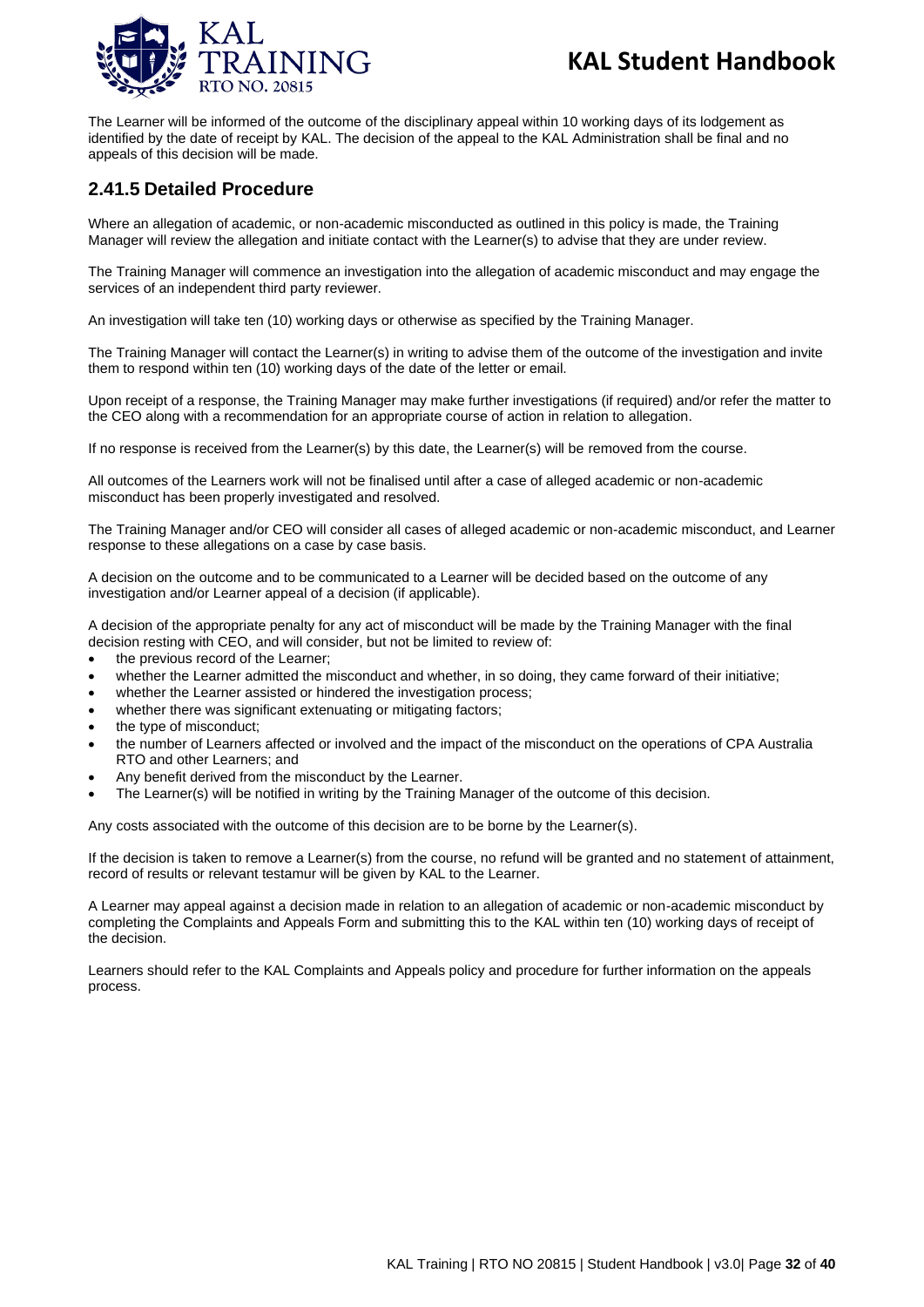

## <span id="page-32-0"></span>**2.42Privacy Policy and Procedure**

### <span id="page-32-1"></span>**2.42.1 Scope**

This policy applies to all:

- staff of KAL
- learners of KAL

#### <span id="page-32-2"></span>**2.42.2 Purpose**

This statement outlines the policy on how KAL Training uses and manages personal information provided to or collected by it. KAL is bound by the National Privacy Principles contained in the Commonwealth Privacy Act.

### <span id="page-32-3"></span>**2.42.3 Policy**

KAL may, from time to time, review and update this Privacy Policy to take account of new laws and technology, changes to RTO operations and practices and to make sure it remains appropriate to the changing RTO environment.

Learners may be contacted and requested to participate in a National Centre for Vocational Education Research (NCVER) survey or a Department-endorsed project or audit or review.

The Education and Training Reform Act 2006 requires KAL to collect and disclose personal information for a number of purposes including the allocation to learners of a Unique Learner Identifier (USI).

In the course of its business, KAL may collect information from learners or potential learners, either electronically or in hard copy format, including information that personally identifies individual users. We may also record various communications that learners or potential learners have with us.

In collecting personal information, we will comply with the national privacy principles set out in the Privacy Act 1988.

## <span id="page-32-4"></span>**2.43 Qualification Issuance**

### <span id="page-32-5"></span>**2.43.1 Policy Purpose**

The purpose of this policy and procedure is to describe the process involved in relation to the issuance of qualifications and statements of attainment for successful and partial completion of KAL Training programs, in compliance with the Australian Qualifications Framework (AQF) and the Standards for RTOs 2015.

#### <span id="page-32-6"></span>**2.43.2 Scope**

This policy applies to all:

- Staff of KAL, who are responsible in the issuance of qualifications and statements of attainment.
- Current, prospective and previous learners.

#### <span id="page-32-7"></span>**2.43.3 Reference**

Standards for Registered Training Organisations 2015 (Standard 3)

#### <span id="page-32-8"></span>**2.43.4 Policy**

KAL will provide a Statement of Attainment of the completed units upon request of learner at any time during the course.

KAL will provide Certificate / Record of Results to the learner when final assessment being completed as academic requirement and all the official requirements are met.

#### <span id="page-32-9"></span>**2.43.5 Procedure**

#### **2.43.5.1Certificate Issuance**

• On completion of each unit or module, the assessor is required to update the completed work into the Learner Management System (SMS) in online submission case, and to Records department in case hardcopy is submitted, for filing.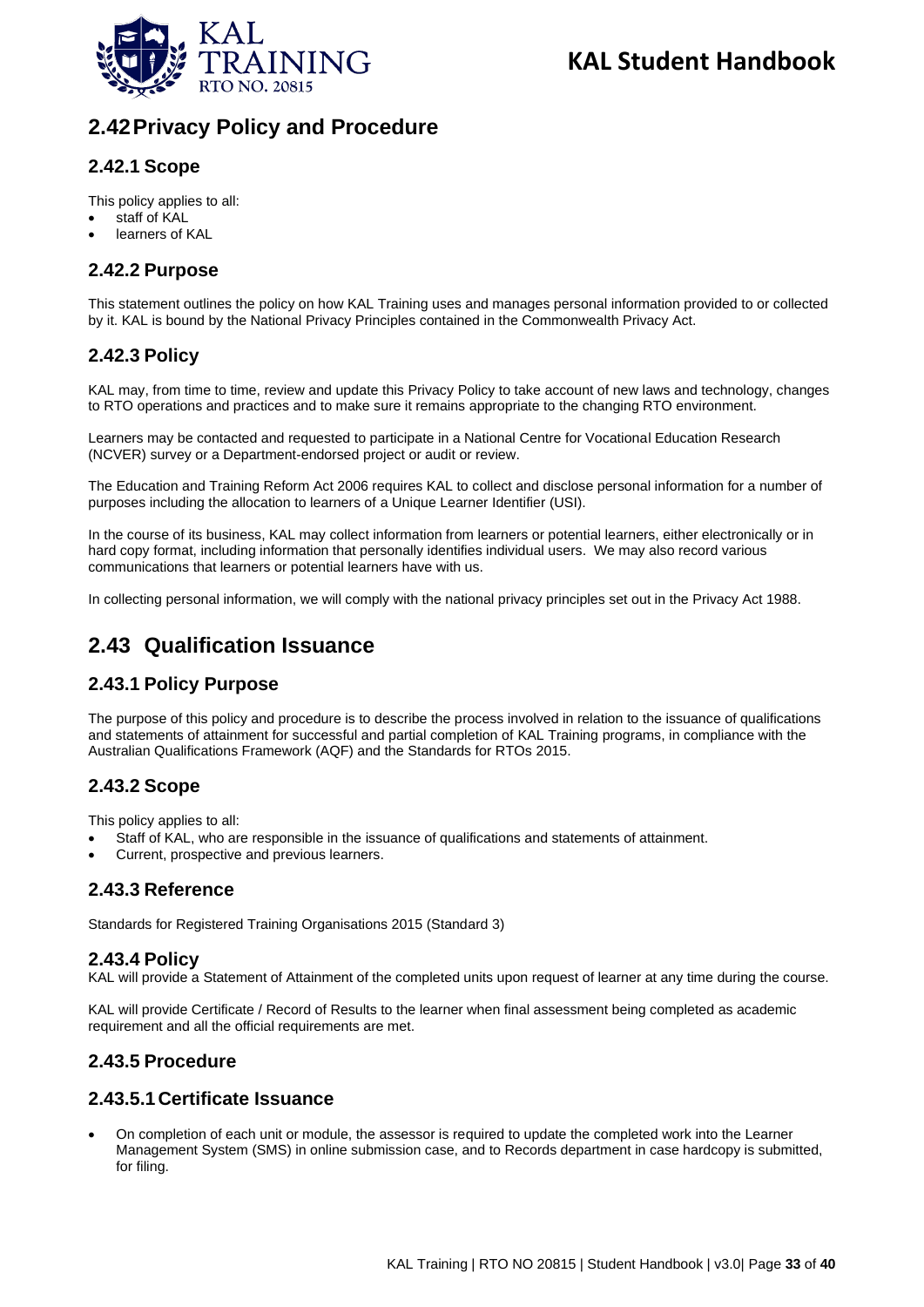

- KAL will issue AQF qualification documentation within 30 calendar days of the learner's final assessment being completed or their exiting their course, providing all fees have been paid, so learners can provide proof of their competence to employers (or potential employers) and obtain any industry licences or accreditation.
- When a learner has completed their course, they are required to complete either Qualification Issuance Form and submit it to the Student Support Services via email/post/in person, for processing, provided that the learner has fully completed the course and paid all necessary fees. Qualification Issuance staff has to check the requirements according to Qualification Issuance Checklist, the details of which are detailed hereafter.
- In order to process the learner's request, the Record department is to firstly check that the learner has a Unique Learner Identifier (USI). If the learner provides a USI, this must be verified.
- If the learner does not have a USI, KAL will not issue a Certificate unless an exemption applies under the Learner Identifiers Act 2014.
- Provided the learner has provided a verified USI, the Records department must then check that the learner has completed all the units or modules of competency as outlined in the course by checking the SMS and by checking that the academic record contains all the completed assessments.
- In the event that evidence is missing, the Facilitator/Trainer will be asked to submit the remaining assessments before any further action can be taken.
- In the event that the learner has not completed all the required units or modules for that course, the learner will be asked to complete the outstanding units or modules before any further action can be taken.
- When the SMS and the learners' academic record have both been checked and found to be in order, the Records department should then check with the Accounts department that all agreed fees are paid.
- If there are any outstanding fees, the learner will be required to settle those before a certificate can be issued, as per the enrolment form which the learner has previously signed and agreed to.
- If all fees are cleared, the Records department is to generate the Certificate using SMS, and print the Certificate to be issued. The certificate must be in the same name as on their Enrolment Application form.
- Once the Certificate and Record of Results are printed, the CEO is required to check, sign and stamp the documents when satisfied that the units meet the training package rules.
- Once signed and stamped with the KAL seal, the Records department should go through the Qualification Issuance Checklist and sign, which is on the reverse of the Qualification Issuance form. This is a final check prior to issuance of Qualification.
- The Certificate is then to be recorded on the Certificate Issuance Register outlining the learner name, ID number, and course name and certificate number.
- A copy of the certificate is to be placed on the learner file. The copy is to be stored for 30 years.
- The Records Officer must then sign and date the Qualification Issuance Form to state that the certificate has been issued.
- The learner must also sign the Form and Qualification Issuance Register to acknowledge receipt of the certificate.
- The Certificate may now be issued to the learner.

### **2.43.5.2Statement of Attainment Issuance**

- Where a learner has not completed their course in full but has completed one or more of the units of competency, s/he can request a Statement of Attainment (SOA).
- KAL will issue SOA documentation of the completed units or modules upon request at any time during the course and SOA will be issued within 10 working days of the learner's request or their exiting the course, provided all official requirements are met, so learners can provide proof of their competence to employers (or potential employers) and obtain any industry licences or accreditation, or other requirements.
- They are required to complete a Qualification Request Form and submit it to the reception via email / post / in person, for processing, provided that the learner has paid all necessary fees.
- In order to process the learners request, the KAL personnel is to firstly check that the learner has a Unique Learner Identifier (USI). If the learner provides a USI, this must be verified.
- If the learner does not have a USI, KAL will not issue a Certificate unless an exemption applies under the Learner Identifiers Act 2014.
- Provided the learner has provided a verified USI, the Records department is to then check which unit(s) the learner has completed by checking the SMS and by checking the academic file.
- In the event that evidence is missing and the learner file and the SMS do not match, the learners' facilitator / trainer will be asked to confirm which assessments the learner completed.
- When the SMS and the learners' file have both been checked and found to be in order, the Records department should then check with the Accounts department that all agreed fees are paid.
- If there are any outstanding fees the learner will be required to settle those before a Statement of Attainment can be issued, as per the Enrolment Application Form which the learner has previously signed and agreed to.
- If all fees are cleared, the Records department is to generate SOA using SMS, and print the SOA to be issued. The SOA must be in the same name as on the Enrolment Application Form, and only include the units completed by the learner.
- Once the SOA is printed, the CEO is required to check, sign and stamp the document when satisfied that the information is correct.
- Once signed and stamped with the KAL seal, the Records department should check that the learners' name, course name, unit names and codes are correct.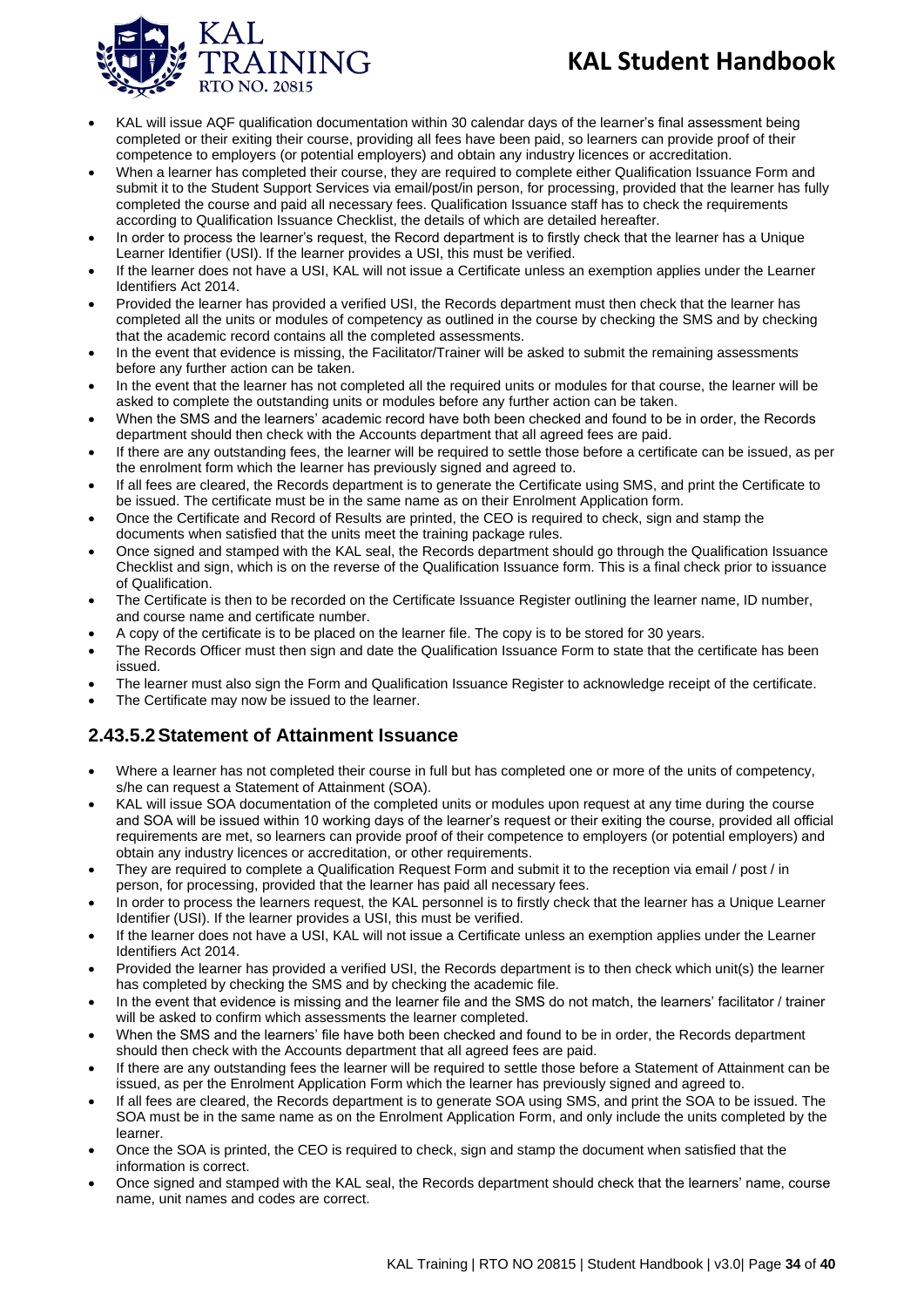

- The SOA is then to be recorded on the Qualification Issuance Register, outlining the learner name, ID number, course and SOA number.
- A copy of the SOA is to be placed on the learner file. The copy is to be stored for 30 years.
- The Records Officer must then sign and date the Qualification Issuance Form to say the SOA has been issued.
- The learner must also sign the Form and Qualification Issuance Register to acknowledge receipt of the SOA.
- The SOA may now be issued to the learner.

### **2.43.5.3Re-issuing Qualifications**

- In some instances, re-issue of/or replacement of qualification documentation is to be carried out by staff at KAL based on a learner making request as the relevant application on a Student General Request Form. For the cost involved in reissuance of the qualification please refer to fees and charges policy and procedure. The request will be completed by the Records department within 10 working days of receipt of the request. The learner must provide photographic proof of identity to the Records department for a replacement Qualification or Statement of Attainment. This can be done via email/post/in person
- The earlier issued Certificate / Statement of Attainment should be cancelled in SMS and new qualification document will be printed in lieu of cancelled document, once the required fee is collected
- Afterwards, the CEO is required to check, sign and stamp the documents when satisfied that the information is correct
- The Certificate / Statement of Attainment is then to be recorded on the Qualification Issuance Register outlining the learner name, ID number, date of re-issue.
- A copy of the re-issued qualification document is to be placed on the learner file.
- The Records Officer must then sign and date the Student General Request Form to close-out that the certificate/SOA has been re-issued.
- The certificate/SOA may now be re-issued to the learner.

### **2.43.5.4Revoked Qualifications**

- KAL reserves the right to revoke Certification (AQF Qualifications or Statements of Attainment) that it is has issued in the following instances:
	- Where incorrect information has been included in a Certificate / Statement of Attainment.
		- Where acts of plagiarism by a learner have been proven.
- KAL will contact all learners who have had their Certificates or Statements of Attainment revoked and inform them of the revocation action in writing. Learners will be sent a letter advising them of the need to return their completion documents. In the letter they are advised that they have 10 working days to do so.
- In case of incorrect information in Qualification Document, KAL will immediately reissue an amended version of revoked Certificate or Statement of Attainment where incorrect information has been used. The learner name, ID, date and reason for revocation should be recorded in Qualification Issuance Register.
- If incorrect qualification document is already issued to learner, then new qualification documents should be stamped "Revised" and reason of revision will be printed on the back of document.
- The incorrect version should be crossed through and placed on the learner file along with a copy of the new, corrected version.

### **2.43.5.5Unique Student Identifier (USI)**

- KAL will not issue any AQF certification documentation to an individual without being in receipt of a verified USI for that individual, unless an exemption applies under the Learner Identifiers Act 2014.
- If a learner has an exemption, KAL will inform the learner prior to either the completion of the enrolment or commencement of training and assessment, whichever occurs first, that the results of the training will not be accessible through the Commonwealth and will not appear on any authenticated VET transcript. The exemption is already stated in the policy.
- KAL has record keeping processes in place to ensure the security of learner identifiers and all related documentation, including information stored in the SMS. Refer to Record Management Policy for details.
- KAL can generate USI on learner's behalf but s/he has to submit USI Application Form to Student Support Services via email/post/in person.

#### **2.43.5.6Retention requirements**

• Records of Statements of Attainment and Qualifications issued will be kept for a period of 30 years.

#### **2.43.5.7Appeals**

Applicants who are not satisfied with the outcome of their application, may seek to appeal the decision via the Complaints and Appeals Policy and Procedure using Complaints and Appeals Form available from KAL website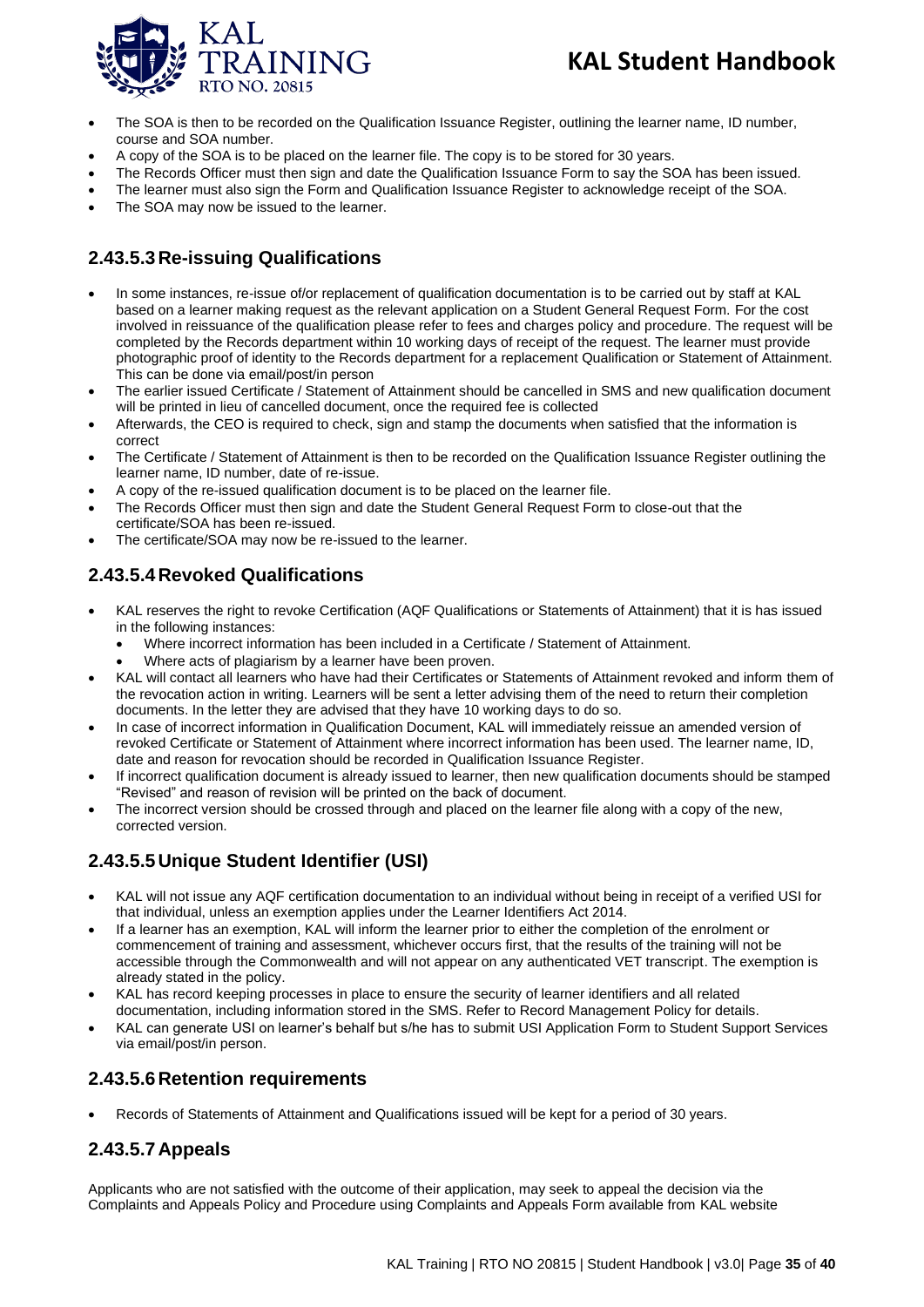

## **Traineeship Delivery Supplement**

This information is for employers, students undertaking workplace-based training including trainees and the designated workplace supervisor. This document should be read in conjunction with the KAL Training's Student information Handbook and understood prior to entering into a training contract and the signing of the trainee's training plan. As a registered training provider, we can support our students, the industry and the wider community by providing quality training courses.

KAL Training is a registered training organisation (RTO) TOID 20815. We are registered with Australian Skills Quality Authority (ASQA) to provide nationally accredited training. KAL Training is also contracted to provide government funded training to eligible individuals under the Skills First VET funding contract.

KAL is currently registered to deliver the following nationally accredited qualifications as funded traineeships for eligible trainees:

- CHC30121 Certificate III in Early Childhood Education and Care
- CHC43015 Certificate IV in Ageing Support
- CHC43115 Certificate IV in Disability
- CHC40113 Certificate IV in School Age Education and Care
- CHC50121 Diploma of Early Childhood Education and Care
- CHC43215 Certificate IV in Alcohol and Other Drugs
- CHC50221 Diploma of School Age Education and Care
- CPC50220 Diploma of Building and Construction (Building)
- BSB50420 Diploma Leadership and Management
- CHC62015 Advanced Diploma of Community Sector Management

#### **Workplace Based Training Overview**

#### **What is workplace base training**

This is for students currently employed either fulltime or part-time (minimum 13 hours per week). This option allows students to complete their training on the job and is formalised by the training contract and is open to all employees regardless of their age or experience.

#### **What is a Traineeship?**

A traineeship is a legally binding contract between the employer and an employee that has been employed under a training contract, apprenticeship/traineeship arrangement. Australian Apprenticeships include all apprenticeships and traineeships. They combine time at work with formal training. A traineeship may be offered to both part-time (minimum 13 hours per week) and full-time employees. KAL Training provides training for the theory component to trainees undertaking traineeship.

Employers of trainees may be eligible for Commonwealth government support (funding) for employing a trainee. Eligibility criteria does apply so please speak to an Australian Apprenticeship Support Network (AASN) for more details. General eligibility requirements include (but are not limited to):

- Employment status full-time or part-time (work a minimum of 13 hours per week-casual/contractors do not qualify)
- New workers, employed less than 3 months full-time or 12 months part time
- Prior qualifications (type of qualification and year completed)
- Australian citizenship or permanent residency

#### **The Role of an AASN**

Australian Apprenticeship Support Network (AASN) providers are contracted by the Commonwealth Government to administer the Australian Apprenticeships/traineeships program and:

- Provide information and advice to employers and other interested parties regarding qualifications, delivery of training and funding available under the AA program
- Link Employers with appropriate Registered Training Organisations (RTO's) for training delivery
- Register the National Training Contract with State Training Services
- Pay apprentice Commonwealth Government Incentives to employers and apprentices
- Provided mentoring and support for the employer and apprentice/trainee

A training contract is signed by the employer and trainee and then registered with the VRQA (Victorian Registration and Qualifications Authority). The contract must be registered and KAL is nominated as the registered training organisation before training can commence.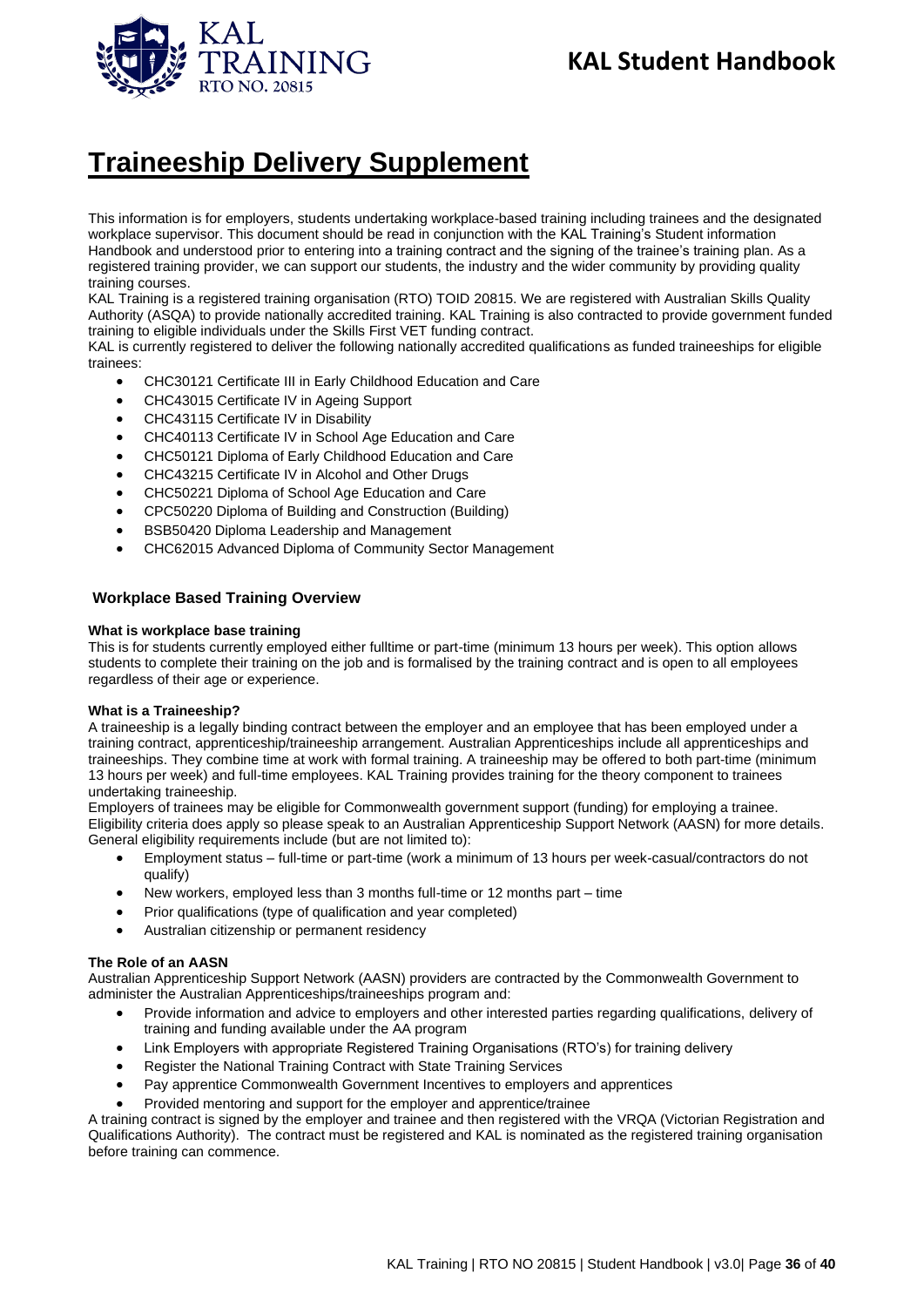

#### **Employment Conditions**

The conditions of employment for Australian apprentices/trainees are the same as for other employees working in similar occupations. This includes hours of work, overtime, holidays, personal leave, superannuation and other penalty provisions. Additional working conditions for Australian Apprentices/trainees require that they have:

- A designated workplace supervisor
- every opportunity to learn the skills and acquire the knowledge of their role
- access to structured on and/or off-the-job training
- paid time off work to attend training (in the workplace or off-site)
- a safe working environment.
- it is the responsibility of the employer to inform your Australian Apprentice/trainee of the employment conditions under which they will be working.

#### **Tuition fees & refunds:**

Please refer to the full fees and charges schedule at [www.kaltraining.com.au](http://www.kaltraining.com.au/)

#### **Government Funding**

KAL has a contract, with the Victorian Government to provide funded places for eligible individuals. This contract means that eligible workplace-based students or trainees are charged subsidised student fees to do the course. Please refer to KAL's website for current fees and charges.

#### **Enrolment**

#### **Pre-Training review (PTR)**

Once the training contract has been registered and appears on Epsilon (government database) KAL's representative will contact the employer and trainee to set up an appointment for the pre-training review. The purpose of this appointment is to:

- determine that this course is suitable to the trainee's job role
- determine the trainee has the required level of language, literacy and numeracy to undertake the chosen course
- ensure the course is suitable for the trainee's career pathway and future job aspirations
- ascertain learning & assessment styles and individual needs of the student
- determine eligibility to access government funding and advise on the impact to future funding
- establish applicable fees, charges and refunds
- complete enrolment documentation.

#### **What to bring to the pre-training review**

#### *Workplace based students and trainees must bring the following to the Pre-training review:*

- Green Medicare card, Australian passport or Australian birth certificate (to demonstrate Australian citizenship)
- Drivers licence (or photo identification)
- Unique Student Identifier (USI) If you do have a USI, please go to [https://www.usi.gov.au/students/create-your](https://www.usi.gov.au/students/create-your-usi)[usi](https://www.usi.gov.au/students/create-your-usi) to create a USI.
- Any statement of attainment/s or certificate/s for credit transfer purposes.
- Concession card (if applicable)

*The trainee must provide original documents to the authorised RTO delegate or certified copies. Contact KAL for a list of persons authorised to certify documents.*

#### **Credit transfer**

Refer KAL Student Handbook.

#### **Recognition of prior learning:**

Refer KAL Student Handbook.

#### **Commencement of training**

Once the pre-training review has been completed, KAL's trainer will visit the workplace. The trainer will meet with the designated workplace supervisor to outline their role and responsibilities under the training contract. The trainer will also work with the workplace supervisor and the trainee to develop a training plan for completion of the qualification. The trainer will discuss any credit transfer (CT)\* or recognition of prior learning (RPL)\* relevant to the course.

#### **Training Plan**

The training plan is an integral component to the successful completion of the qualification. The training plan provides the following details:

- Who will deliver training
- When it will be delivered
- Where it will be delivered
- How will it be assessed
- Who will assess it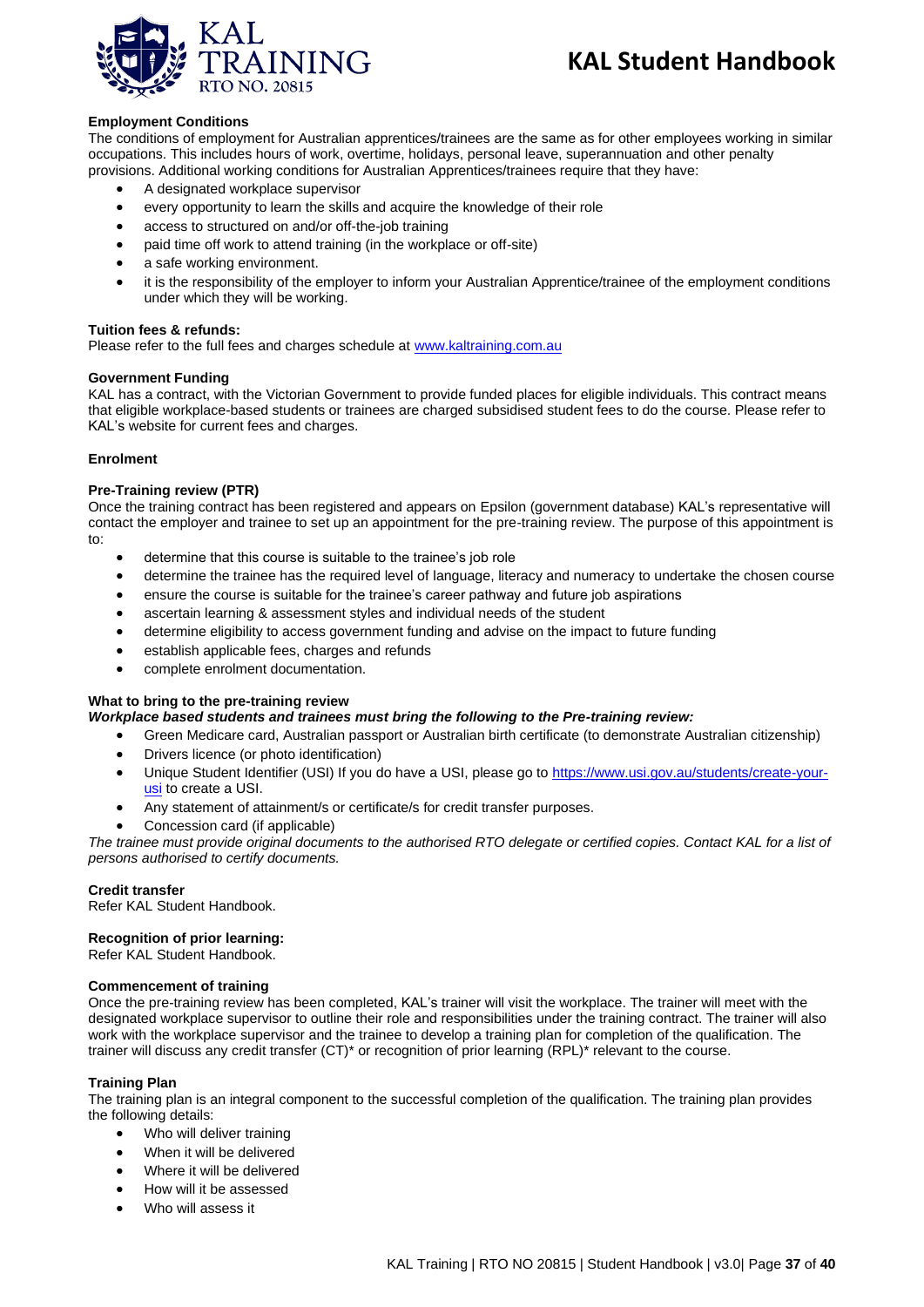

• When will the assessment take place

The training plan is developed by the trainer in conjunction with the employer and the trainee. This document must be signed and agreed to by all parties. All parties will receive a copy of the training plan. Trainees will continue to have access to a live training plan via their student portal. The employer will receive (via email) an updated training plan each month. Student portal Login details will be provided after the Pre-training review has been conducted. The training plan is reviewed monthly and any changes must be agreed to by the trainee, employer and the RTO representative. Please keep the training plan in a safe place as it may be required for audit and/ or employer funding requirements.

#### **Trainer Contact & Support**

KAL trainer will visit your workplace at least every third month (minimum of four visits per year). These visits could be more frequent as well like once a month. These workplace visits should be attended by both the trainee and workplace supervisor. The visits are generally a duration of 2 hours. It is essential that the trainee prepares for these visits by reading the learner guides, bringing any assessments that have been marked, Not Yet Competent (NYC) and listing areas that they would like to work through and prepare questions.

The key purpose of these visits is to:

- assist with any assessments that have been returned as not yet competent (NYC)
- provide training and complete the unit learning activities
- ensure that the structured training has been undertaken, documented and that the required number of Structured Training hours are recorded.
- check that the trainee is progressing as per the training plan. Where the trainee's progress varies to that of the training plan, the dates will be reviewed in conjunction with the employer, trainee and KAL trainer.

#### **Structured Withdrawal Time**

The employer must allow a trainee structured withdrawal time (SWT) away from normal work duties for training. A fulltime trainee must be released for three (3) hours per week / 12 hours per month, pro-rata for part-time trainees. The purpose of the structured withdrawal time (SWT) is to allow the trainee to undertake tasks or activities assigned by the KAL trainer. These tasks are specific to the unit/s of competency being undertaken as per the individual training plan. Tasks and activities may include (but are not limited to):

- completion of assessment activities
- completing the On-the-Job Learning Guide
- practising and applying new skill and knowledge
- attending industry professional development
- one-on-one coaching with workplace supervisor.

All activities completed during structured withdrawal time must recorded and saved on a spreadsheet provide by KAL. At the end of each month this document needs to be emailed to KAL for monitoring and review purposes.

#### **Assessments**

Trainees will receive their assessments via email after the formal commencement of training. The assessment is provided as a writeable document and the trainee is advised to download the copy emailed to them and save in an appropriate place before working on the document. Alternatively, the trainee can download the document and complete manually. It is the trainee's responsibility to ensure that copy all assessments is saved or backed up and retained, should they be requested by KAL Training. The assessment task booklet must be completed with the trainee's name, date student number and signed and dated, and submitted as per the agreed training plan time frames. Any other documents required as part of the assessment including third party reports completed by the workplace supervisor are to be submitted with the assessment task booklet. Where there are extenuating circumstances preventing timely submission an extension request must be submitted to

#### **Reassessment**

Refer to the Assessment Policy and Procedure.

#### **Completions**

Once a trainee has successfully completed all units of competency, the employer is asked to sign off in agreement that the competencies have been demonstrated on-the-job. By signing this agreement, the employer acknowledges that the training contract will also be completed and that the trainee can no longer be employed as a trainee. That is, full wages and conditions must apply. On satisfactorily completing all units to achieve the qualification the KAL Training will issue a transcript of results and certificate.

#### **Withdrawals**

If a trainee leaves employment or with the employer's agreement, decides to withdraw from the course then one/both parties should notify their Apprenticeship Centre and KAL Training. This will ensure that the training contract is cancelled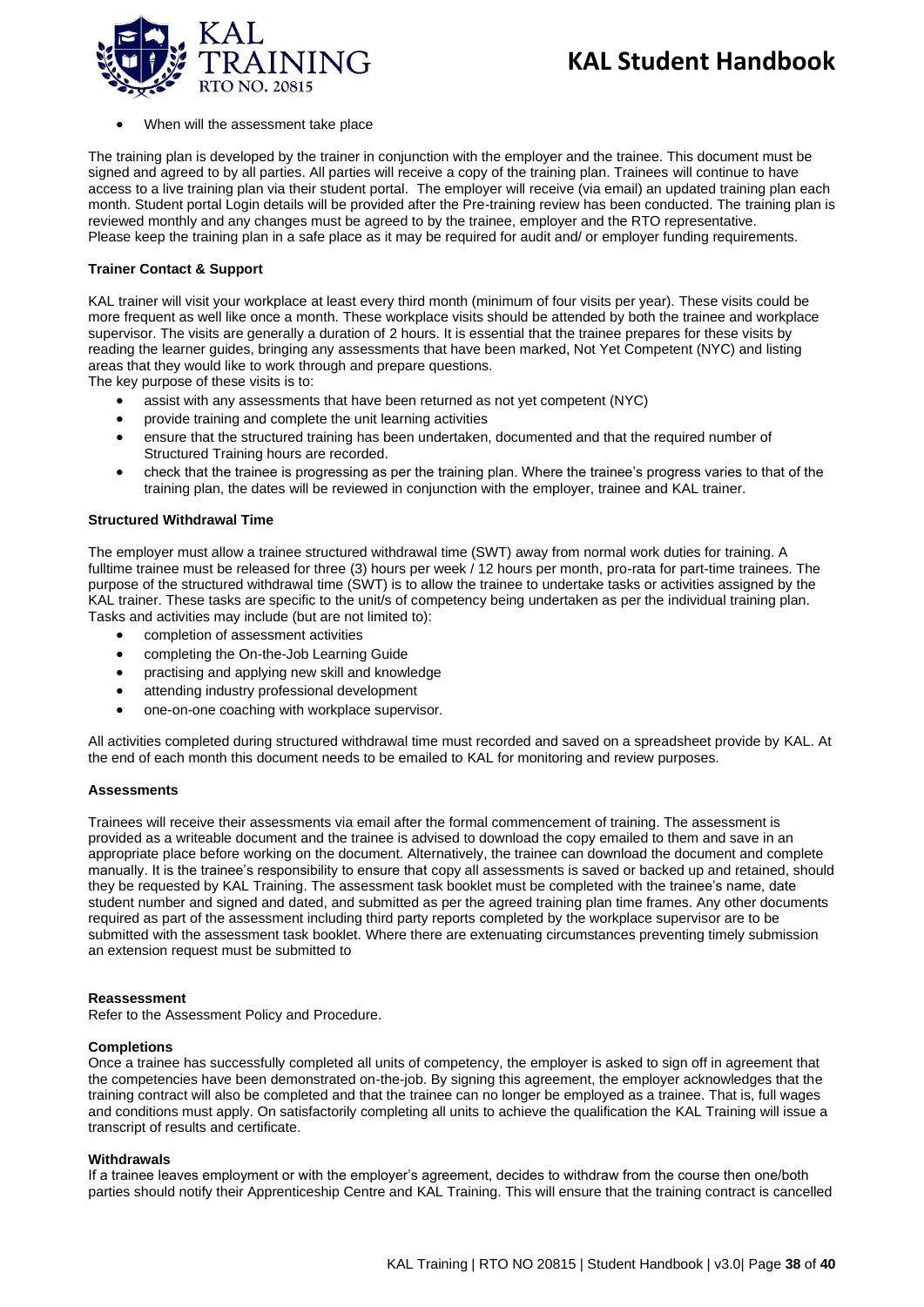

in a timely manner. In these circumstances a statement of attainment will be issued for all units that have been marked competent.

#### **Suspensions**

From time-to-time situations arise where a trainee may need to take extended leave from their employment. If a trainee is off work (or expected to be) for 3 months or longer, then the training contract will need to be suspended. Reasons such as serious illness, extended holidays or maternity leave will require a suspension. Please advise the AASN and/or KAL Training should a suspension be required.

#### **Displaced (Unemployed) trainees**

If a trainee becomes unemployed during the training contract period, then KAL Training will allow the trainee to continue towards completing the course:

• For three months or to the end of the enrolment period (for which tuition fees have been paid) whichever is greater.

#### **Trainee contact details**

It is important that trainees advise KAL Training of changes to their personal details. Events such as change of name and/or change of address must be advised at the earliest possible convenience. Situations such as change of name will require documented evidence such as a certified marriage certificate.

Trainees should also ensure that KAL Training is advised of changes to telephone numbers and email addresses. Please email changes to admin@kaltraining.com.au

#### **Contact Details for Australian Apprenticeship Support Networks (AASN):**

- Apprenticeships Matter 1800 005 355
- MEGT 136 348
- Sarina Russo 1300 178 776
- MAS National 1300 627 628
- VECCI 1300 363 831